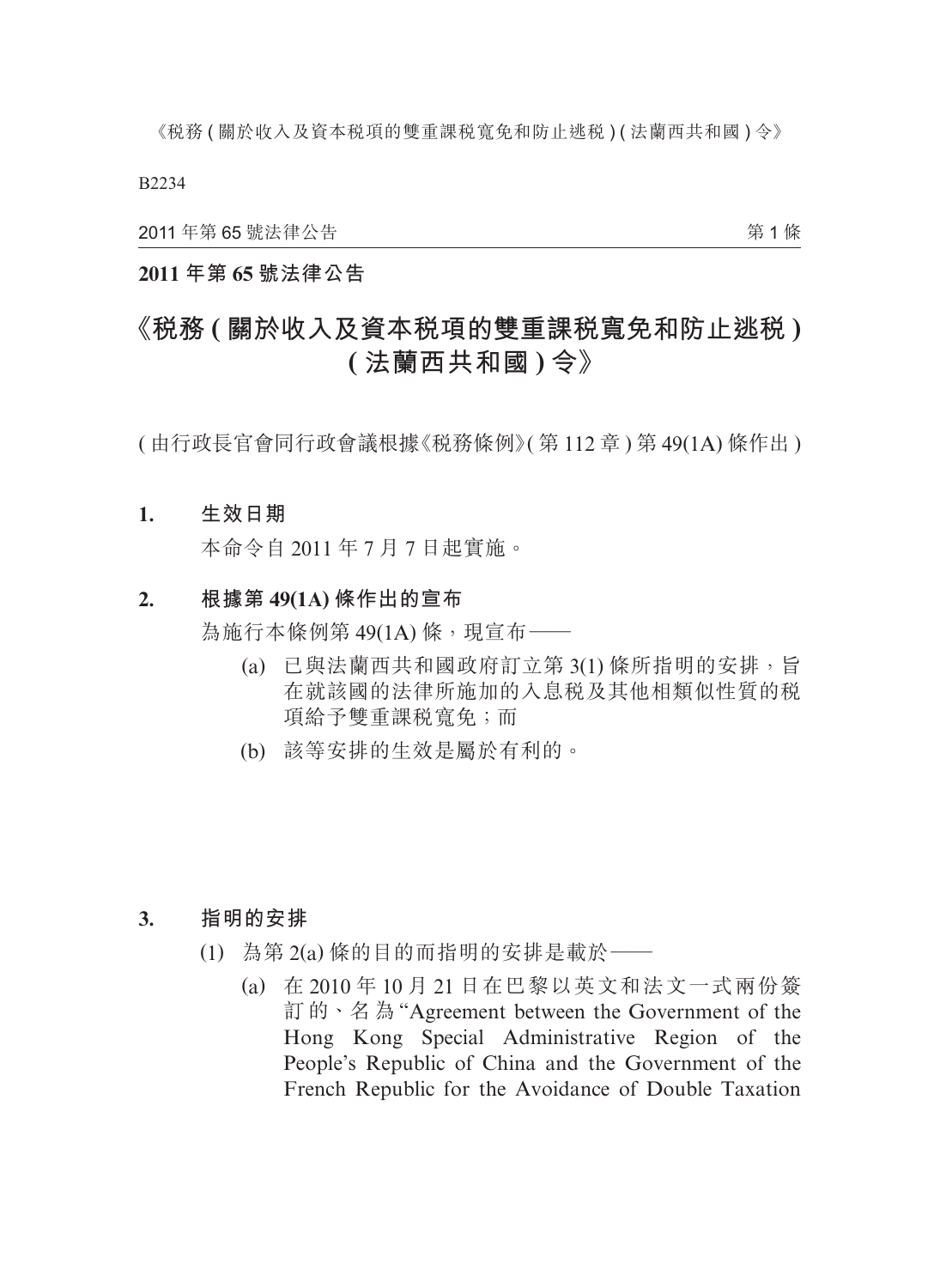B2236

2011 年第 65 號法律公告

第 3 條

 with respect to Taxes on Income and on Capital and the Prevention of Fiscal Evasion"的協定 (在本命令中,該 協定的中文譯名為"《中華人民共和國香港特別行政區政 府與法蘭西共和國政府避免就收入及資本稅項雙重課稅 和防止逃税協定》")的第一至二十九條的安排;及

- (b) 在 2010 年 10 月 21 日在巴黎以英文和法文一式兩份簽 訂的、該協定的議定書的第 1 至 13 段的安排。
- (2) 上述協定的條文的英文本載錄於附表第 1 部;而其中文譯本 亦於該部列明。
- (3) 上述議定書的條文的英文本載錄於附表第 2 部;而其中文譯 本亦於該部列明。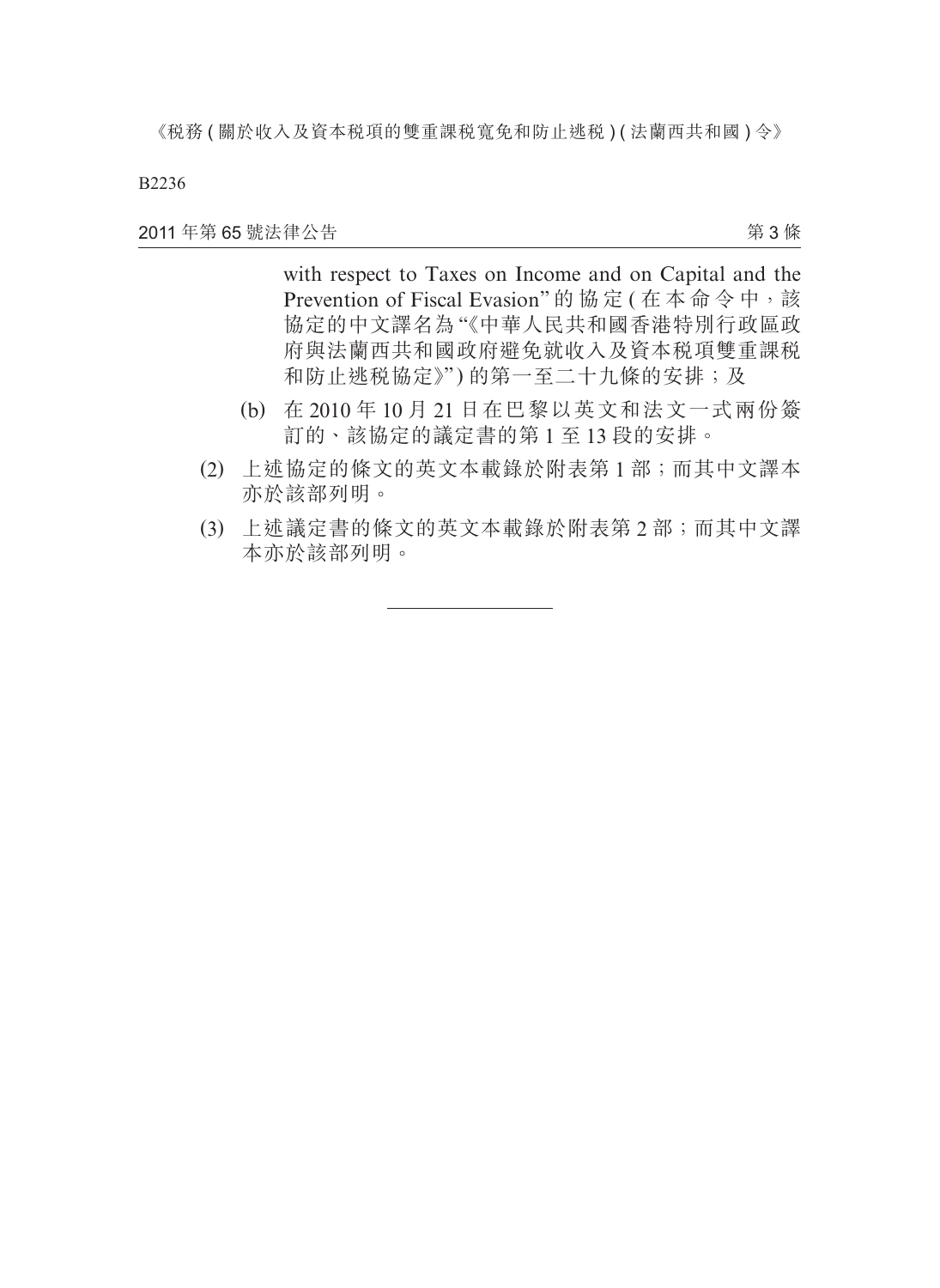B2238

附表 第 1 部

2011 年第 65 號法律公告

**附表 [第3條]** 

## **第 1 部**

# **《中華人民共和國香港特別行政區政府與法蘭西共和國 政府避免就收入及資本稅項雙重課稅和防止逃稅協定》 第一至二十九條**

## **Article 1**

## **Persons Covered**

This Agreement shall apply to persons who are residents of one or both of the Contracting Parties.

## **Article 2**

## **Taxes Covered**

- 1. This Agreement shall apply to taxes on income and on capital imposed on behalf of a Contracting Party or of its local authorities, irrespective of the manner in which they are levied.
- 2. There shall be regarded as taxes on income and on capital all taxes imposed on total income, on total capital, or on elements of income or of capital, including taxes on gains from the alienation of movable or immovable property, taxes on the total amounts of wages or salaries paid by enterprises as well as taxes on capital appreciation.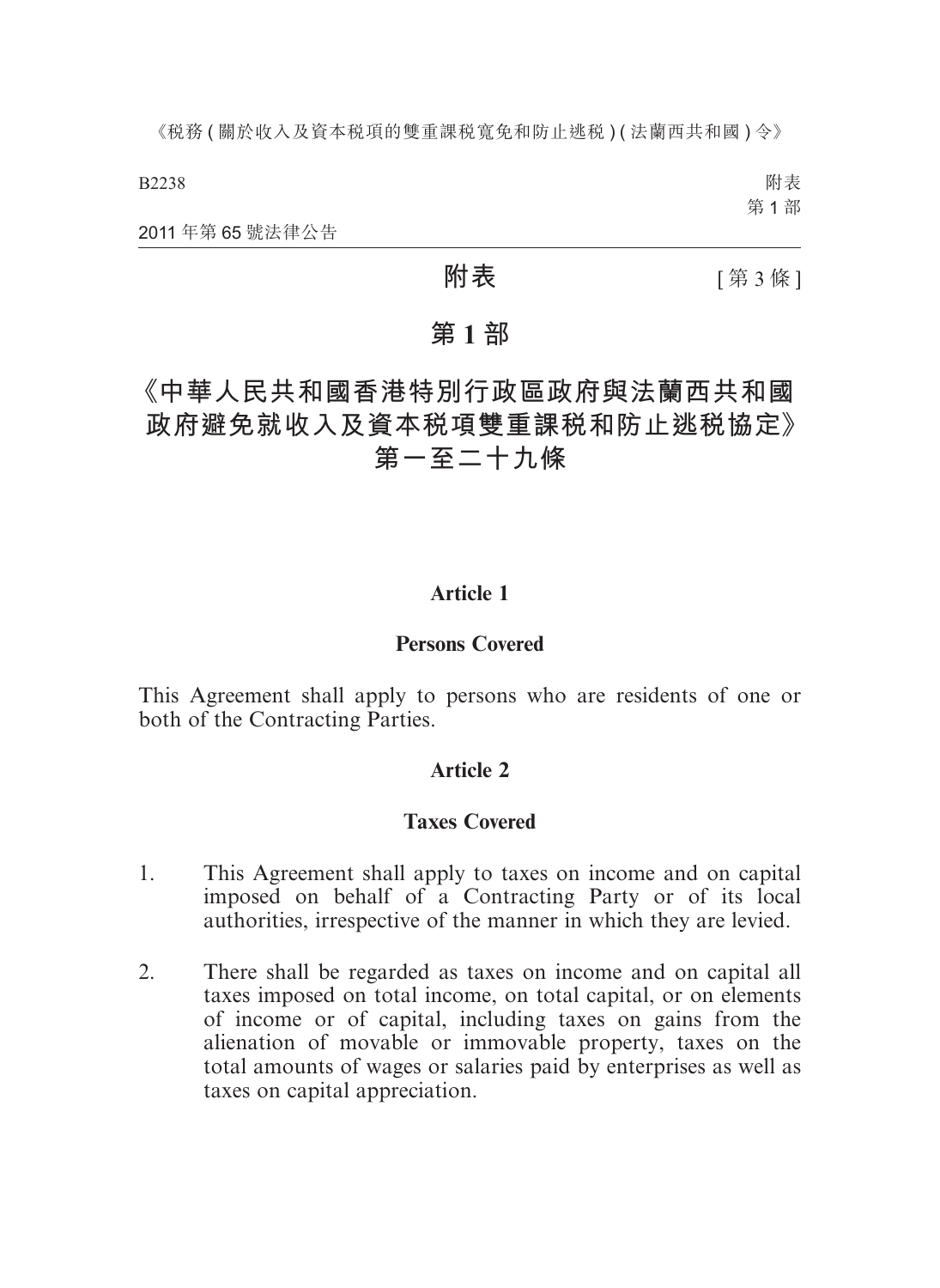B2240

附表 第 1 部

2011 年第 65 號法律公告

- 3. The existing taxes to which the Agreement shall apply are in particular:
	- (a) in the case of France:
		- (i) the income tax  $("l'impôt sur le revenu")$ ;
		- (ii) the corporation tax ("l'impôt sur les sociétés");
		- (iii) the contributions on corporation tax ("les contributions sur l'impôt sur les sociétés" );
		- (iv) the tax on salaries ("la taxe sur les salaires");
		- (v) widespread social security contributions ("contributions sociales généralisées") and contributions for the reimbursement of the social debt ( "contributions pour le remboursement de la dette sociale"):
		- (vi) the wealth tax ("l'impôt de solidarité sur la fortune");

including any withholding tax, prepayment or advance payment with respect to the aforesaid taxes;

- (b) in the case of the Hong Kong Special Administrative Region:
	- (i) profits tax;
	- (ii) salaries tax;
	- (iii) property tax;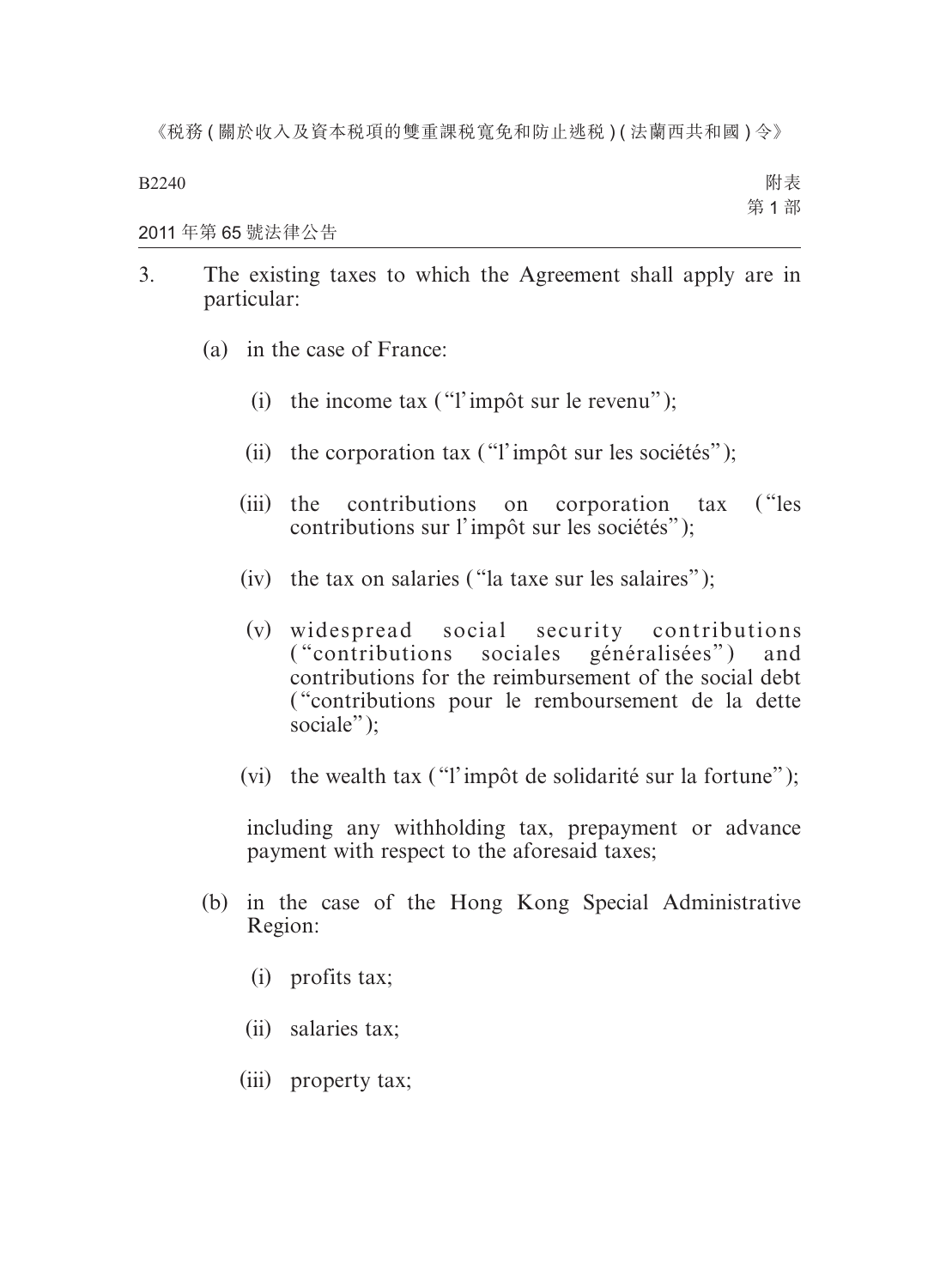B2242 附表 第 1 部

## 2011 年第 65 號法律公告

whether or not charged under personal assessment.

4. The Agreement shall apply also to any identical or substantially similar taxes which are imposed after the date of signature of the Agreement in addition to, or in place of, the existing taxes as well as any other taxes falling within the provisions of the Agreement which a Contracting Party may impose in future. The existing taxes, together with the taxes so imposed, are hereinafter referred to as "French tax" or "Hong Kong Special Administrative Region tax" respectively. The competent authorities of the Contracting Parties shall notify each other of substantial changes which have been made in their respective taxation laws.

## **Article 3**

## **General Definitions**

- 1. For the purposes of this Agreement, unless the context otherwise requires:
	- (a) the term "Contracting Party" or "Party" means France or the Hong Kong Special Administrative Region, as the context requires;
	- (b) (i) the term "France" means the European and overseas departments of the French Republic including the territorial sea, and any area beyond the territorial sea over which the French Republic has sovereign rights and exercises its jurisdiction in accordance with international law;
		- (ii) the term "Hong Kong Special Administrative Region" means any territory where the tax laws of the Hong Kong Special Administrative Region apply;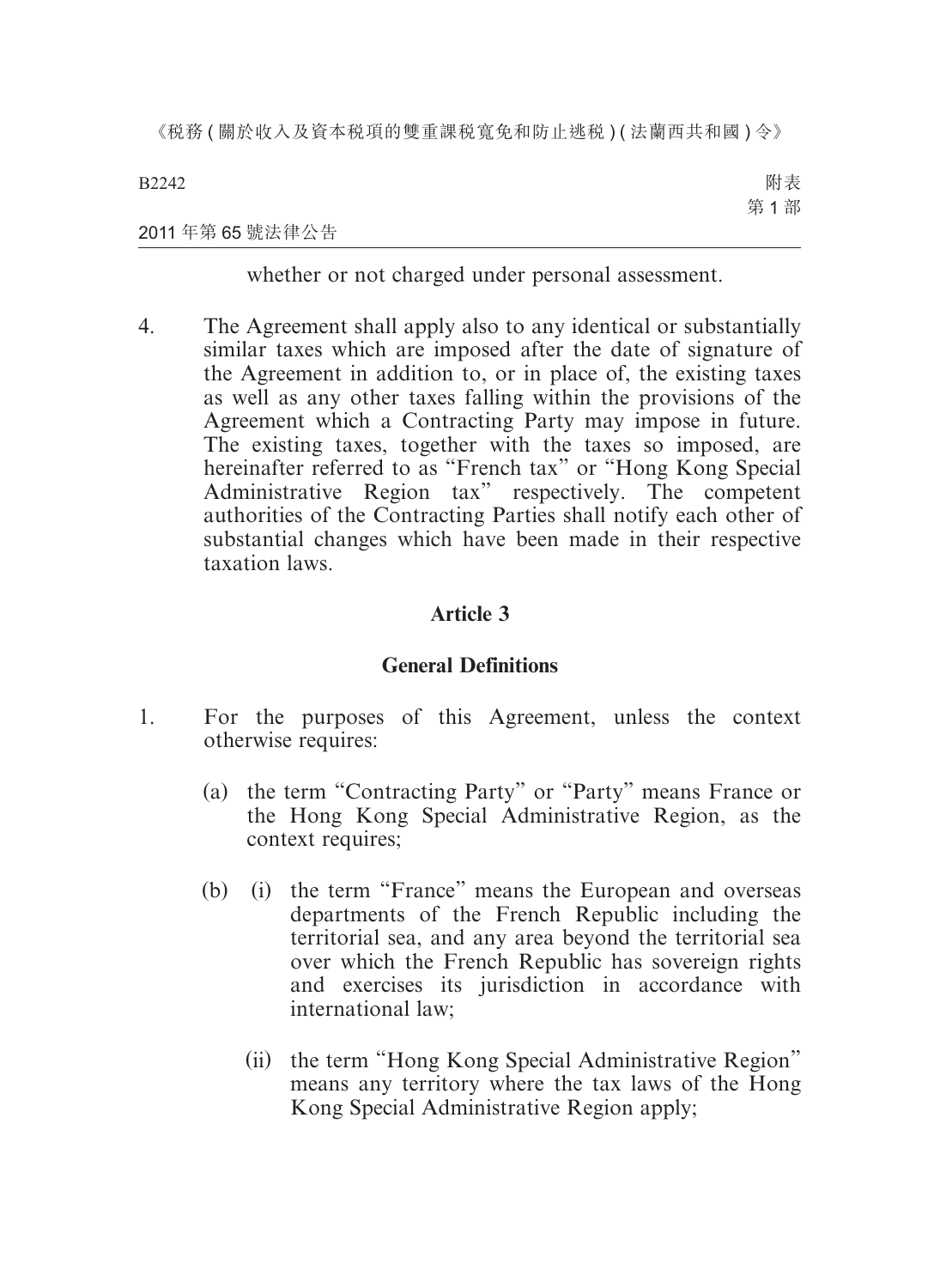B2244

附表 第 1 部

#### 2011 年第 65 號法律公告

- (c) the term "person" includes an individual, a company and any other body of persons;
- (d) the term "company" means any body corporate or any entity which is treated as a body corporate for tax purpose;
- (e) the term "enterprise" applies to the carrying on of any business;
- (f) the terms "enterprise of a Contracting Party" and "enterprise of the other Contracting Party" mean respectively an enterprise carried on by a resident of a Contracting Party and an enterprise carried on by a resident of the other Contracting Party;
- (g) the term "international traffic" means any transport by a ship or aircraft operated by an enterprise of a Contracting Party, except when the ship or aircraft is operated solely between places in the other Contracting Party;
- (h) the term "competent authority" means:
	- (i) in the case of France, the Minister in charge of finance or his authorised representative;
	- (ii) in the case of the Hong Kong Special Administrative Region, the Commissioner of Inland Revenue or his authorised representative or any person or body authorised to perform any functions at present exercisable by the Commissioner or similar functions;
- (i) the term "business" includes the performance of professional services and of other activities of an independent character;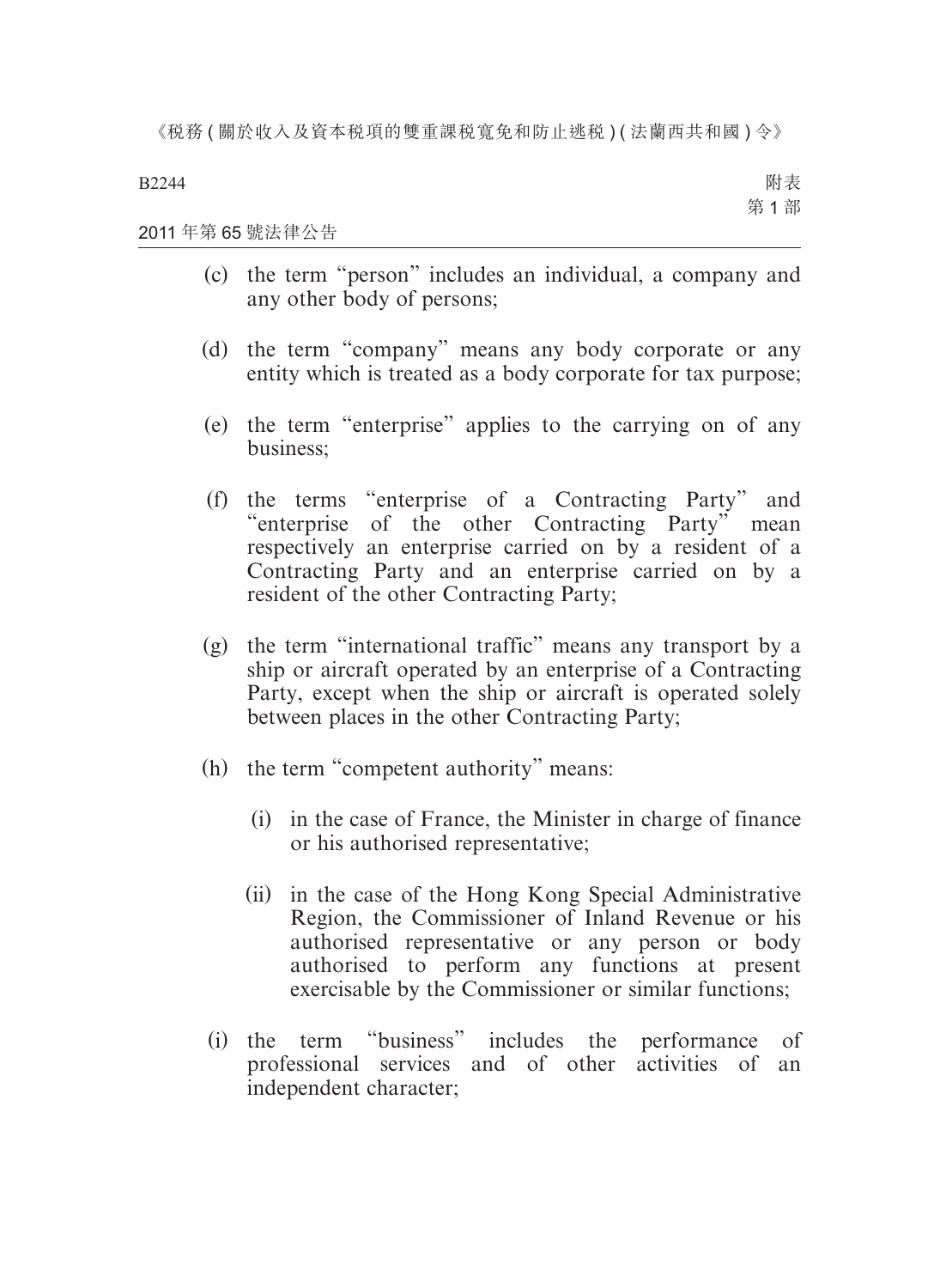B2246

附表 第 1 部

#### 2011 年第 65 號法律公告

- (j) the term "public law entity" means a statutory body which performs public functions, but does not include such a body when carrying on industrial or commercial activities.
- 2. As regards the application of the Agreement at any time by a Contracting Party, any term not defined therein shall, unless the context otherwise requires, have the meaning which it has at that time under the laws in force of that Party for the purposes of the taxes to which the Agreement applies, any meaning under the applicable tax laws of that Party prevailing over a meaning given to the term under other laws of that Party.

## **Article 4**

## **Resident**

- 1. For the purposes of this Agreement, the term "resident of a Contracting Party" means any person who, under the laws in force of that Party, is liable to tax therein by reason of his domicile, residence, place of management or any other criterion of a similar nature, and also includes that Party and any local authority thereof and the public law entities of that Party or local authority. This term, however, does not include any person who is liable to tax in that Party in respect only of income from sources in that Party.
- 2. Where by reason of the provisions of paragraph 1, an individual is a resident of both Contracting Parties, then his status shall be determined as follows:
	- (a) he shall be deemed to be a resident only of the Party in which he has a permanent home available to him; if he has a permanent home available to him in both Parties, he shall be deemed to be a resident only of the Party with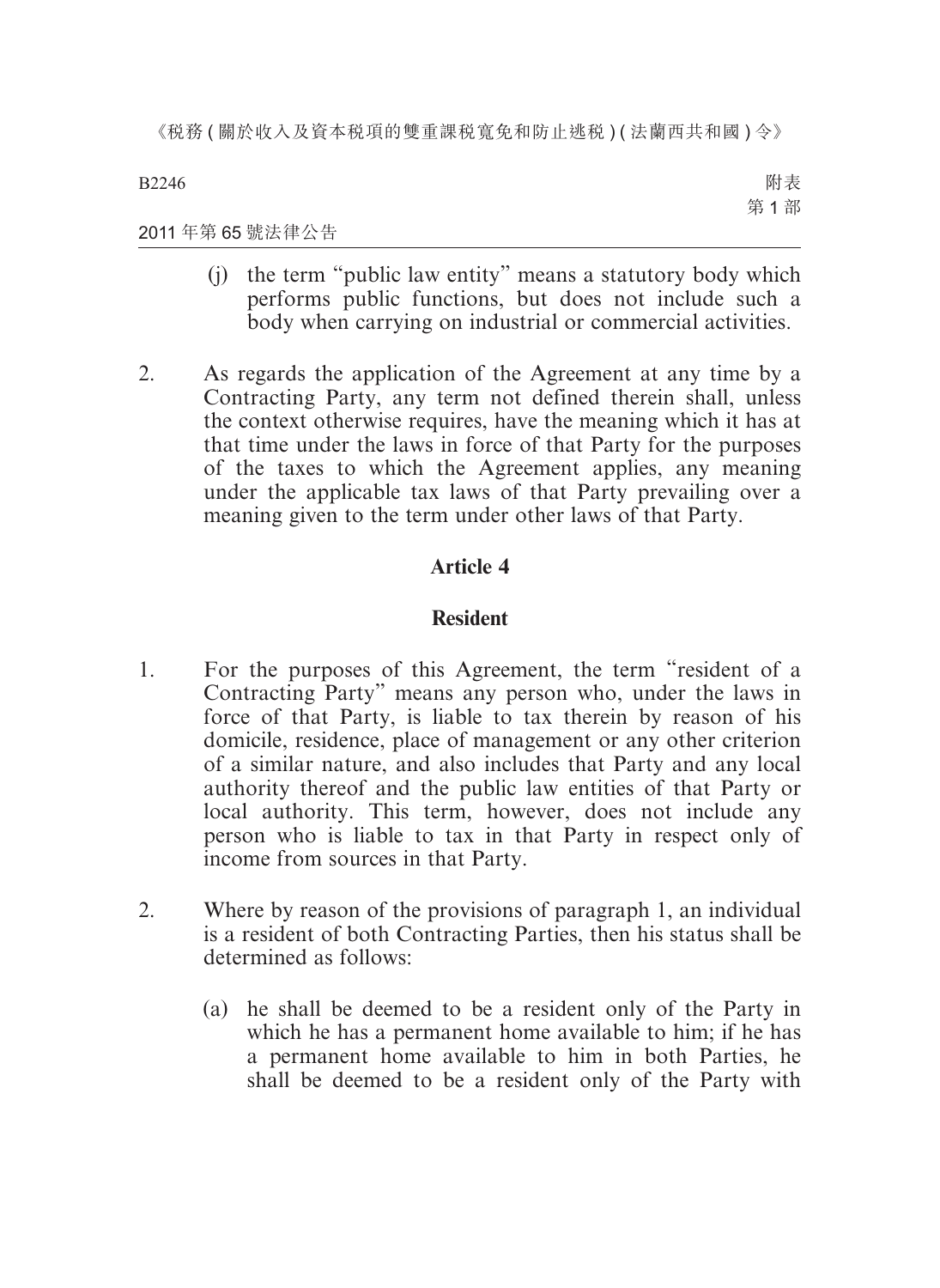2011 年第 65 號法律公告 附表 第 1 部

> which his personal and economic relations are closer ( "centre of vital interests" );

- (b) if the Party in which he has his centre of vital interests cannot be determined, or if he has not a permanent home available to him in either Party, he shall be deemed to be a resident only of the Party in which he has an habitual abode;
- (c) if he has an habitual abode in both Parties, or in neither of them, he shall be deemed to be a resident only of the Contracting Party of which he is a national (in the case of France) or in which he has the right of abode (in the case of the Hong Kong Special Administrative Region);
- (d) if he is a national of France and has also the right of abode in the Hong Kong Special Administrative Region, or if he neither is a national of France nor has the right of abode in the Hong Kong Special Administrative Region, the competent authorities of the Contracting Parties shall settle the question by mutual agreement.
- 3. Where by reason of the provisions of paragraph 1 a person other than an individual is a resident of both Contracting Parties, then it shall be deemed to be a resident only of the Party in which its place of effective management is situated.

## **Article 5**

## **Permanent Establishment**

1. For the purposes of this Agreement, the term "permanent establishment" means a fixed place of business through which the business of an enterprise is wholly or partly carried on.

#### B2248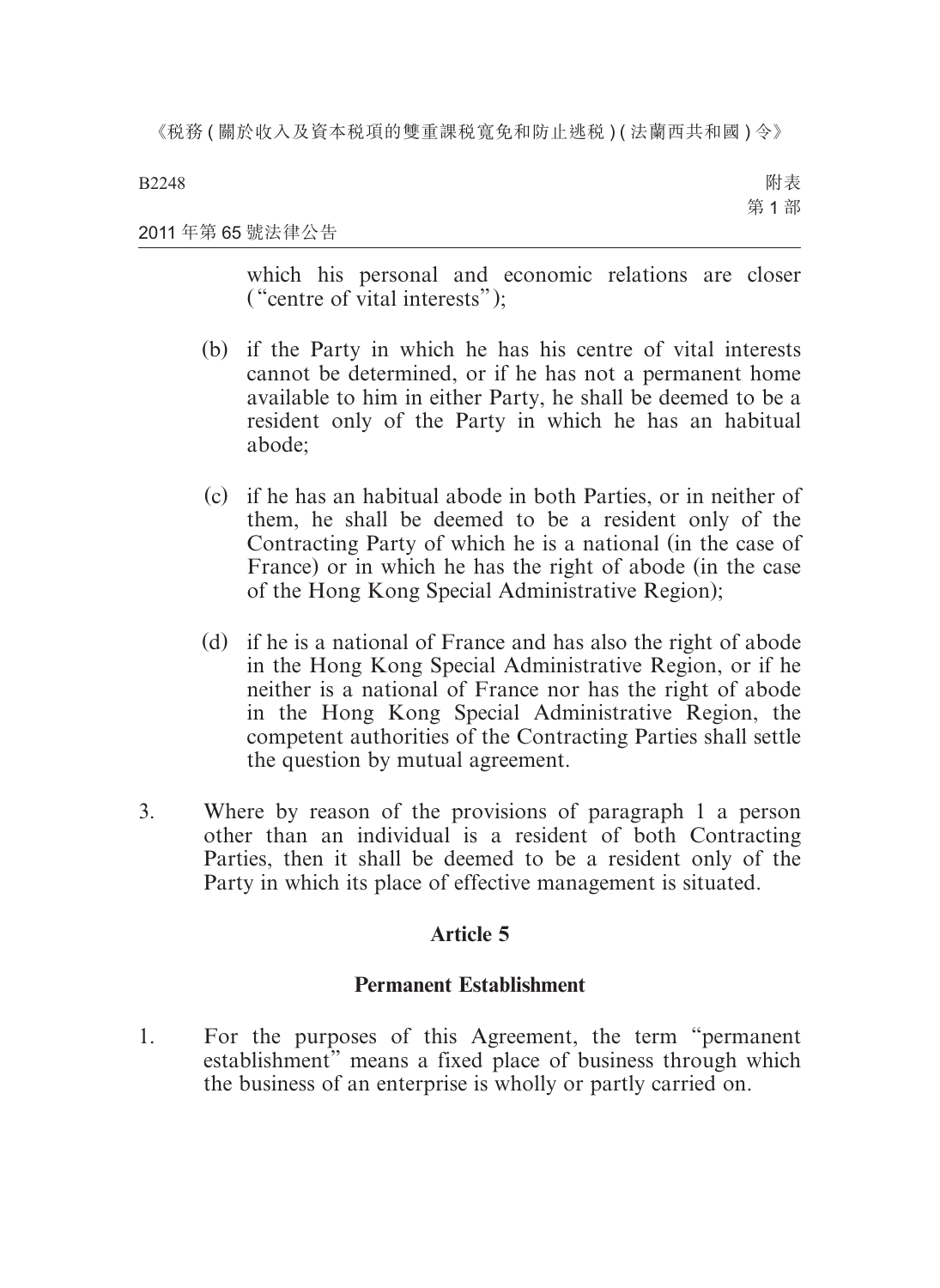B2250

2011 年第 65 號法律公告

- 2. The term "permanent establishment" includes especially:
	- (a) a place of management;
	- (b) a branch;
	- (c) an office;
	- (d) a factory;
	- (e) a workshop;
	- (f) a mine, an oil or gas well, a quarry or any other place of extraction of natural resources;
	- (g) a building site or a construction, assembly, dredging or installation project which exists for more than six months.
- 3. An enterprise shall be deemed to have a permanent establishment in a Contracting Party and to carry on business through that permanent establishment if:
	- (a) it carries on supervisory activities in that Party for more than six months in connection with a building site, or a construction, assembly, dredging or installation project which is being undertaken in that Party; or
	- (b) it furnishes services, including consultancy services, directly or through employees or other personnel engaged by it for such purpose, but only where activities of that nature continue within that Party for a period of more than six months.
- 4. Notwithstanding the preceding provisions of this Article, the term "permanent establishment" shall be deemed not to include: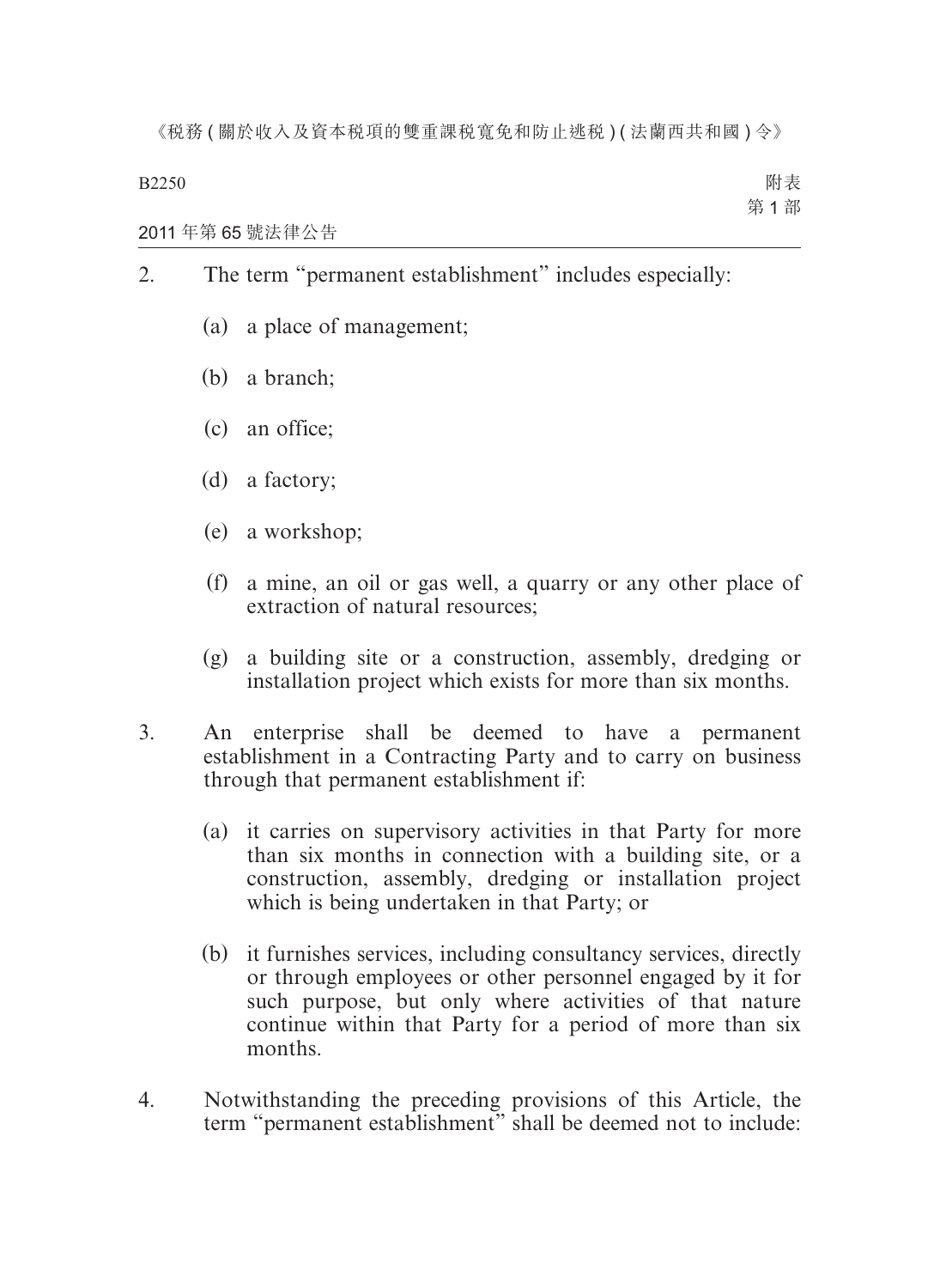B2252

附表 第 1 部

#### 2011 年第 65 號法律公告

- (a) the use of facilities solely for the purpose of storage, display, or delivery of goods or merchandise belonging to the enterprise;
- (b) the maintenance of a stock of goods or merchandise belonging to the enterprise solely for the purpose of storage, display or delivery;
- (c) the maintenance of a stock of goods or merchandise belonging to the enterprise solely for the purpose of processing by another enterprise;
- (d) the maintenance of a fixed place of business solely for the purpose of purchasing goods or merchandise, or of collecting information, for the enterprise;
- (e) the maintenance of a fixed place of business solely for the purpose of carrying on, for the enterprise, any other activity of a preparatory or auxiliary character;
- (f) the maintenance of a fixed place of business solely for any combination of activities mentioned in sub-paragraphs (a) to (e), provided that the overall activity of the fixed place of business resulting from this combination is of a preparatory or auxiliary character.
- 5. Notwithstanding the provisions of paragraphs 1 and 2, where a person - other than an agent of an independent status to whom paragraph 6 applies - is acting on behalf of an enterprise and has, and habitually exercises, in a Contracting Party an authority to conclude contracts in the name of the enterprise, that enterprise shall be deemed to have a permanent establishment in that Party in respect of any activities which that person undertakes for the enterprise, unless the activities of such person are limited to those mentioned in paragraph 4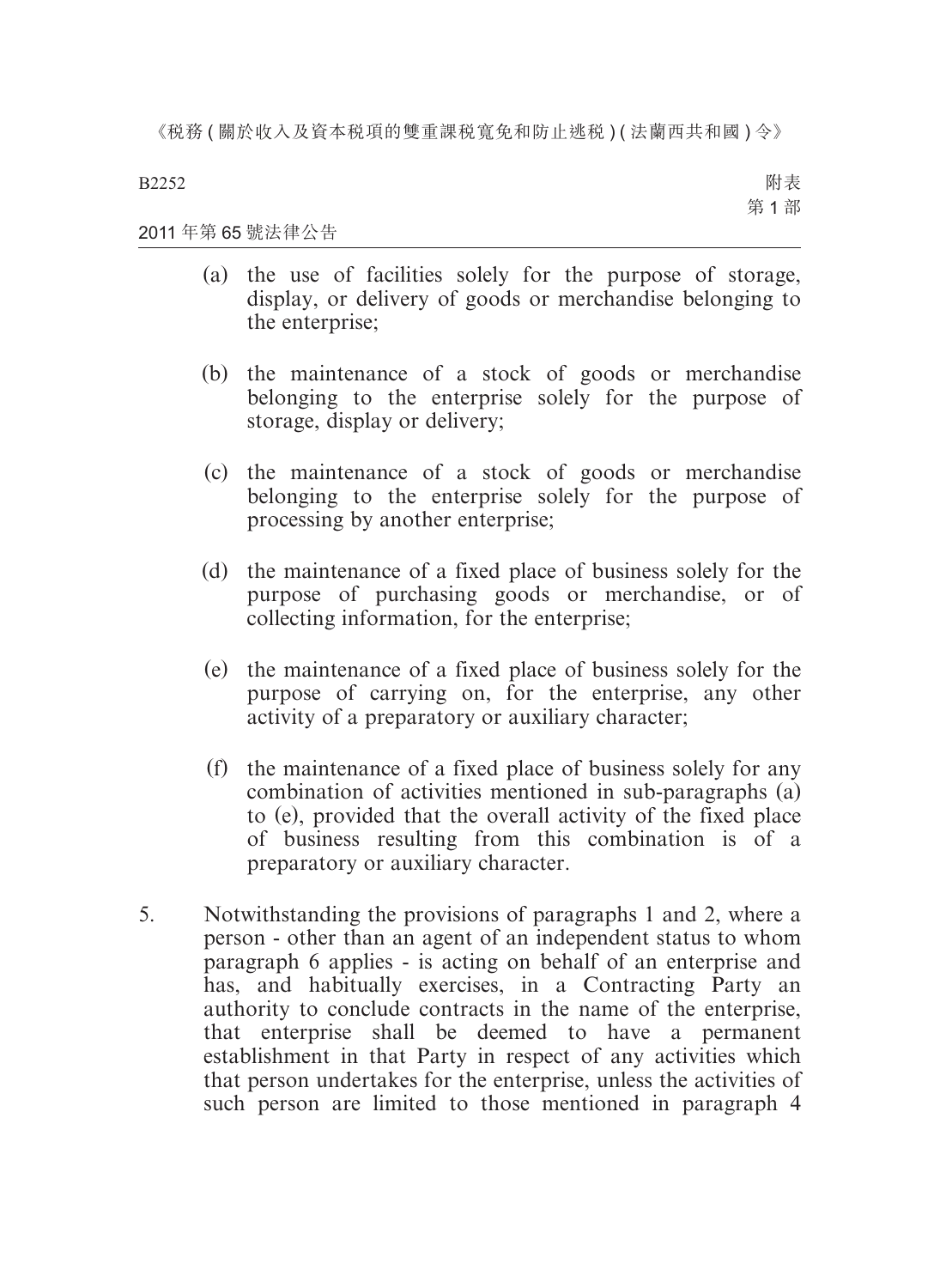B2254

附表 第 1 部

## 2011 年第 65 號法律公告

which, if exercised through a fixed place of business, would not make this fixed place of business a permanent establishment under the provisions of that paragraph.

- 6. An enterprise shall not be deemed to have a permanent establishment in a Contracting Party merely because it carries on business in that Party through a broker, general commission agent or any other agent of an independent status, provided that such persons are acting in the ordinary course of their business. However, when the activities of such an agent are devoted wholly or almost wholly on behalf of that enterprise, he will not be considered an agent of an independent status within the meaning of this paragraph.
- 7. The fact that a company which is a resident of a Contracting Party controls or is controlled by a company which is a resident of the other Contracting Party, or which carries on business in that other Party (whether through a permanent establishment or otherwise), shall not of itself constitute either company a permanent establishment of the other.

## **Article 6**

## **Income from Immovable Property**

- 1. Income from immovable property (including income from agriculture or forestry) may be taxed in the Contracting Party in which such immovable property is situated.
- 2. For the purposes of this Agreement, the term "immovable property" shall have the meaning which it has under the law of the Contracting Party in which the property in question is situated. The term shall in any case include property accessory to immovable property, livestock and equipment used in agriculture and forestry, rights to which the provisions of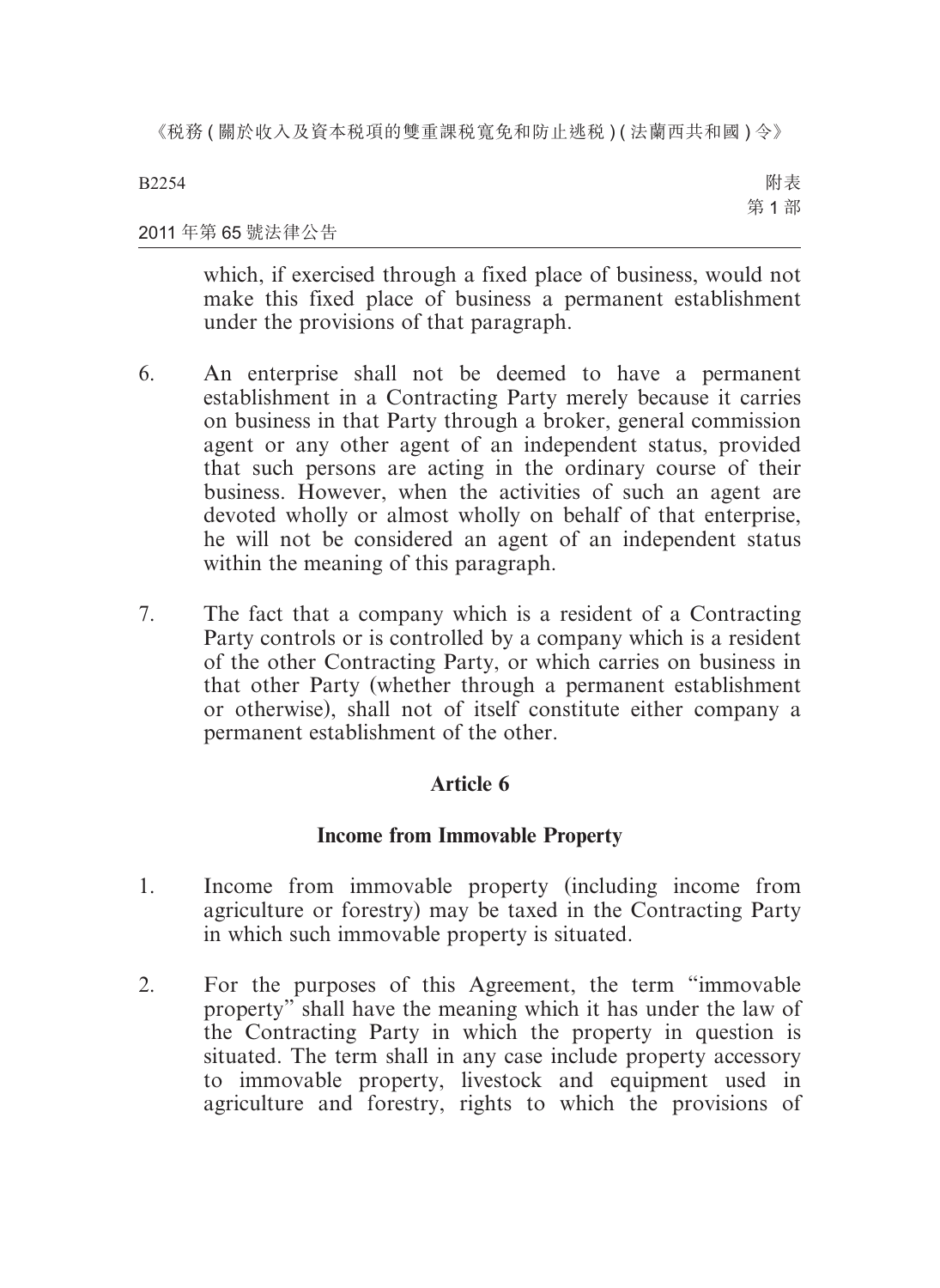B2256

附表 第 1 部

## 2011 年第 65 號法律公告

general law respecting landed property apply, usufruct of immovable property and rights to variable or fixed payments as consideration for the working of, or the right to explore for or work, mineral deposits, quarries, sources and other natural resources; ships, boats and aircraft shall not be regarded as immovable property.

- 3. The provisions of paragraph 1 shall apply to income derived from the direct use, letting, or use in any other form of immovable property.
- 4. The provisions of paragraphs 1 and 3 shall also apply to the income from immovable property of an enterprise.
- 5. Where ownership of shares, interest or other rights in a company, trust or other institution entitles the owner to the enjoyment of immovable property situated in a Contracting Party and held by that company, trust or other institution, the income that the owner derives from the direct use, letting or use in any other form of his right of enjoyment may be taxed in that Party. The provisions of this paragraph shall apply notwithstanding the provisions of Article 7.

## **Article 7**

## **Business Profits**

1. The profits of an enterprise of a Contracting Party shall be taxable only in that Party unless the enterprise carries on business in the other Contracting Party through a permanent establishment situated therein. If the enterprise carries on business as aforesaid, the profits of the enterprise may be taxed in the other Party but only so much of them as is attributable to that permanent establishment.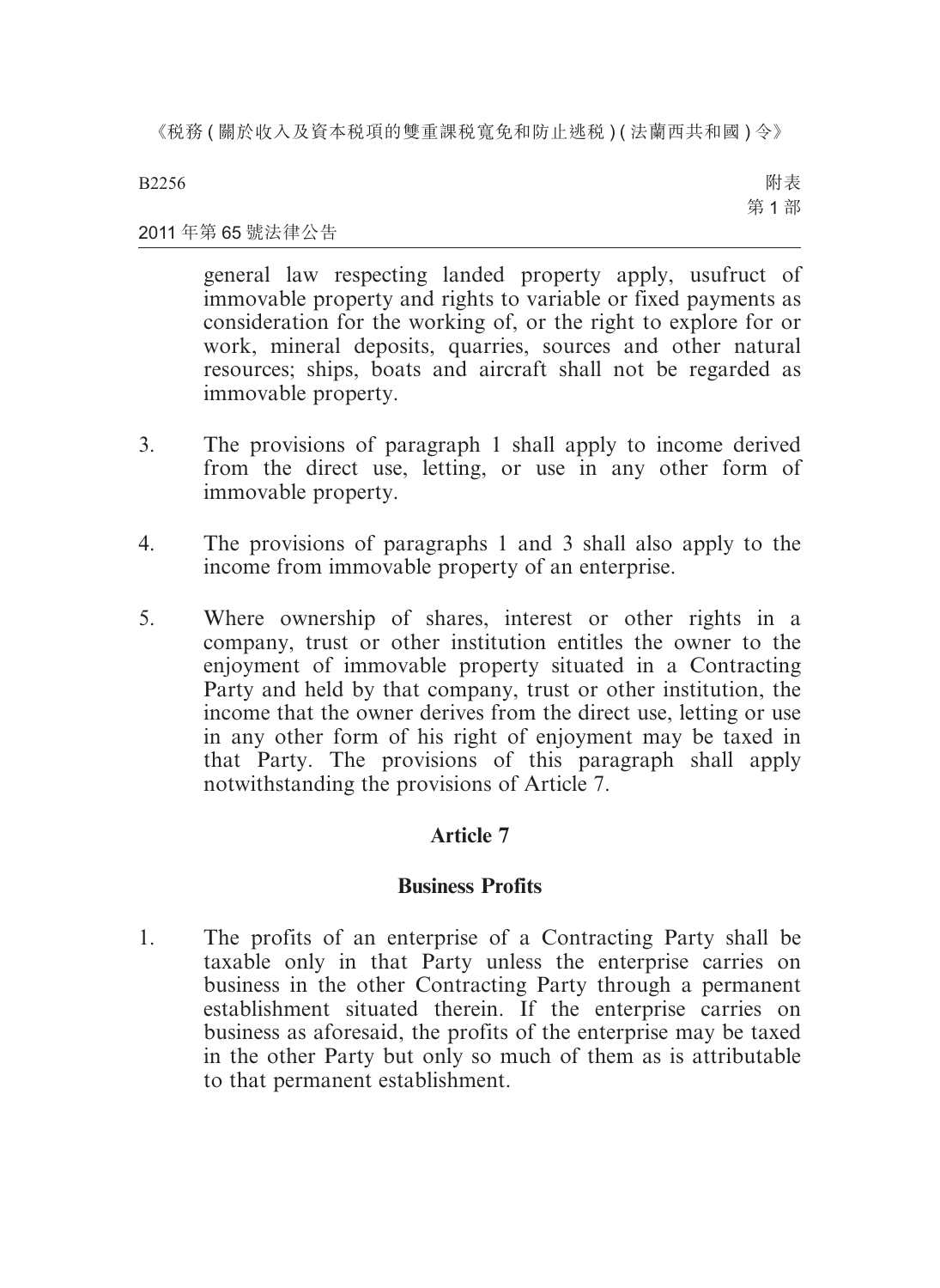B2258

附表 第 1 部

## 2011 年第 65 號法律公告

- 2. Subject to the provisions of paragraph 3, where an enterprise of a Contracting Party carries on business in the other Contracting Party through a permanent establishment situated therein, there shall in each Contracting Party be attributed to that permanent establishment the profits which it might be expected to make if it were a distinct and independent enterprise engaged in the same or similar activities under the same or similar conditions.
- 3. In determining the profits of a permanent establishment, there shall be allowed as deductions expenses of the enterprise which are incurred for the purposes of the permanent establishment, including executive and general administrative expenses so incurred, whether in the Contracting Party in which the permanent establishment is situated or elsewhere. No such deduction shall be allowed in respect of amounts, if any, paid (otherwise than towards reimbursement of actual expenses) by the permanent establishment to the head office of the enterprise or any of its other offices by way of royalties, fees or other similar payments in return for the use of patents or other rights, or by way of commission, for specific services performed or for management, or, except in respect of a financial institution, by way of interest on moneys lent to the permanent establishment. Likewise, no account shall be taken, in the determination of the profits of a permanent establishment, for amounts charged (otherwise than towards reimbursement of actual expenses) by the permanent establishment to the head office of the enterprise or any of its other offices by way of royalties, fees or other similar payments in return for the use of patents or other rights, or by way of commission for specific services performed or for management, or, except in respect of a financial institution, by way of interest on moneys lent to the head office of the enterprise or any of its other offices.
- 4. Insofar as it has been customary in a Contracting Party to determine the profits to be attributed to a permanent establishment on the basis of an apportionment of the total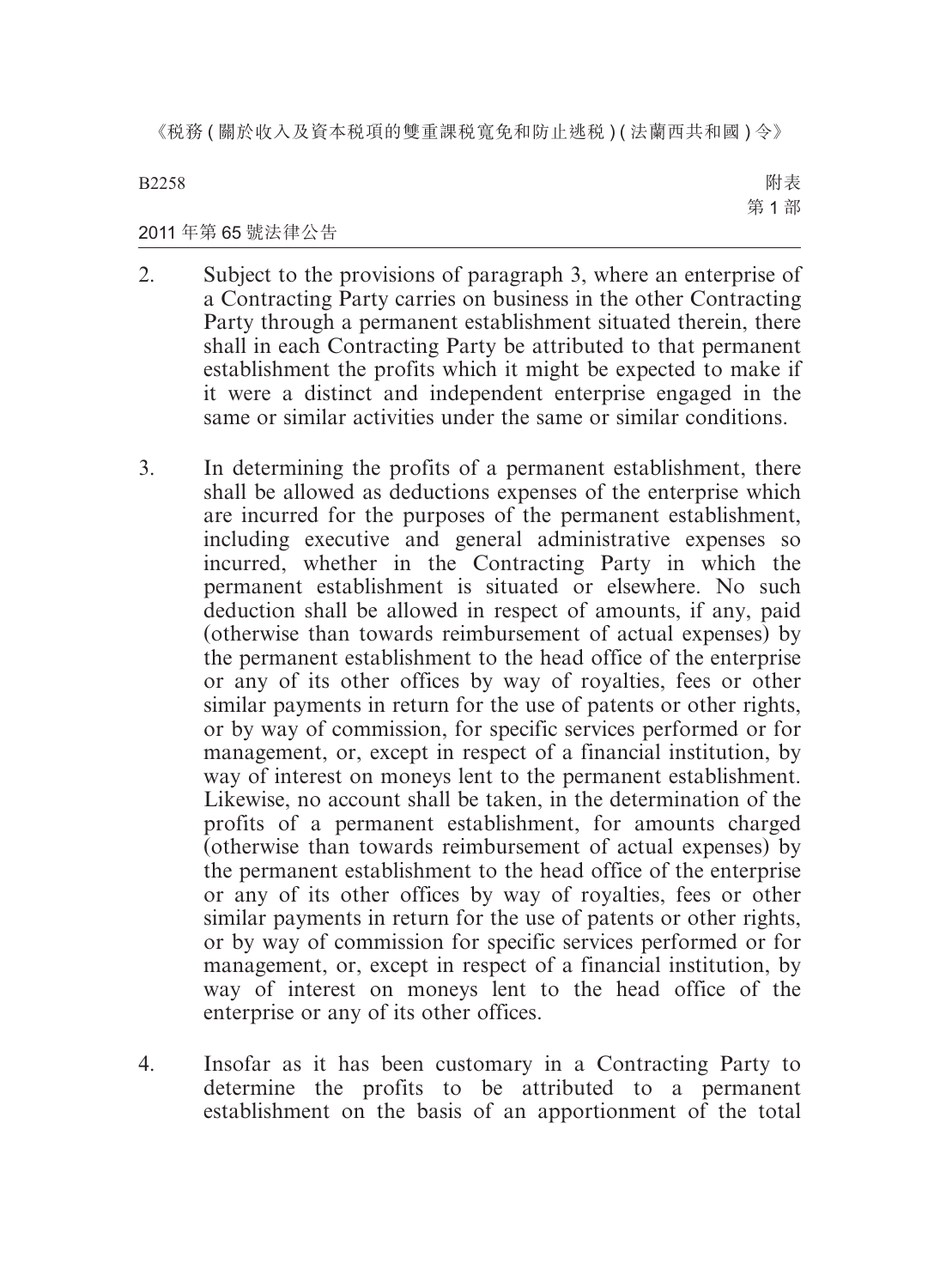B2260

附表 第 1 部

## 2011 年第 65 號法律公告

profits of the enterprise to its various parts, nothing in paragraph 2 shall preclude that Party from determining the profits to be taxed by such an apportionment as may be customary; the method of apportionment adopted shall, however, be such that the result shall be in accordance with the principles contained in this Article.

- 5. No profits shall be attributed to a permanent establishment by reason of the mere purchase by that permanent establishment of goods or merchandise for the enterprise.
- 6. Where profits include items of income which are dealt with separately in other Articles of this Agreement then the provisions of those Articles shall not be affected by the provisions of this Article.
- 7. For the purposes of the preceding paragraphs of this Article, the profits to be attributed to the permanent establishment shall be determined by the same method year by year unless there is good and sufficient reason to the contrary.

## **Article 8**

## **Shipping and Air Transport**

- 1. Profits derived from the operation of ships or aircraft in international traffic by an enterprise of a Contracting Party shall be taxable only in that Party.
- 2. The provisions of paragraph 1 shall also apply to profits derived from the participation in a pool, a joint business or an international operating agency.
- 3. For the purpose of this Article, the term "profits" includes revenues and gross receipts from the operation of ships or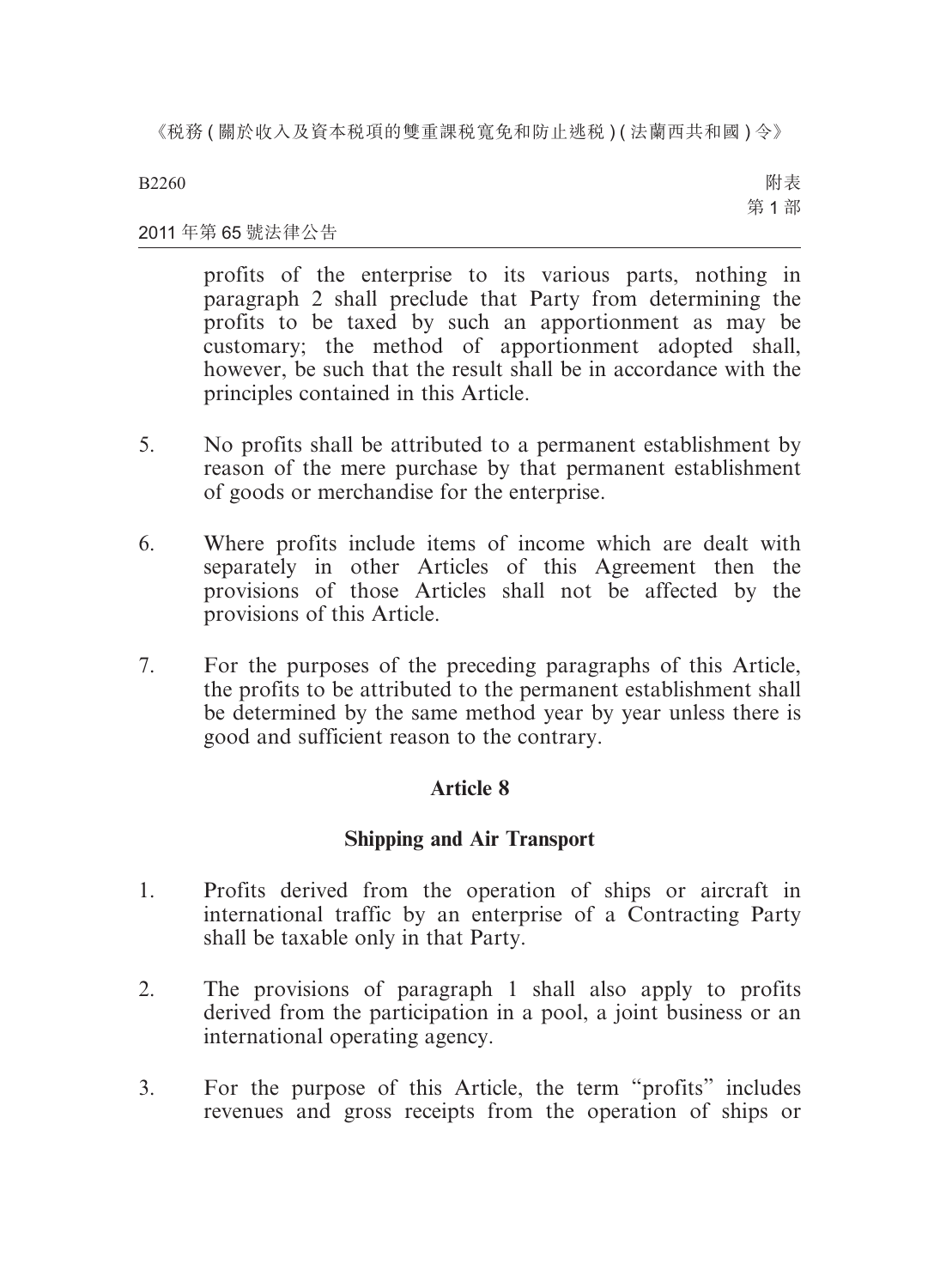B2262

附表 第 1 部

## 2011 年第 65 號法律公告

aircraft for the transport of persons, livestock, goods, mail or merchandise in international traffic including:

- (a) profits derived from the lease of ships or aircraft on a "bare-boat" charter or "dry lease" basis, where such charter or lease is incidental to the operation of ships or aircraft in international traffic;
- (b) profits derived from the sale of tickets or similar documents for and the provision of services connected with such transport, either for the enterprise itself or on behalf of any other enterprise, provided that such sale or provision is incidental to the operation of ships or aircraft in international traffic;
- (c) interest income generated in a Contracting Party from funds required for the business in that Party of operating ships or aircraft in international traffic;
- (d) profits derived from the use, maintenance or rental of containers used for the transport of goods or merchandise in international traffic, provided that such activities are incidental to the operation of ships or aircraft in international traffic.

## **Article 9**

## **Associated Enterprises**

- 1. Where:
	- (a) an enterprise of a Contracting Party participates directly or indirectly in the management, control or capital of an enterprise of the other Contracting Party, or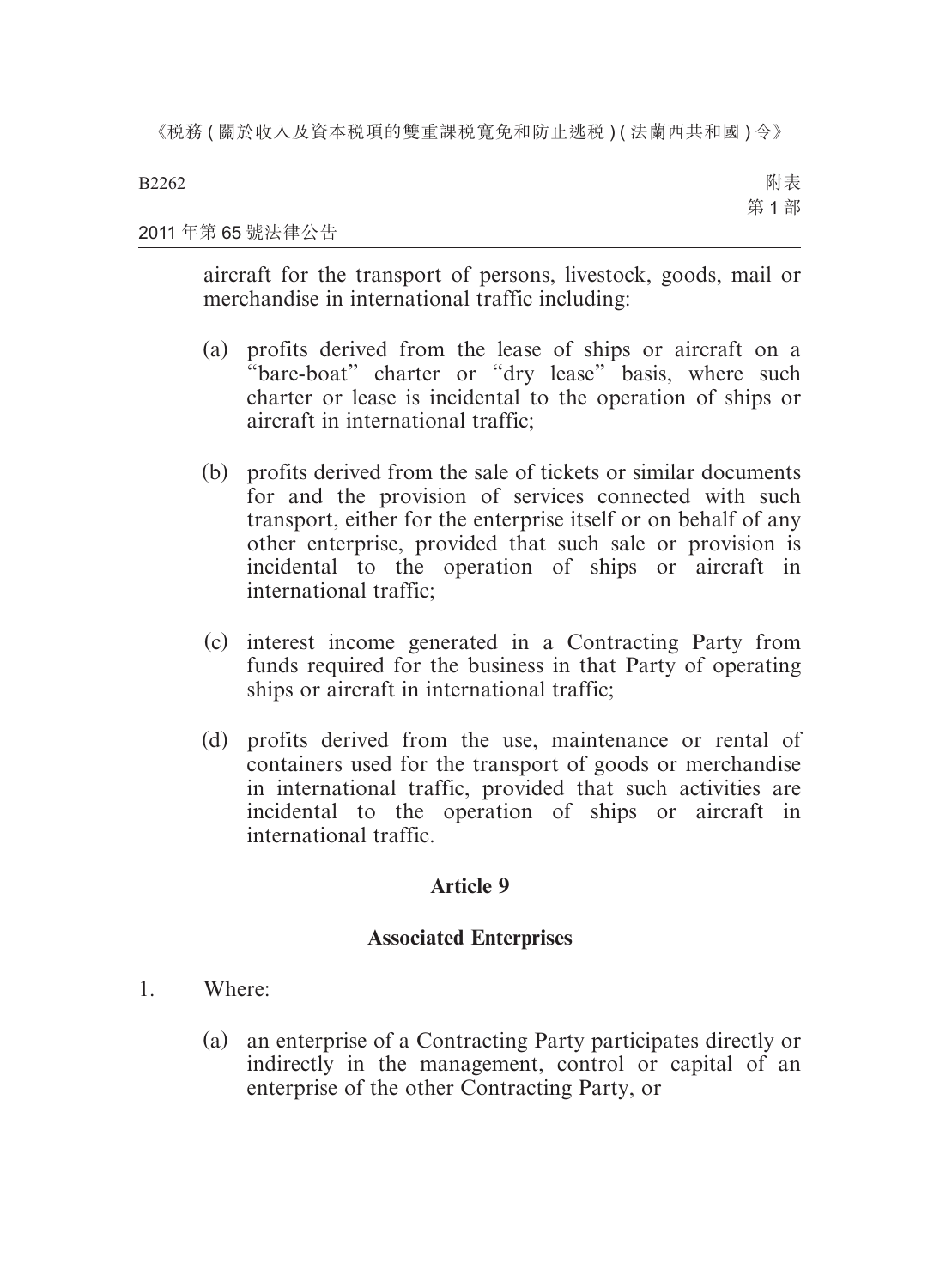B2264

附表 第 1 部

2011 年第 65 號法律公告

(b) the same persons participate directly or indirectly in the management, control or capital of an enterprise of a Contracting Party and an enterprise of the other Contracting Party,

and in either case conditions are made or imposed between the two enterprises in their commercial or financial relations which differ from those which would be made between independent enterprises, then any profits which would, but for those conditions, have accrued to one of the enterprises, but, by reason of those conditions, have not so accrued, may be included in the profits of that enterprise and taxed accordingly.

2. Where a Contracting Party includes in the profits of an enterprise of that Party - and taxes accordingly - profits on which an enterprise of the other Contracting Party has been charged to tax in that other Party and the profits so included are profits which would have accrued to the enterprise of the first-mentioned Party if the conditions made between the two enterprises had been those which would have been made between independent enterprises, then that other Party shall make an appropriate adjustment to the amount of the tax charged therein on those profits if that other Party considers the adjustment justified. In determining such adjustment, due regard shall be had to the other provisions of this Agreement and for this purpose the competent authorities of the Contracting Parties shall if necessary consult each other.

## **Article 10**

## **Dividends**

1. Dividends paid by a company which is a resident of a Contracting Party to a resident of the other Contracting Party may be taxed in that other Party.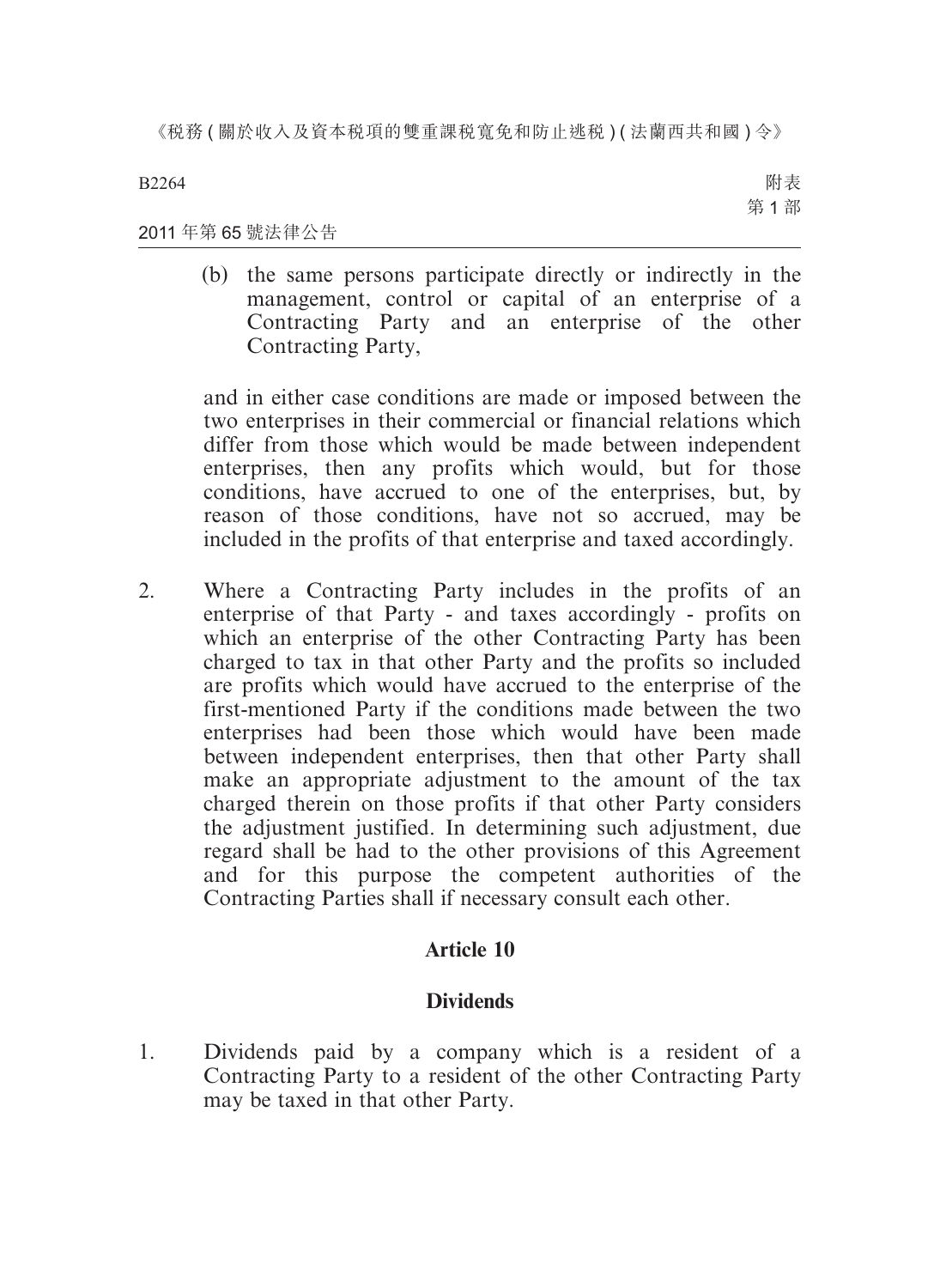B2266

附表 第 1 部

#### 2011 年第 65 號法律公告

- 2. (a) However, such dividends may also be taxed in the Contracting Party of which the company paying the dividends is a resident, and according to the laws of that Party, but if the beneficial owner of the dividends is a resident of the other Contracting Party, the tax so charged shall not exceed 10 per cent of the gross amount of the dividends.
	- (b) This paragraph shall not affect the taxation of the company in respect of the profits out of which the dividends are paid.
- 3. The term "dividends" as used in this Article means income from shares, "jouissance" shares or "jouissance" rights, mining shares, founders' shares or other rights, not being debt-claims, participating in profits, as well as income treated as a distribution by the taxation laws of the Contracting Party of which the company making the distribution is a resident.
- 4. The provisions of paragraphs 1 and 2 shall not apply if the beneficial owner of the dividends, being a resident of a Contracting Party, carries on business in the other Contracting Party of which the company paying the dividends is a resident through a permanent establishment situated therein, and the holding in respect of which the dividends are paid is effectively connected with such permanent establishment. In such case the provisions of Article 7 shall apply.
- 5. Where a company which is a resident of a Contracting Party derives profits or income from the other Contracting Party, that other Party may not impose any tax on the dividends paid by the company, except insofar as such dividends are paid to a resident of that other Party or insofar as the holding in respect of which the dividends are paid is effectively connected with a permanent establishment situated in that other Party, nor subject the company's undistributed profits to a tax on the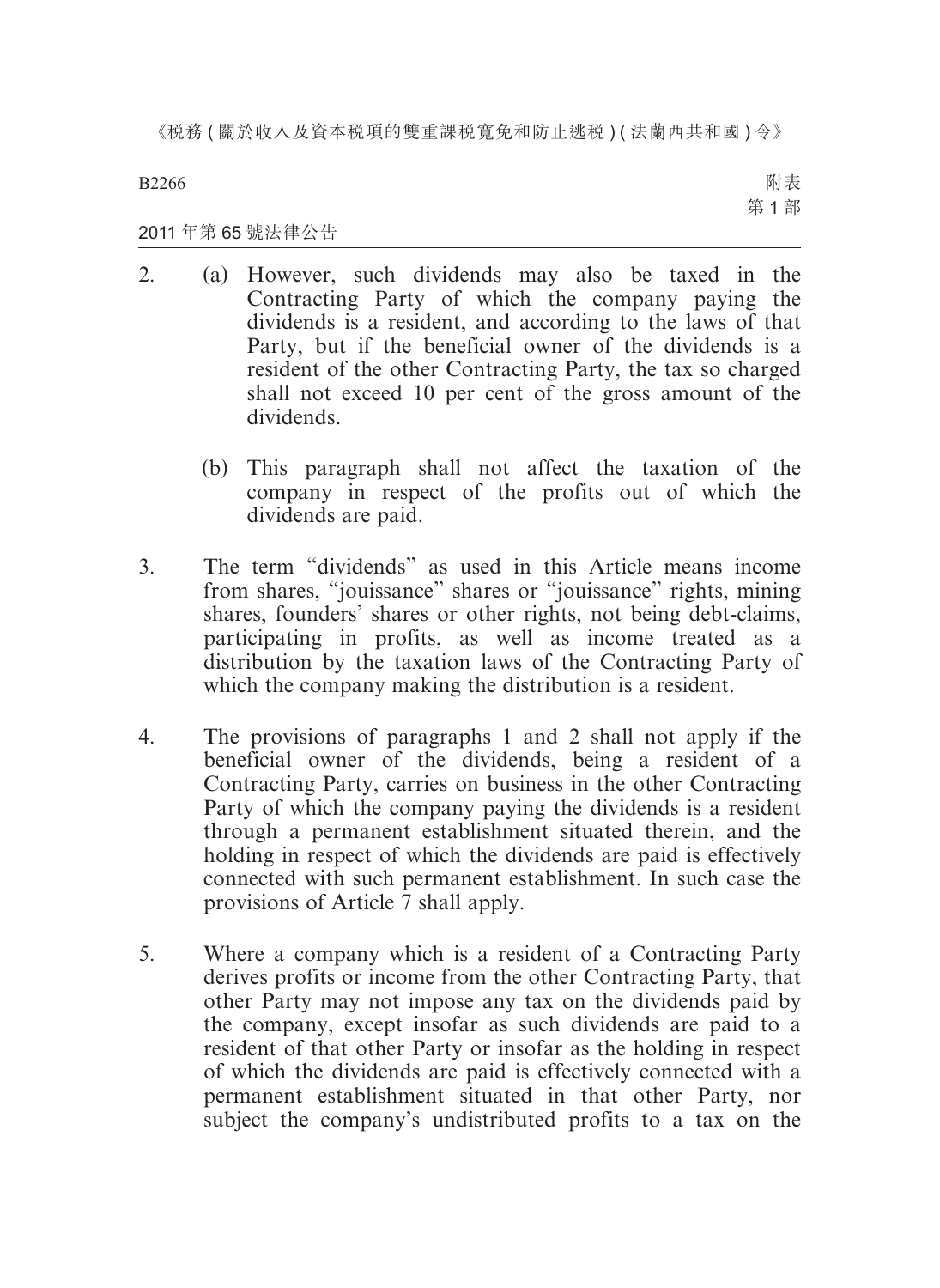B2268

附表 第 1 部

### 2011 年第 65 號法律公告

company's undistributed profits, even if the dividends paid or the undistributed profits consist wholly or partly of profits or income arising in such other Party.

6. The provisions of this Article shall not apply if it was the main purpose or one of the main purposes of any person concerned with the creation or assignment of the shares or other rights, in respect of which the dividend is paid, to take advantage of this Article by means of that creation or assignment.

## **Article 11**

## **Interest**

- 1. Interest arising in a Contracting Party and paid to a resident of the other Contracting Party may be taxed in that other Party.
- 2. However, such interest may also be taxed in the Contracting Party in which it arises, and according to the laws of that Contracting Party, but if the beneficial owner of the interest is a resident of the other Contracting Party, the tax so charged shall not exceed 10 per cent of the gross amount of the interest.
- 3. Notwithstanding the provisions of paragraph 2 of this Article, interest derived from a Contracting Party is exempt from tax in that Party, if it is paid:
	- (a) in the case of France:
		- (i) to the Government of the French Republic;
		- (ii) to the Bank of France;
		- (iii) in respect of a debt-claim or of a loan guaranteed or insured or subsidised by the Government of the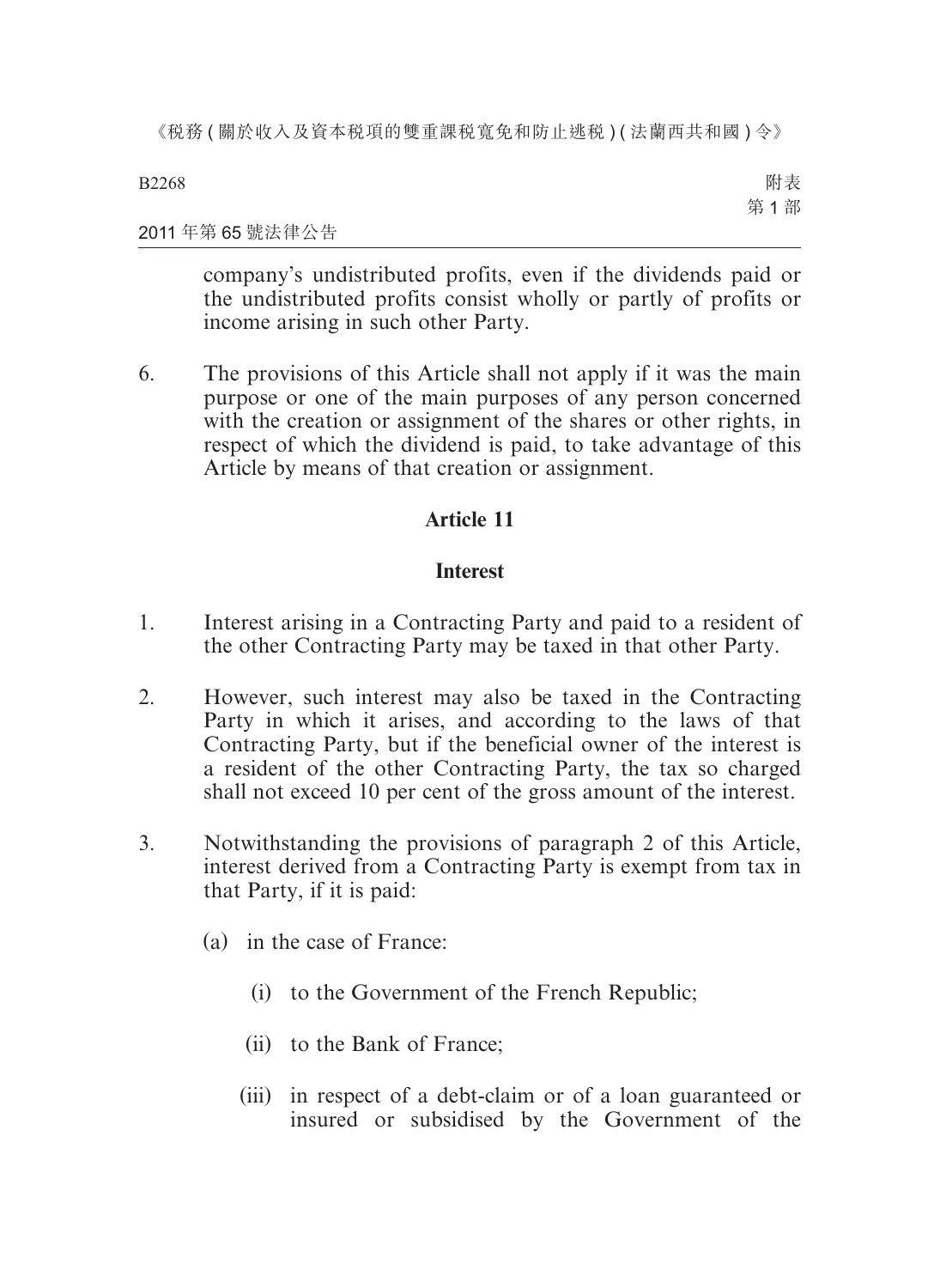B2270

附表 第 1 部

### 2011 年第 65 號法律公告

French Republic or by one other person acting on behalf of the Government of the French Republic;

- (iv) to a financial establishment appointed by the Government of the French Republic and mutually agreed upon by the competent authorities of the two Contracting Parties;
- (b) in the case of the Hong Kong Special Administrative Region:
	- (i) to the Government of the Hong Kong Special Administrative Region;
	- (ii) to the Hong Kong Monetary Authority;
	- (iii) on a loan directly or indirectly financed or guaranteed by the Hong Kong Monetary Authority;
	- (iv) to a financial establishment appointed by the Government of the Hong Kong Special Administrative Region and mutually agreed upon by the competent authorities of the two Contracting Parties.
- 4. The term "interest" as used in this Article means income from debt-claims of every kind, whether or not secured by mortgage and whether or not carrying a right to participate in the debtor's profits, including income from government securities and income from bonds or debentures, and premiums and prizes attaching to such securities, bonds or debentures. Penalty charges for late payment shall not be regarded as interest for the purpose of this Article.
- 5. The provisions of paragraphs 1 and 2 shall not apply if the beneficial owner of the interest, being a resident of a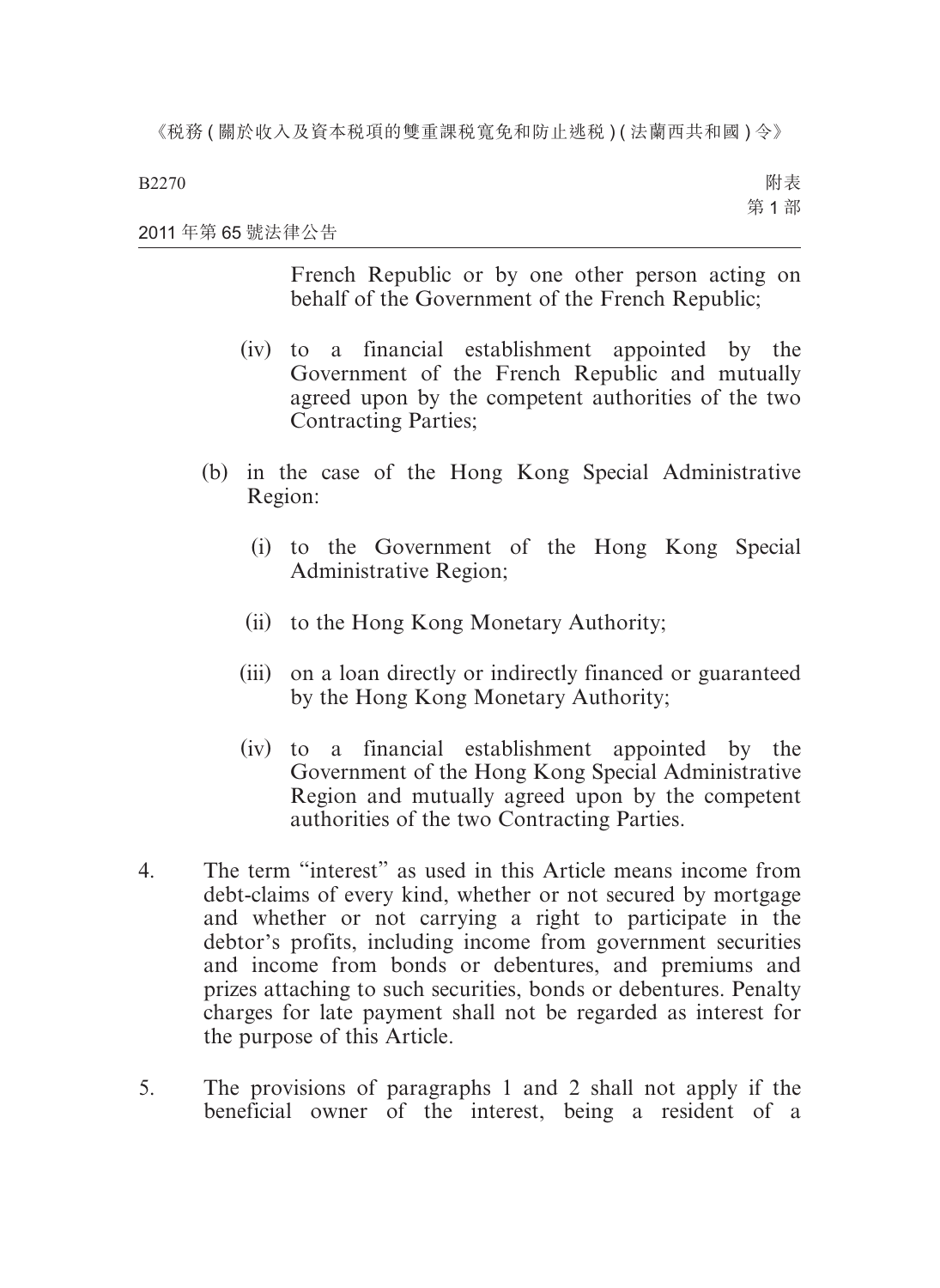B2272

附表 第 1 部

## 2011 年第 65 號法律公告

Contracting Party, carries on business in the other Contracting Party in which the interest arises through a permanent establishment situated therein, and the debt-claim in respect of which the interest is paid is effectively connected with such permanent establishment. In such case, the provisions of Article 7 shall apply.

- 6. Interest shall be deemed to arise in a Contracting Party when the payer is a resident of that Party. Where, however, the person paying the interest, whether a resident of a Contracting Party or not, has in a Contracting Party a permanent establishment in connection with which the indebtedness on which the interest is paid was incurred, and such interest is borne by such permanent establishment, then such interest shall be deemed to arise in the Party in which the permanent establishment is situated.
- 7. Where, by reason of a special relationship between the payer and the beneficial owner or between both of them and some other person, the amount of the interest, having regard to the debt-claim for which it is paid, exceeds the amount which would have been agreed upon by the payer and the beneficial owner in the absence of such relationship, the provisions of this Article shall apply only to the last-mentioned amount. In such case, the excess part of the payments shall remain taxable according to the laws of each Contracting Party, due regard being had to the other provisions of this Agreement.
- 8. The provisions of this Article shall not apply if it was the main purpose or one of the main purposes of any person concerned with the creation or assignment of the debt-claims, in respect of which the interest is paid, to take advantage of this Article by means of that creation or assignment.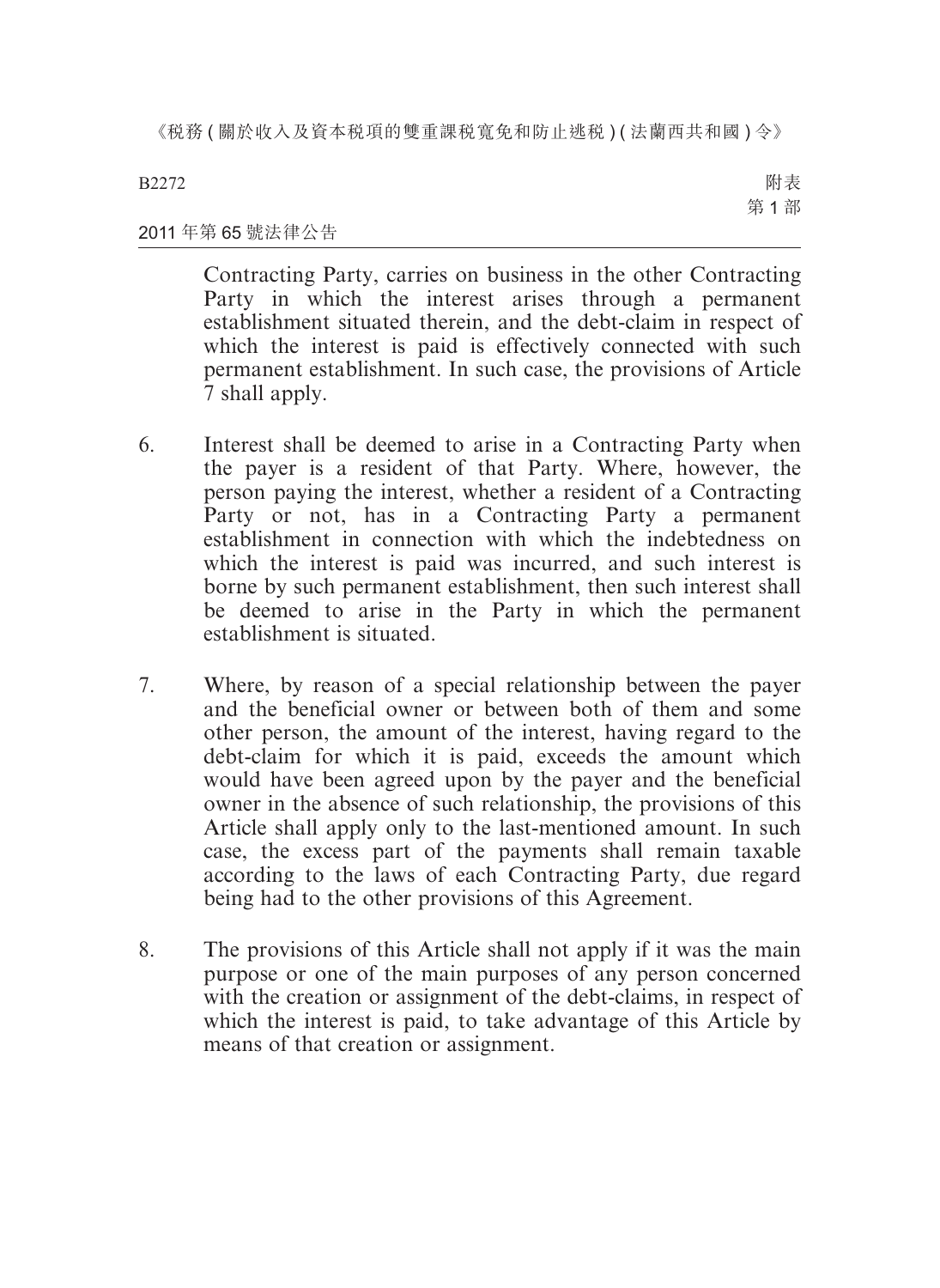B2274

附表 第 1 部

2011 年第 65 號法律公告

## **Article 12**

## **Royalties**

- 1. Royalties arising in a Contracting Party and paid to a resident of the other Contracting Party may be taxed in that other Contracting Party.
- 2. However, such royalties may also be taxed in the Contracting Party in which they arise and according to the laws of that Contracting Party, but if the beneficial owner of the royalties is a resident of the other Contracting Party, the tax so charged shall not exceed 10 per cent of the gross amount of the royalties.
- 3. The term "royalties" as used in this Article means payments of any kind received as a consideration for the use of, or the right to use, any copyright of literary, artistic or scientific work, including cinematograph films and films or tapes used for radio or television broadcasting, any patent, trade mark, design or model, plan, secret formula or process, or for information concerning industrial, commercial or scientific experience.
- 4. The provisions of paragraphs 1 and 2 shall not apply if the beneficial owner of the royalties, being a resident of a Contracting Party, carries on business in the other Contracting Party in which the royalties arise through a permanent establishment situated therein, and the right or property in respect of which the royalties are paid is effectively connected with such permanent establishment. In such case, the provisions of Article 7 shall apply.
- 5. Royalties shall be deemed to arise in a Contracting Party when the payer is a resident of that Party. Where, however, the person paying the royalties, whether a resident of a Contracting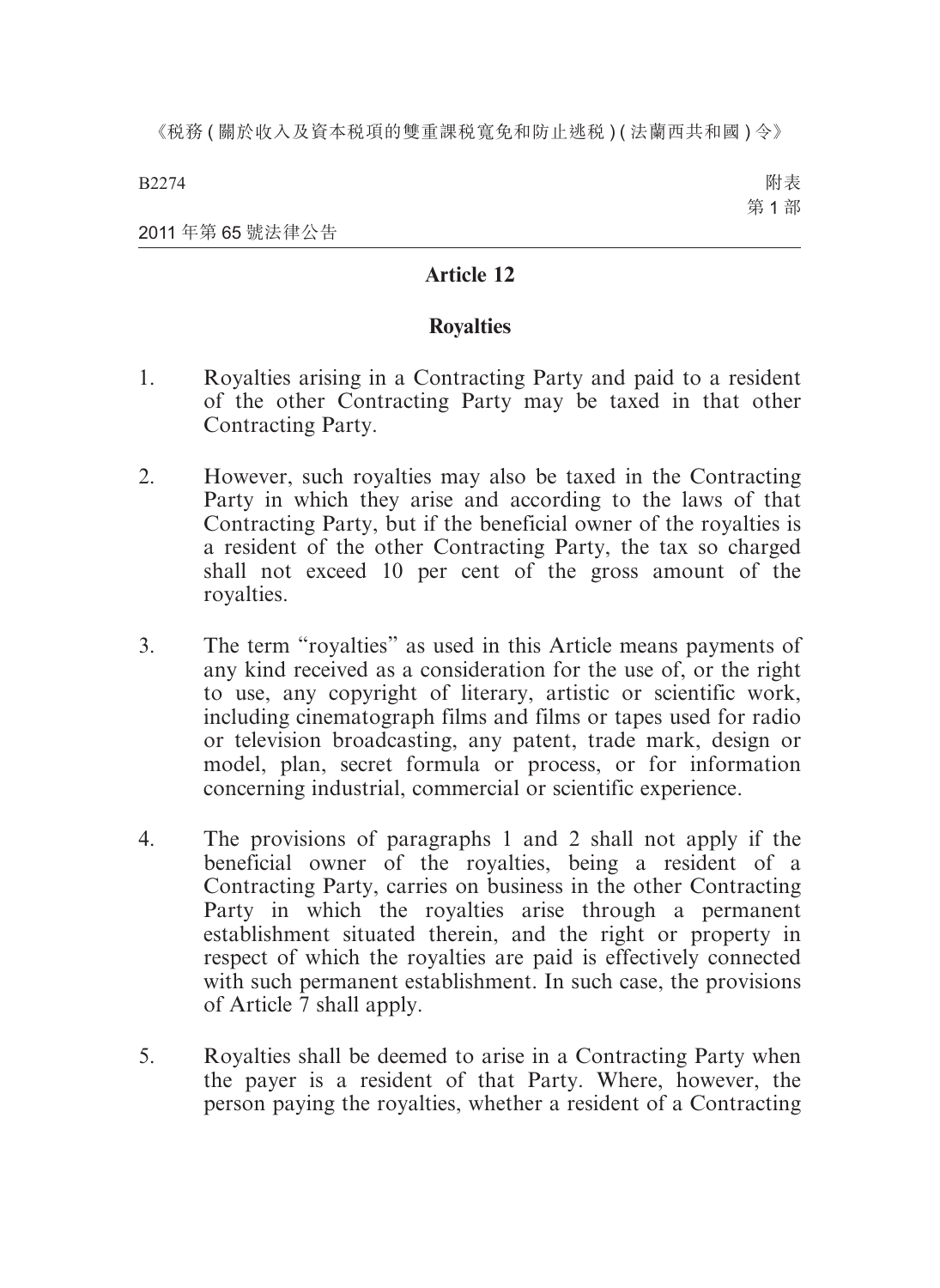B2276

附表 第 1 部

## 2011 年第 65 號法律公告

Party or not, has in a Contracting Party a permanent establishment in connection with which the obligation to pay the royalties was incurred, and such royalties are borne by such permanent establishment, then such royalties shall be deemed to arise in the Party in which the permanent establishment is situated.

- 6. Where, by reason of a special relationship between the payer and the beneficial owner or between both of them and some other person, the amount of the royalties, having regard to the use, right or information for which they are paid, exceeds the amount which would have been agreed upon by the payer and the beneficial owner in the absence of such relationship, the provisions of this Article shall apply only to the last-mentioned amount. In such case, the excess part of the payments shall remain taxable according to the laws of each Contracting Party, due regard being had to the other provisions of this Agreement.
- 7. The provisions of this Article shall not apply if it was the main purpose or one of the main purposes of any person concerned with the creation or assignment of the rights, in respect of which the royalties are paid, to take advantage of this Article by means of that creation or assignment.

## **Article 13**

## **Capital Gains**

- 1. (a) Gains derived by a resident of a Contracting Party from the alienation of immovable property referred to in Article 6 and situated in the other Contracting Party may be taxed in that other Party.
	- (b) Gains derived by a resident of a Contracting Party from the alienation of shares, interest or other rights in a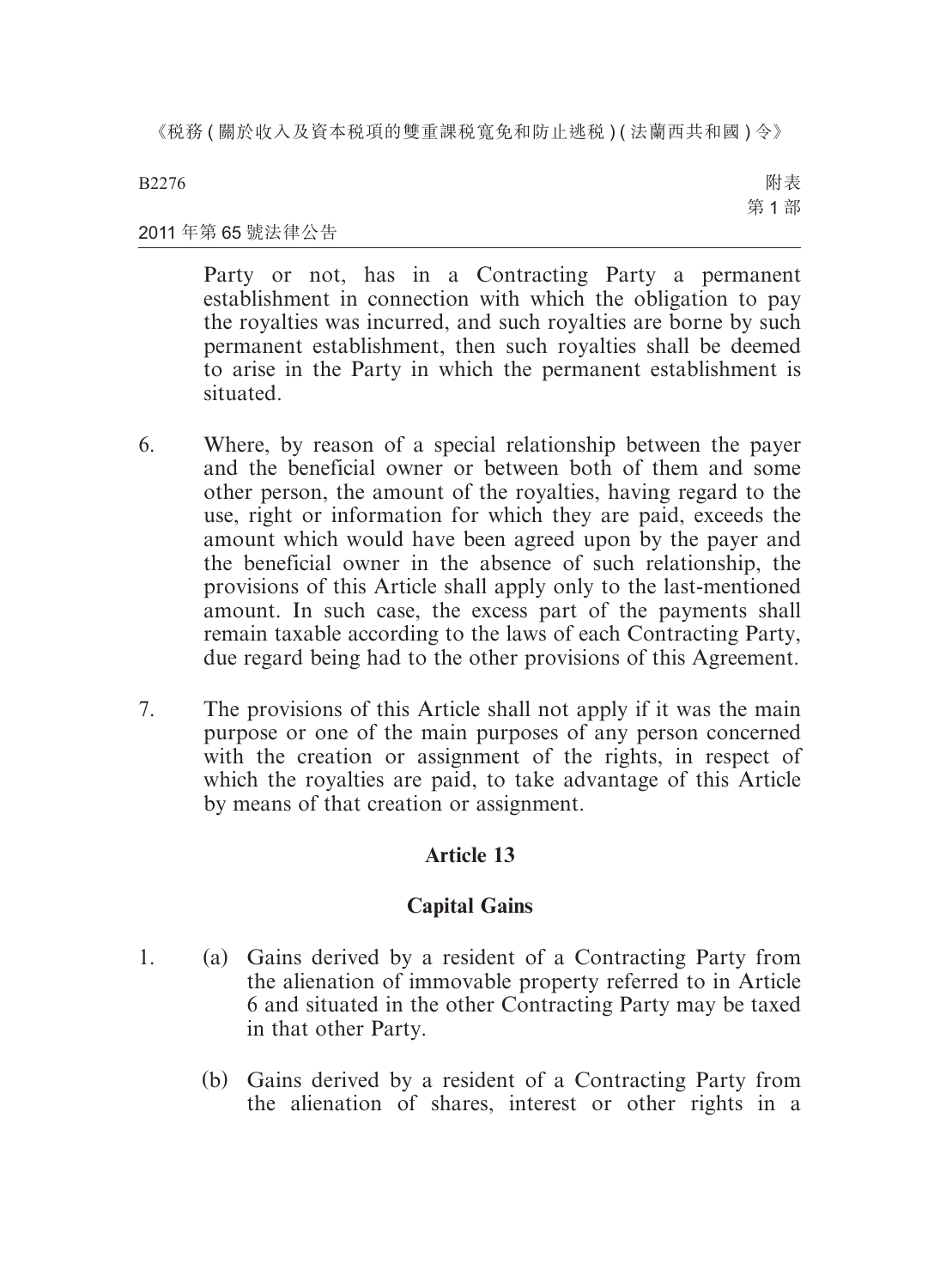#### B2278

附表 第 1 部

#### 2011 年第 65 號法律公告

company, trust or other institution deriving more than 50 per cent of their asset value, directly or indirectly, from immovable property referred to in Article 6 and situated in the other Contracting Party, or of rights connected with such immovable property, may be taxed in that other Party. However, this paragraph does not apply to gains derived from the alienation of shares, interest or other rights:

- (i) quoted on such stock exchange as may be agreed between the Parties;
- (ii) alienated or exchanged in the framework of a reorganisation of a company, a merger, a scission or a similar operation; or
- (iii) in a company more than 50 per cent of whose asset value is derived from immovable property in which it carries on its business.
- 2. Gains from the alienation of movable property forming part of the business property of a permanent establishment which an enterprise of a Contracting Party has in the other Contracting Party, including such gains from the alienation of such a permanent establishment (alone or with the whole enterprise), may be taxed in that other Party.
- 3. Notwithstanding the provisions of paragraph 1, gains from the alienation of shares or rights forming part of a substantial participation in the capital of a company which is a resident of a Contracting Party may be taxed in that Party. It is considered that there is a substantial participation where the alienator, alone or with related persons, has, directly or indirectly, shares or rights, the whole of which entitles him to 25 per cent or more of the profits of the company.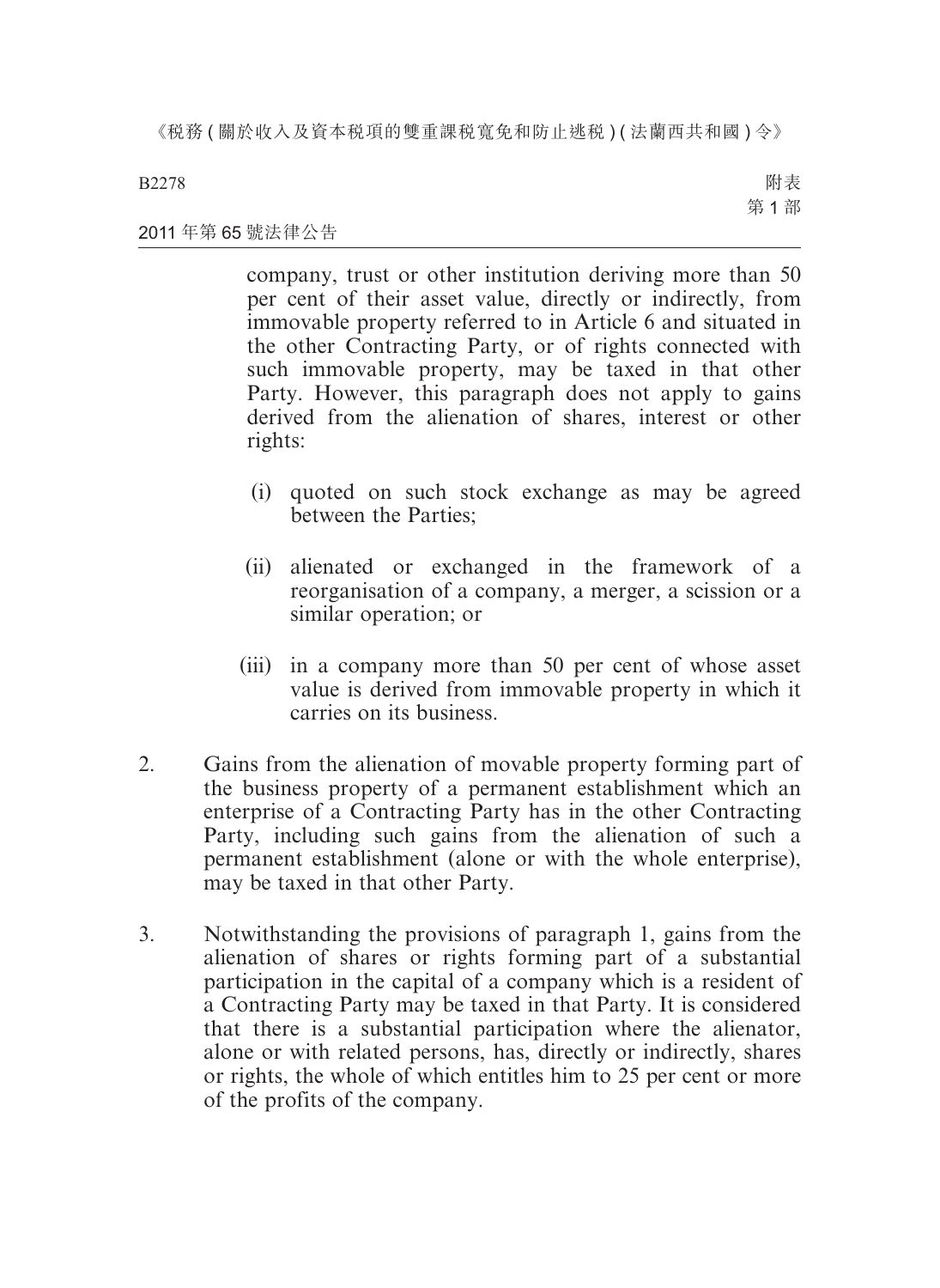B2280

附表 第 1 部

#### 2011 年第 65 號法律公告

- 4. Gains from the alienation of ships or aircraft operated in international traffic by an enterprise of a Contracting Party or movable property pertaining to the operation of such ships or aircraft, shall be taxable only in that Party.
- 5. Gains from the alienation of any property, other than that referred to in paragraphs 1, 2, 3 and 4, shall be taxable only in the Contracting Party of which the alienator is a resident.
- 6. The provisions of this Article shall not apply if it was the main purpose or one of the main purposes of any person concerned with the alienation in respect of which the gain is realised, to take advantage of this Article by means of that alienation.

## **Article 14**

## **Income from Employment**

- 1. Subject to the provisions of Articles 15, 17 and 18, salaries, wages and other similar remuneration derived by a resident of a Contracting Party in respect of an employment shall be taxable only in that Party unless the employment is exercised in the other Contracting Party. If the employment is so exercised, such remuneration as is derived therefrom may be taxed in that other Party.
- 2. Notwithstanding the provisions of paragraph 1, remuneration derived by a resident of a Contracting Party in respect of an employment exercised in the other Contracting Party shall be taxable only in the first-mentioned Party if:
	- (a) the recipient is present in the other Party for a period or periods not exceeding in the aggregate 183 days in any twelve-month period commencing or ending in the taxable period concerned; and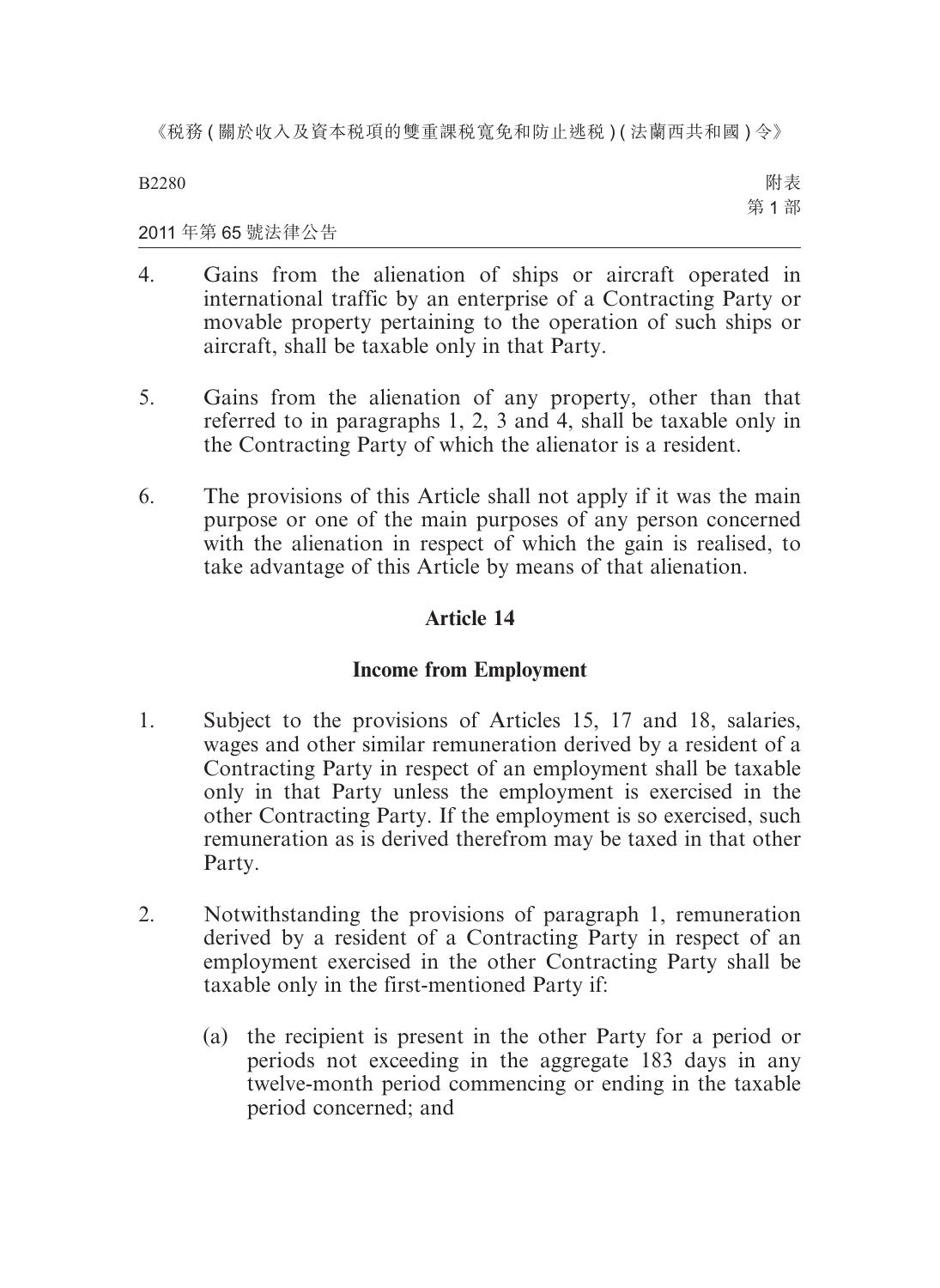B2282

附表 第 1 部

### 2011 年第 65 號法律公告

- (b) the remuneration is paid by, or on behalf of, an employer who is not a resident of the other Party; and
- (c) the remuneration is not borne by a permanent establishment which the employer has in the other Party; and
- (d) the remuneration is taxable in the first-mentioned Party according to the laws of that Party.
- 3. Notwithstanding the preceding provisions of this Article, remuneration derived in respect of an employment exercised aboard a ship or aircraft operated in international traffic by an enterprise of a Contracting Party may be taxed in that Party.

## **Article 15**

## **Directors' Fees**

Directors' fees and other similar payments derived by a resident of a Contracting Party in the capacity of a member of the board of directors of a company which is a resident of the other Contracting Party may be taxed in that other Party.

## **Article 16**

## **Artistes and Athletes**

1. Notwithstanding the provisions of Articles 7 and 14, income derived by a resident of a Contracting Party as an entertainer, such as a theatre, motion picture, radio or television artiste, or a musician, or as an athlete, from his personal activities as such exercised in the other Contracting Party, may be taxed in that other Party.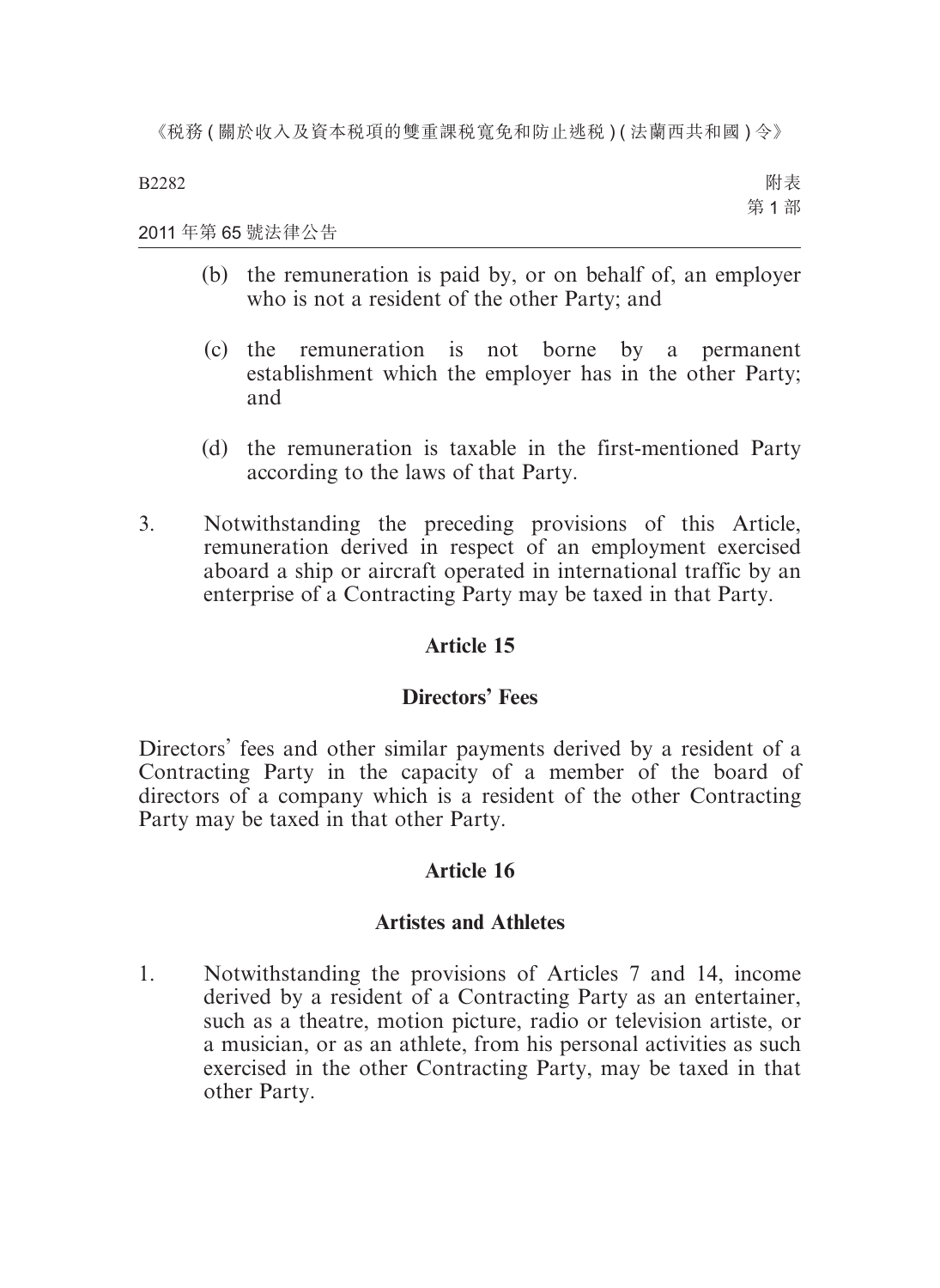B2284

附表 第 1 部

### 2011 年第 65 號法律公告

2. Where income in respect of personal activities exercised by an entertainer or an athlete in his capacity as such accrues not to the entertainer or athlete himself but to another person, whether a resident of a Contracting Party or not, that income may, notwithstanding the provisions of Articles 7 and 14, be taxed in the Contracting Party in which the activities of the entertainer or athlete are exercised.

## **Article 17**

## **Pensions**

- 1. Subject to the provisions of paragraph 2 of Article 18, pensions and other similar remuneration paid in consideration of past employment to a resident of a Contracting Party may be taxed in the Contracting Party where they arise.
- 2. Pensions shall be deemed to arise in a Contracting Party if paid by or out of a pension fund or other similar institution providing pension schemes in which individuals may participate in order to secure retirement benefits, where such pension fund or institution is recognised for tax purposes or regulated in accordance with the laws of that Contracting Party.

## **Article 18**

## **Government Service**

1. (a) Salaries, wages and other similar remuneration, other than a pension, paid by a Contracting Party or a local authority thereof, or by one of their public law entities to an individual in respect of services rendered to that Party, local authority or public law entities shall be taxable only in that Party.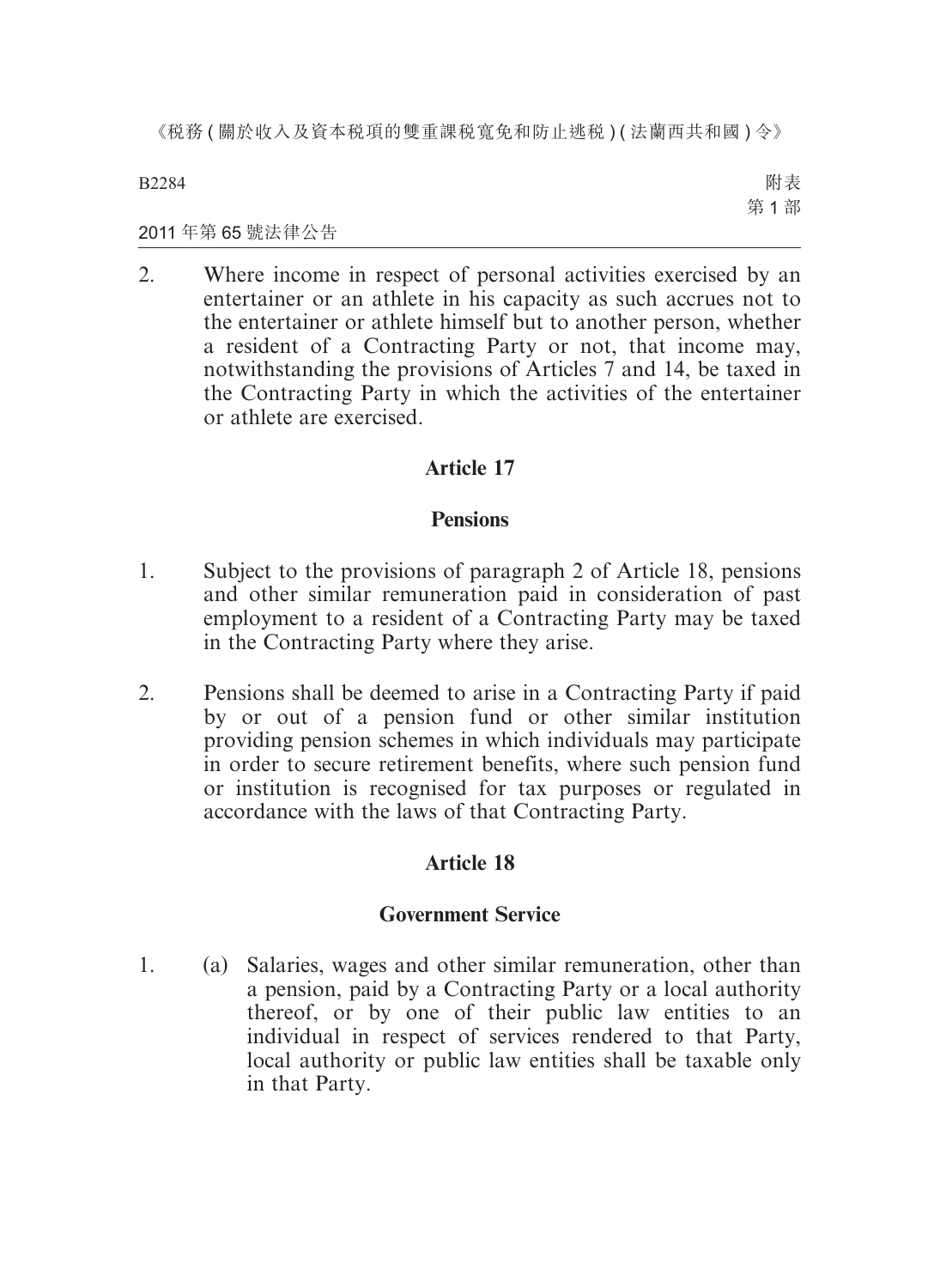B2286

附表 第 1 部

#### 2011 年第 65 號法律公告

- (b) However, such salaries, wages and other similar remuneration shall be taxable only in the other Contracting Party if the services are rendered in that Party and the individual in question is a resident of that Party who:
	- (i) in the case of the Hong Kong Special Administrative Region, has the right of abode therein and in the case of France, is a national thereof; or
	- (ii) did not become a resident of that Party solely for the purpose of performing the services.
- 2. Any pension paid by, or out of funds created by, a Contracting Party or a local authority thereof or by one of their public law entities, to an individual in respect of services rendered to that Party, local authority or public law entity shall be taxable only in that Party.
- 3. The provisions of Articles 14, 15, 16 and 17 shall, instead of paragraphs 1 and 2 of this Article, apply to salaries, wages and other similar remuneration, and to pensions in respect of services rendered in connection with a business carried on by a Contracting Party or a local authority thereof, or by one of their public law entities.

## **Article 19**

## **Students**

Payments which a student, trainee or business apprentice who is or was immediately before visiting a Contracting Party a resident of the other Contracting Party, and who is present in the first-mentioned Party solely for the purpose of his education or training, receives for the purpose of his maintenance, education or training, shall not be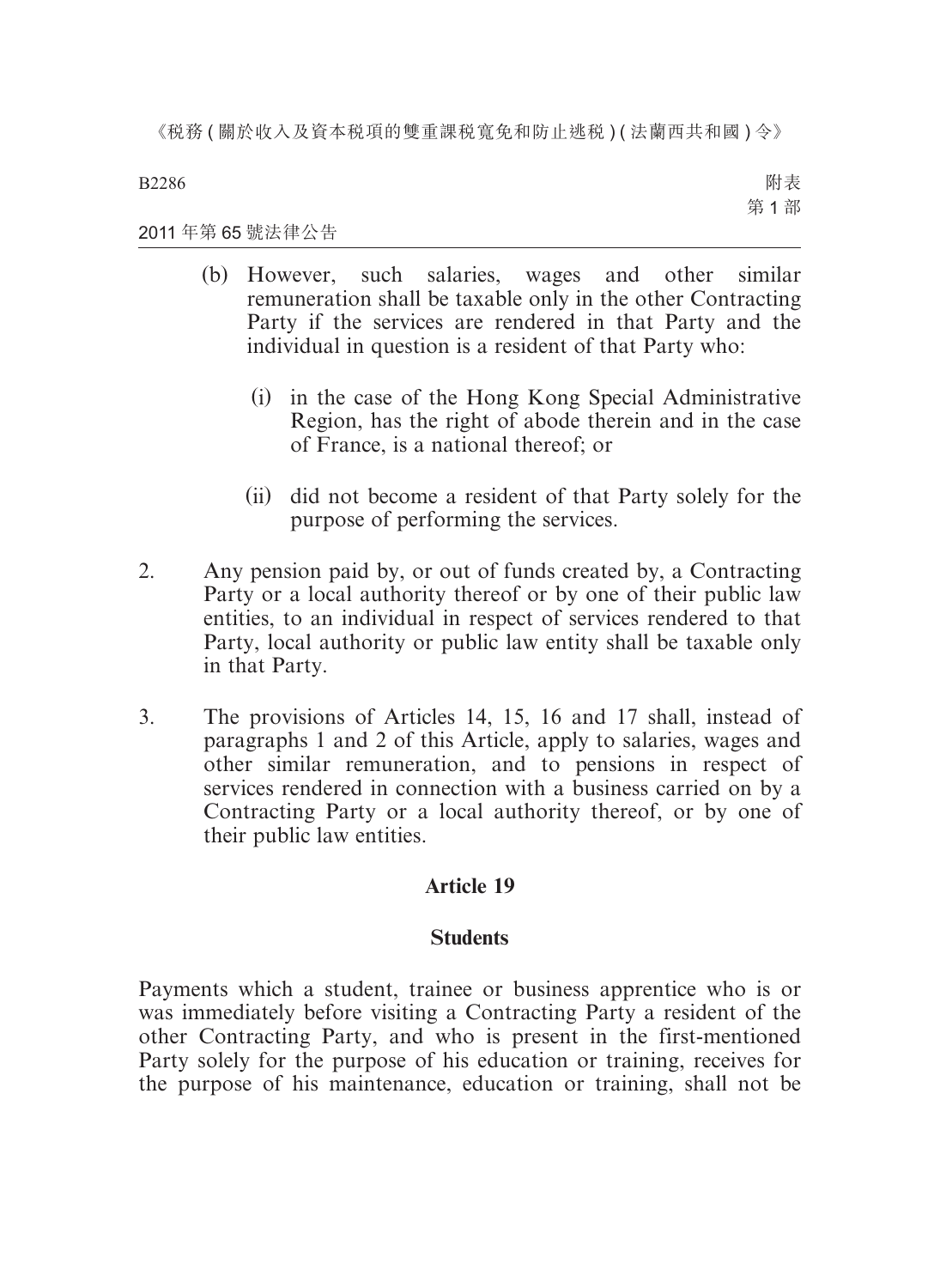2011 年第 65 號法律公告

taxable in that Party, provided that such payments arise from sources outside that Party.

## **Article 20**

## **Other Income**

- 1. Items of income beneficially owned by a resident of a Contracting Party, wherever arising, not dealt with in the foregoing Articles of this Agreement shall be taxable only in that Party.
- 2. The provisions of paragraph 1 shall not apply to income, other than income from immovable property as defined in paragraph 2 of Article 6, if the beneficial owner of such income, being a resident of a Contracting Party, carries on business in the other Contracting Party through a permanent establishment situated therein, and the right or property in respect of which the income is paid is effectively connected with such permanent establishment. In such case, the provisions of Article 7 shall apply.
- 3. Notwithstanding the provisions of paragraphs 1 and 2, items of income not dealt with in the foregoing Articles of this Agreement derived by a resident of a Contracting Party from sources in the other Contracting Party may also be taxed in that other Party, and according to the laws of that Party.

## **Article 21**

## **Capital**

1. (a) Capital represented by immovable property referred to in Article 6 may be taxed in the Contracting Party in which such immovable property is situated.

B2288

附表 第 1 部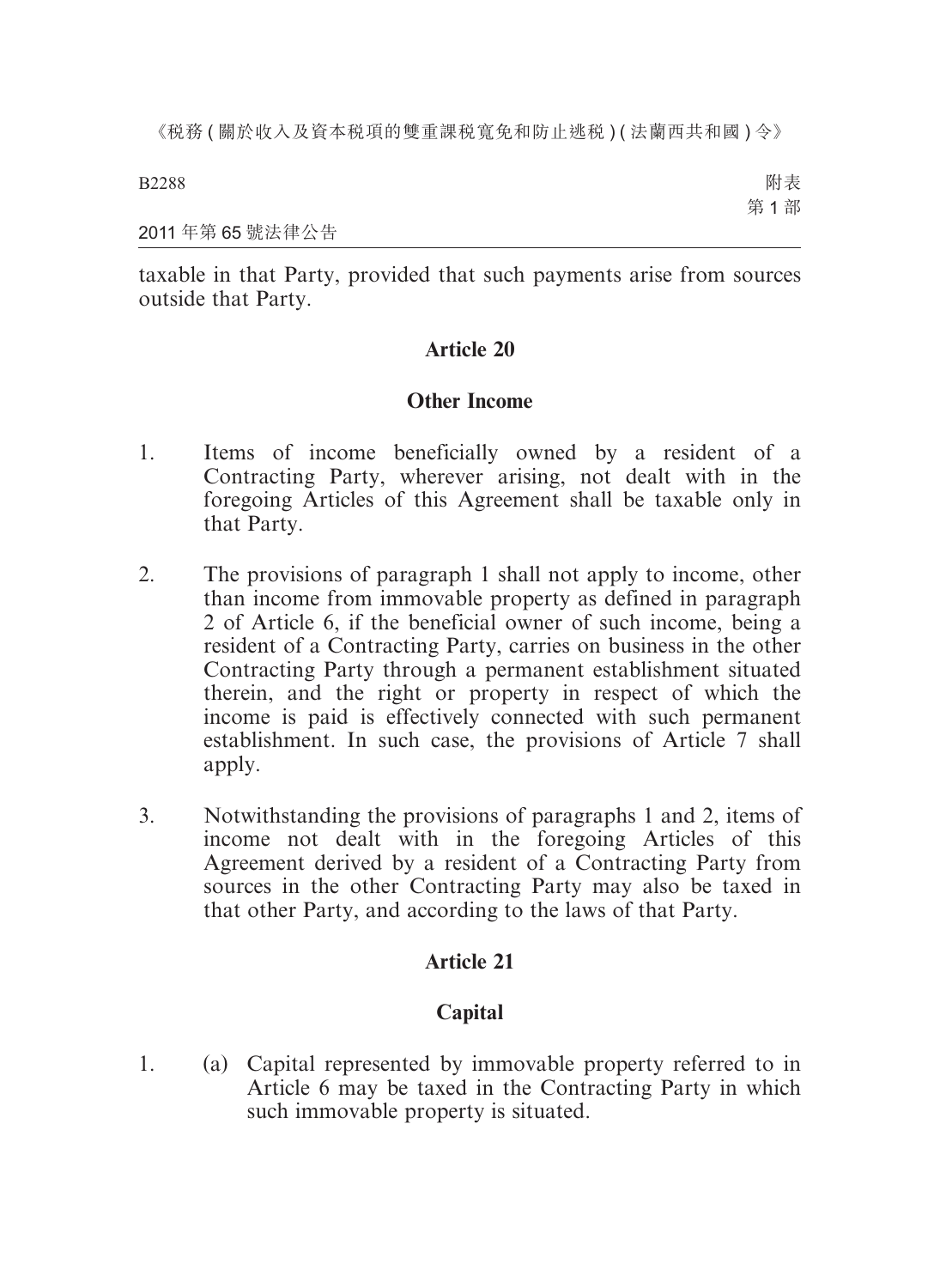B2290

附表 第 1 部

## 2011 年第 65 號法律公告

- (b) Capital represented by shares or other rights in a company, a trust or a comparable institution, the assets or property of which consist more than 50 per cent of their value of, or derive from more than 50 per cent of their value, directly or indirectly through the interposition of one or more other companies, trusts or comparable institutions, immovable property referred to in Article 6 and situated in a Contracting Party or of rights connected with such immovable property may be taxed in that Party. For the purposes of this provision, immovable property directly used by an entity to carry on its own business shall not be taken into account.
- 2. Capital represented by movable property forming part of the business property of a permanent establishment which an enterprise of a Contracting Party has in the other Contracting Party, may be taxed in that other Party.
- 3. Capital represented by property forming part of the business property of an enterprise of a Contracting Party and consisting of ships and aircraft operated by such enterprise in international traffic and of movable property pertaining to the operation of such ships and aircraft shall be taxable only in that Party.
- 4. All other elements of capital of a resident of a Contracting Party shall be taxable only in that Party.
- 5. Notwithstanding the provisions of paragraphs 3 and 4 of this Article, elements of capital which are taxable in a Contracting Party according to those paragraphs may also be taxed in the other Contracting Party if they are not taxed in the firstmentioned Contracting Party under the ordinary rules of its tax law.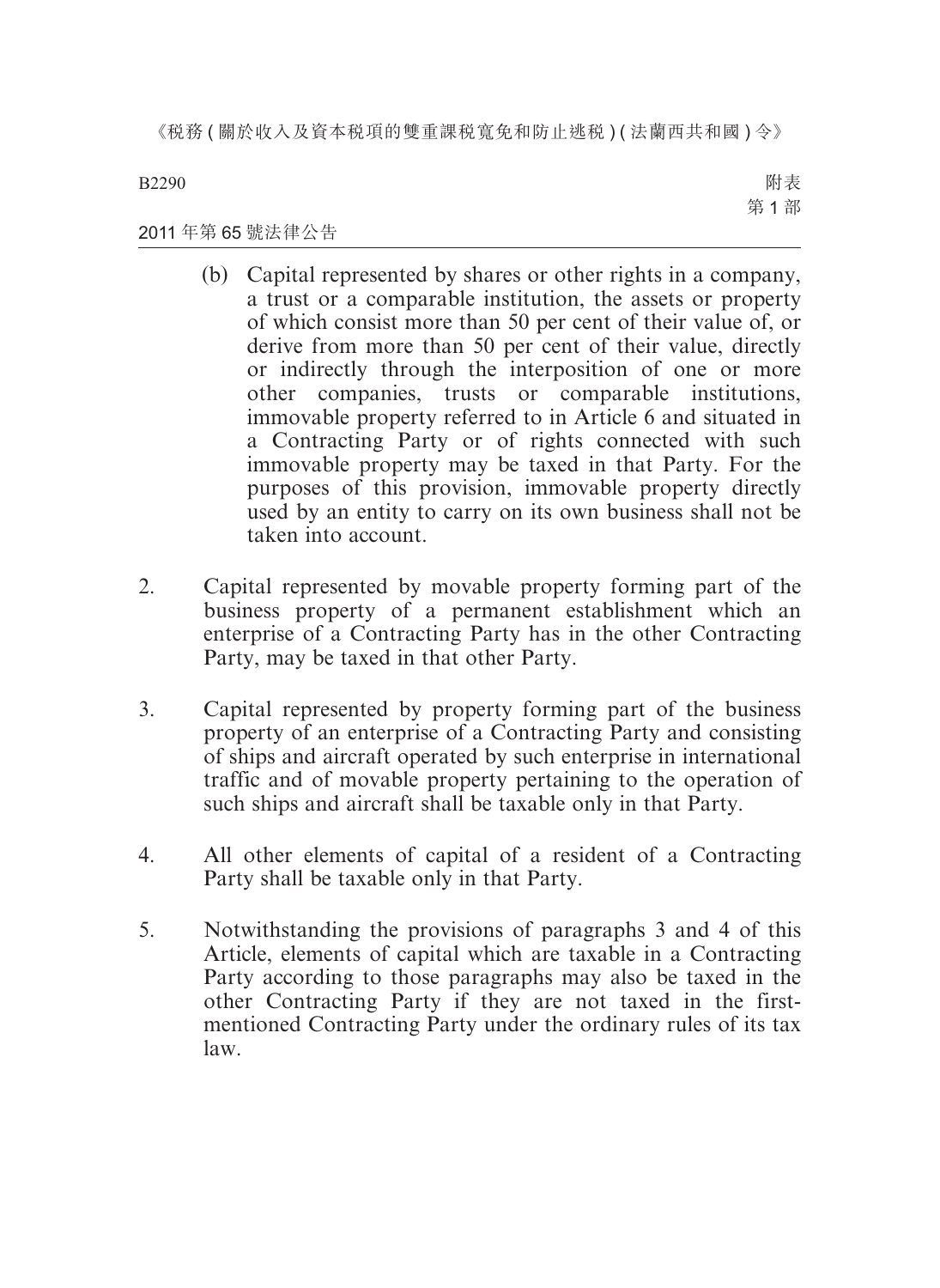B2292

附表 第 1 部

2011 年第 65 號法律公告

## **Article 22**

## **Elimination of Double Taxation**

- 1. In the case of France, double taxation shall be avoided as follows:
	- (a) Notwithstanding any other provision of this Agreement, income which may be taxed or shall be taxable only in the Hong Kong Special Administrative Region in accordance with the provisions of the Agreement shall be taken into account for the computation of French tax where such income is not exempted from corporation tax according to French law. In that case, the Hong Kong Special Administrative Region tax shall not be deductible from such income, but the resident of France who is the beneficial owner shall, subject to the conditions and limits provided for in sub-paragraphs (i) and (ii), be entitled to a tax credit against French tax. Such tax credit shall be equal:
		- (i) in the case of income other than that mentioned in sub-paragraph (ii), to the amount of French tax attributable to such income provided that the resident of France is subject to Hong Kong Special Administrative Region tax in respect of such income;
		- (ii) in the case of income subject to the corporation tax referred to in Article 7 and paragraph 2 of Article 13 and in the case of income referred to in Articles 10, 11 and 12, paragraphs 1 and 3 of Article 13, paragraph 3 of Article 14, Article 15, paragraphs 1 and 2 of Article 16 and paragraphs 1 and 3 of Article 20, to the amount of tax paid in the Hong Kong Special Administrative Region in accordance with the provisions of those Articles; however, such tax credit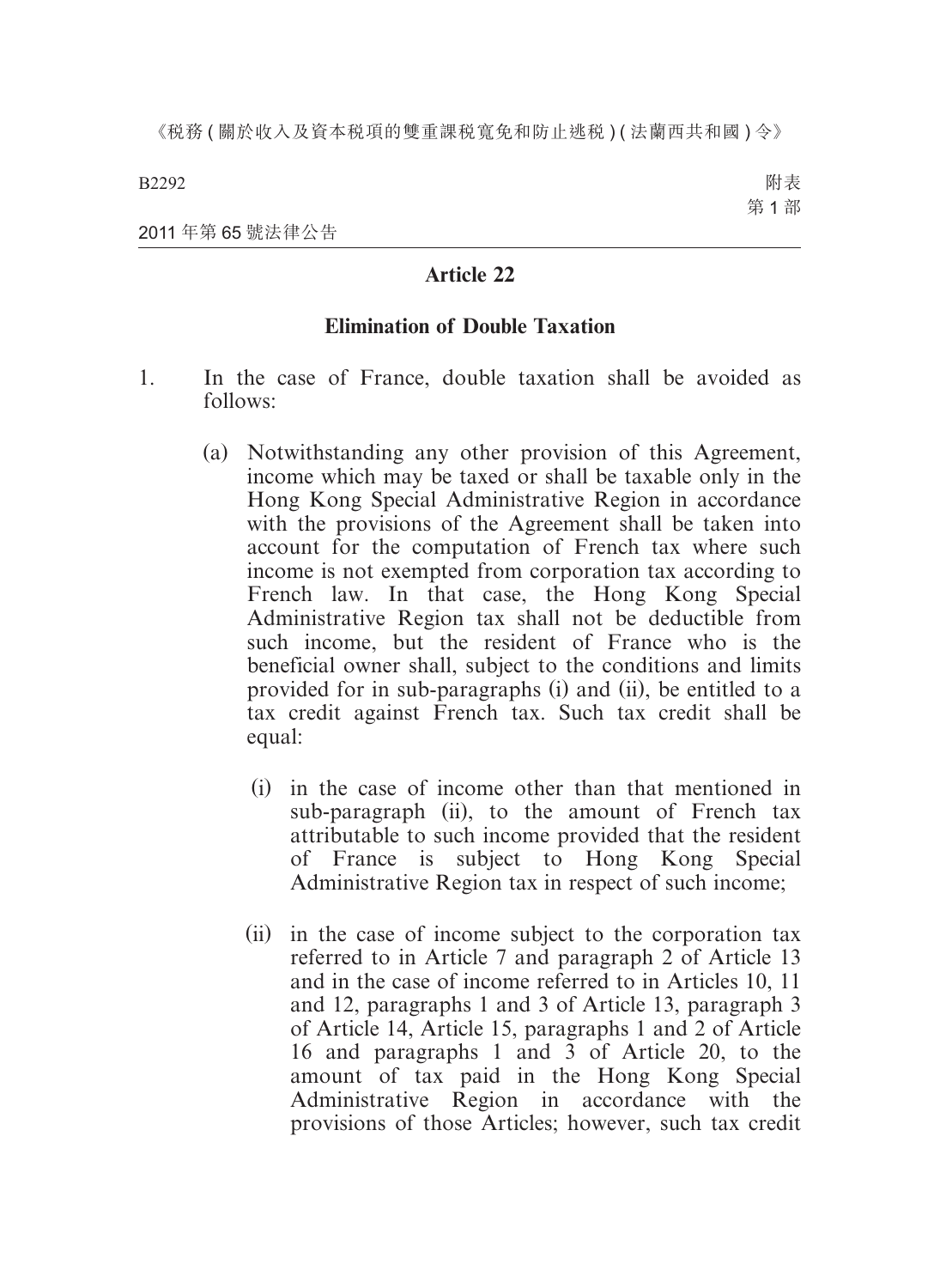2011 年第 65 號法律公告 附表 第 1 部

> shall not exceed the amount of French tax attributable to such income.

- (b) A resident of France who owns capital which may be taxed in the Hong Kong Special Administrative Region according to paragraphs 1, 2 or 3 of Article 21 shall also be taxable in France in respect of such capital. The French tax shall be computed by allowing a tax credit equal to the amount of the tax paid in the Hong Kong Special Administrative Region on such capital. However, such tax credit shall not exceed the amount of French tax attributable to such capital.
- (c) (i) It is understood that the term "amount of French tax attributable to such income" as used in sub-paragraph (a) means:
	- where the tax on such income is computed by applying a proportional rate, the amount of the net income concerned multiplied by the rate which actually applies to that income;
	- where the tax on such income is computed by applying a progressive scale, the amount of the net income concerned multiplied by the rate resulting from the ratio of the tax actually payable on the total net income taxable in accordance with French law to the amount of that total net income.
	- (ii) It is understood that the term "amount of tax paid in the Hong Kong Special Administrative Region" as used in sub-paragraph (a) means the amount of Hong Kong Special Administrative Region tax effectively and definitively borne in respect of the items of income concerned, in accordance with the provisions

#### B2294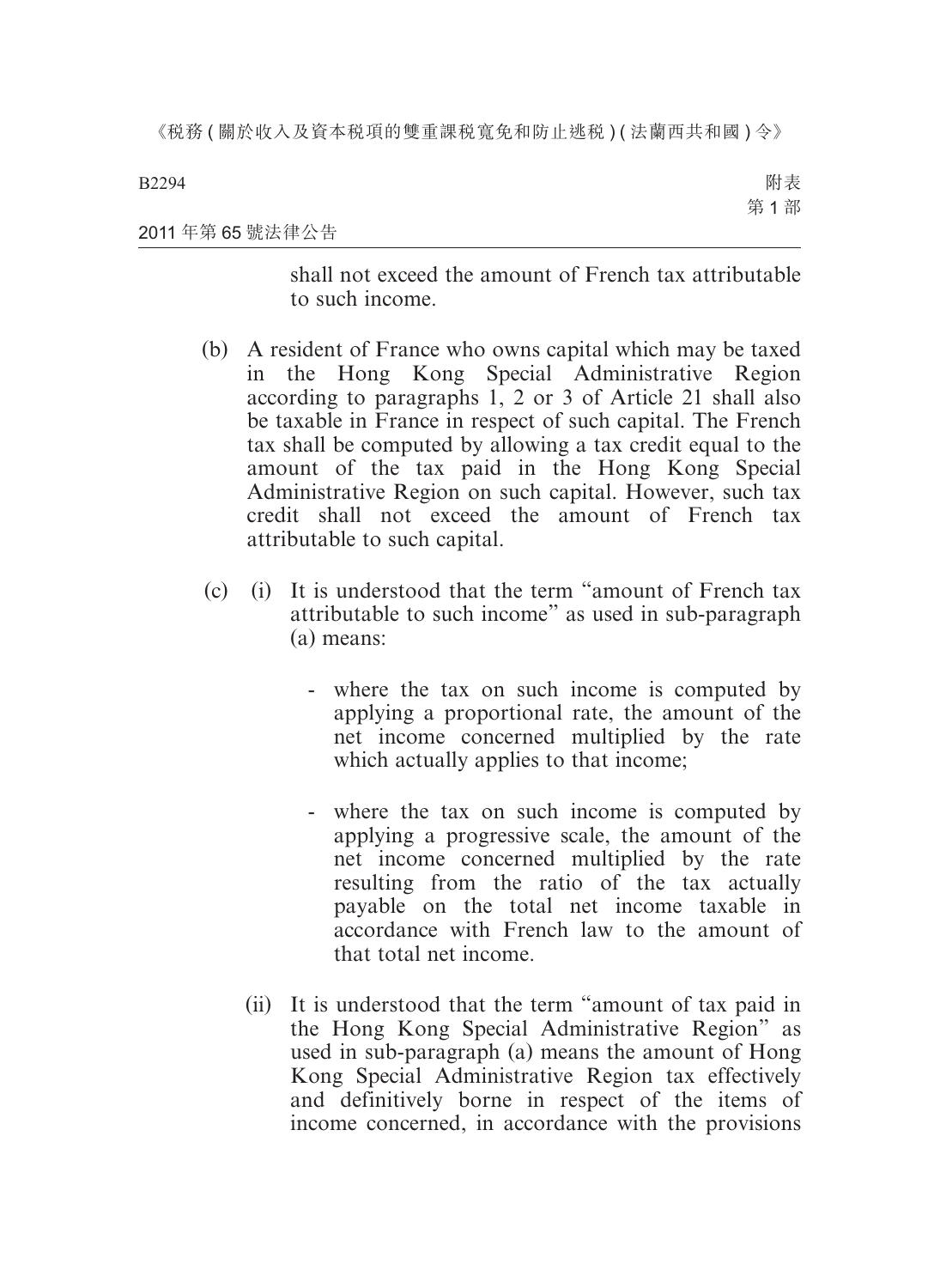B2296

附表 第 1 部

#### 2011 年第 65 號法律公告

of the Agreement, by a resident of France who is taxed on those items of income according to the French law.

2. In the case of the Hong Kong Special Administrative Region, double taxation shall be avoided as follows:

Subject to the provisions of the laws in force in the Hong Kong Special Administrative Region from time to time which relate to the allowance of a credit against the Hong Kong Special Administrative Region tax of tax paid in a jurisdiction outside the Hong Kong Special Administrative Region (which shall not affect the general principle of this Article), French tax paid under the law of France and in accordance with this Agreement, whether directly or by deduction, in respect of income, profits or gains derived by a person who is a resident of the Hong Kong Special Administrative Region from sources in France, shall be allowed as a credit against Hong Kong Special Administrative Region tax payable in respect of those income, profits or gains, provided that the credit so allowed does not exceed the amount of Hong Kong Special Administrative Region tax computed in respect of the same income, profits or gains in accordance with the tax laws of the Hong Kong Special Administrative Region.

## **Article 23**

## **Non-Discrimination**

1. Individuals who, in the case of France, are French nationals, and, in the case of the Hong Kong Special Administrative Region, have the right of abode, shall not be subjected in the other Contracting Party to any taxation or any requirement connected therewith, which is other or more burdensome than the taxation and connected requirements to which individuals who are nationals (in the case of France), or have the right of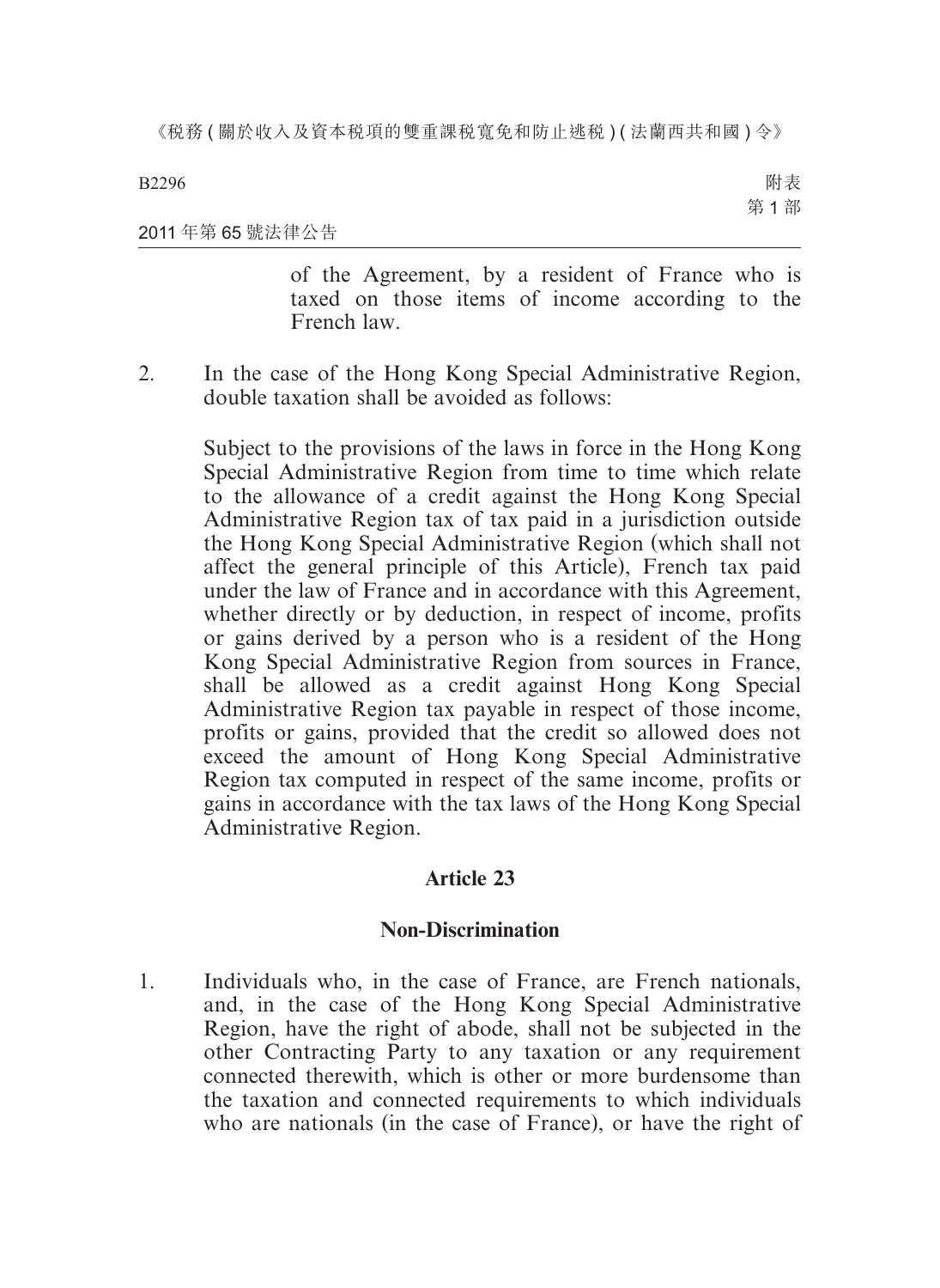B2298

附表 第 1 部

## 2011 年第 65 號法律公告

abode (in the case of the Hong Kong Special Administrative Region) in the same circumstances, in particular with respect to residence, are or may be subjected.

- 2. The taxation of a permanent establishment that an enterprise of a Contracting Party has in the other Contracting Party shall not be less favourably levied in that other Party than the taxation levied on enterprises of that other Party carrying on the same activities. This provision shall not be construed as obliging a Contracting Party to grant to residents of the other Contracting Party any personal allowances, reliefs and reductions for taxation purposes on account of civil status or family responsibilities which it grants to its own residents.
- 3. Except where the provisions of paragraph 1 of Article 9, paragraph 7 of Article 11, or paragraph 6 of Article 12 apply, interest, royalties and other disbursements paid by an enterprise of a Contracting Party to a resident of the other Contracting Party shall be deductible, for the purpose of determining the taxable profits of that enterprise, under the same conditions as if they had been paid to a resident of the first-mentioned Party.
- 4. Enterprises of a Contracting Party, the capital of which is wholly or partly owned or controlled, directly or indirectly, by one or more residents of the other Contracting Party, shall not be subjected in the first-mentioned Party to any taxation or any requirement connected therewith which is other or more burdensome than the taxation and connected requirements to which other similar enterprises of the first-mentioned Party are or may be subjected.
- 5. (a) Contributions borne by an individual who renders employment services in a Contracting Party to a pension scheme recognised for tax purposes in the other Contracting Party shall be deductible, to the extent that they are not effectively allowed in the other Party, in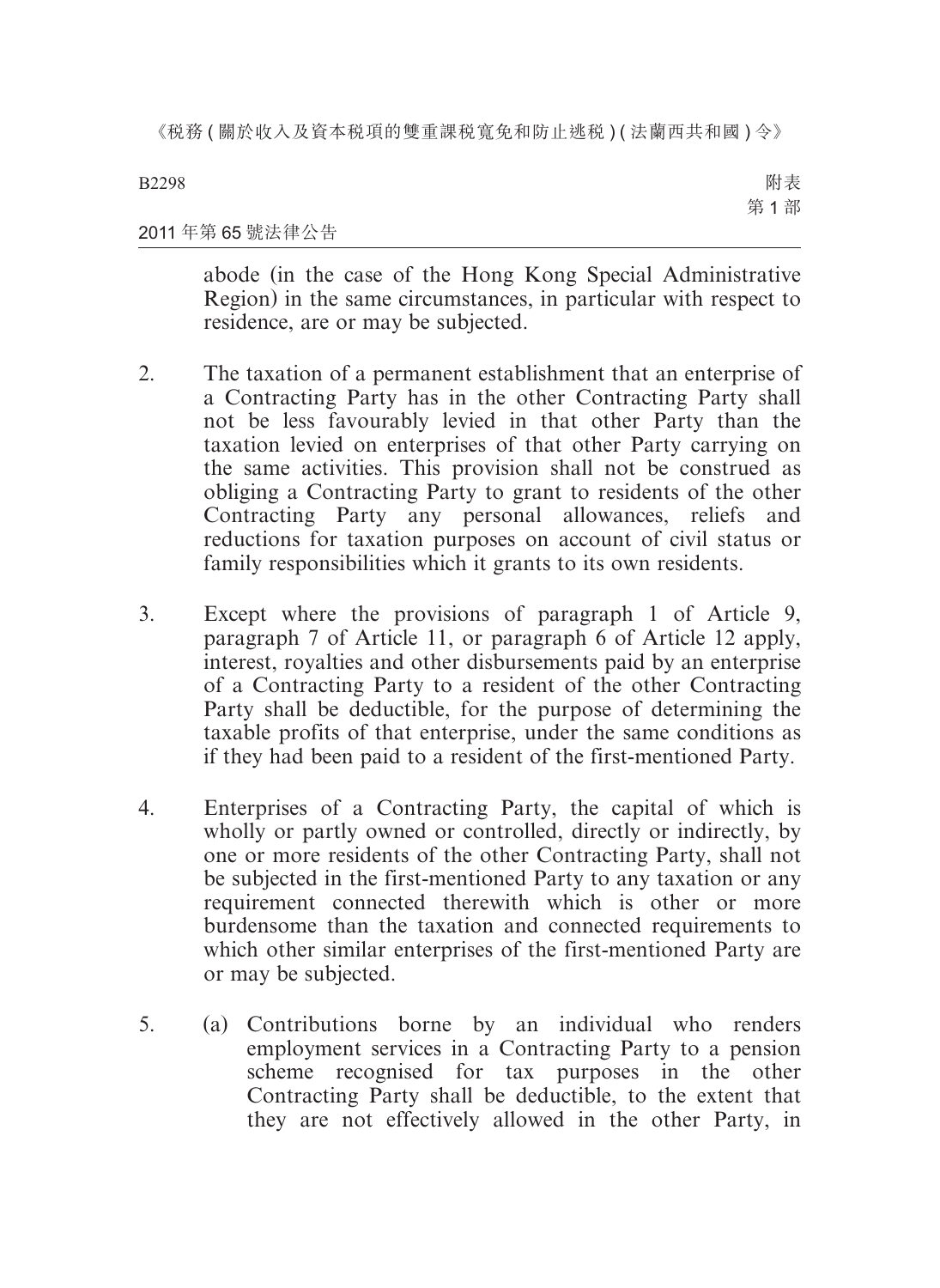B2300

附表 第 1 部

### 2011 年第 65 號法律公告

determining the individual's taxable income in the firstmentioned Party ("that Party"), in the same way and subject to the same conditions and limitations as contributions made to a pension scheme that is recognised for tax purposes in that Party, provided that:

- (i) the individual was not a resident of that Party and was participating in the pension scheme (or in another similar pension scheme for which the first-mentioned pension scheme was substituted) immediately before he began to render employment services in that Party; and
- (ii) the pension scheme is accepted by the competent authority of that Party as generally corresponding to a pension scheme recognised as such for tax purposes by that Party.
- (b) For the purposes of sub-paragraph (a):
	- (i) the term "pension scheme" means an arrangement in which the individual participates in order to secure retirement benefits payable in respect of the employment services referred to in sub-paragraph (a); and
	- (ii) a pension scheme is "recognised for tax purposes" in a Party if the contributions to the scheme would qualify for tax relief in the Party concerned.
- 6. The exemptions and other advantages provided by the tax laws of a Contracting Party for the benefit of that Party or its local authorities or of their public law entities which carry on a nonbusiness activity shall apply under the same conditions respectively to the other Contracting Party or its local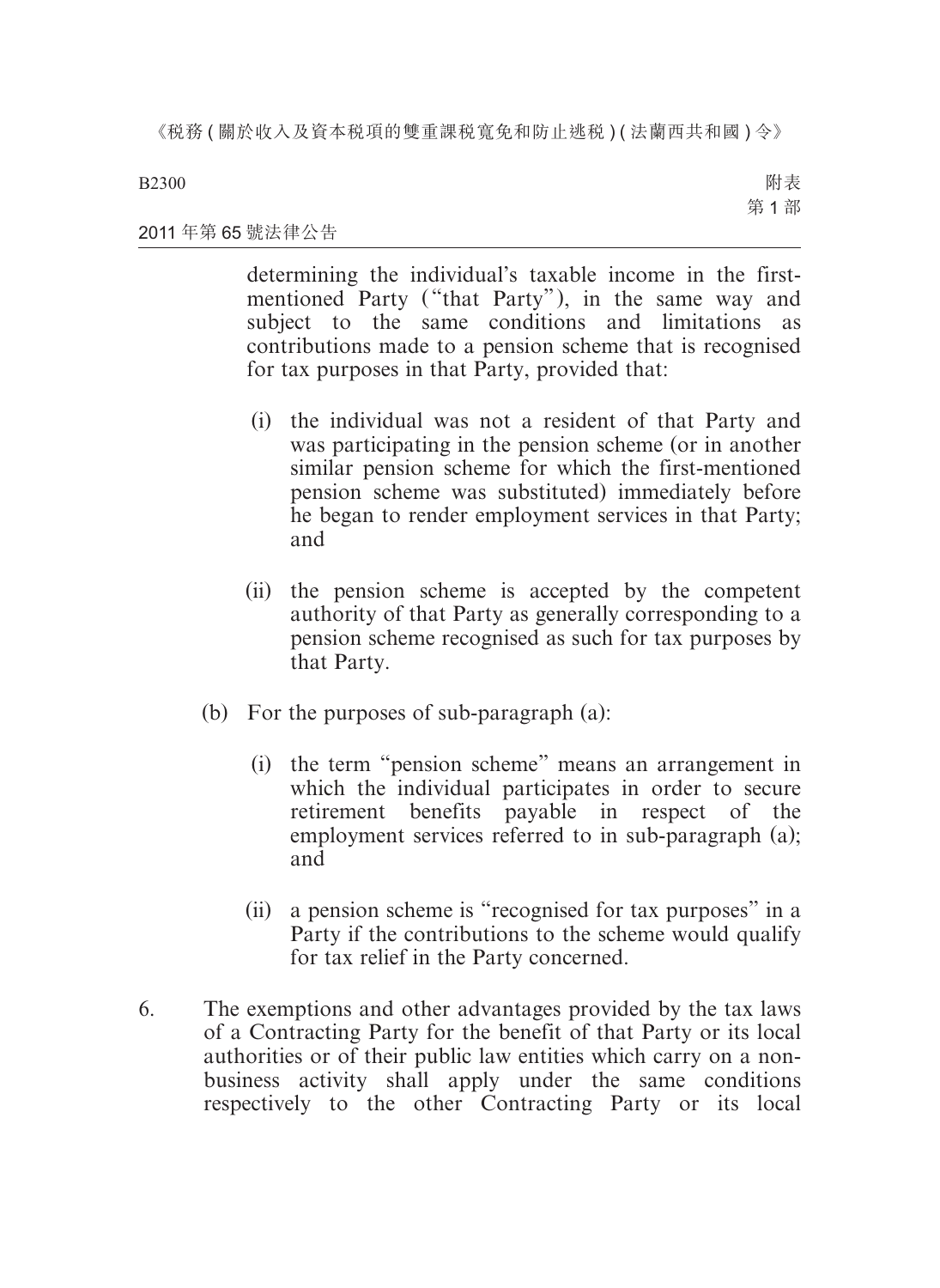2011 年第 65 號法律公告

authorities or to their public law entities which carry on the same or similar activity.

## **Article 24**

## **Mutual Agreement Procedure**

- 1. Where a person considers that the actions of one or both of the Contracting Parties result or will result for him in taxation not in accordance with the provisions of this Agreement, he may, irrespective of the remedies provided by the laws of those Parties, present his case to the competent authority of the Contracting Party of which he is a resident or, if his case comes under paragraph 1 of Article 23, to that of the Contracting Party of which he is a national (in the case of France) or in which he has the right of abode or is incorporated or otherwise constituted (in the case of the Hong Kong Special Administrative Region). The case must be presented within three years from the first notification of the action resulting in taxation not in accordance with the provisions of the Agreement.
- 2. The competent authority shall endeavour, if the objection appears to it to be justified and if it is not itself able to arrive at a satisfactory solution, to resolve the case by mutual agreement with the competent authority of the other Contracting Party, with a view to the avoidance of taxation which is not in accordance with the Agreement. Any agreement so reached shall be implemented notwithstanding any time limits in the laws of the Contracting Parties.
- 3. The competent authorities of the Contracting Parties shall endeavour to resolve by mutual agreement any difficulties or doubts arising as to the interpretation or application of the Agreement. In particular, they may consult together to endeavour to agree to the same allocation of income between

B2302

附表 第 1 部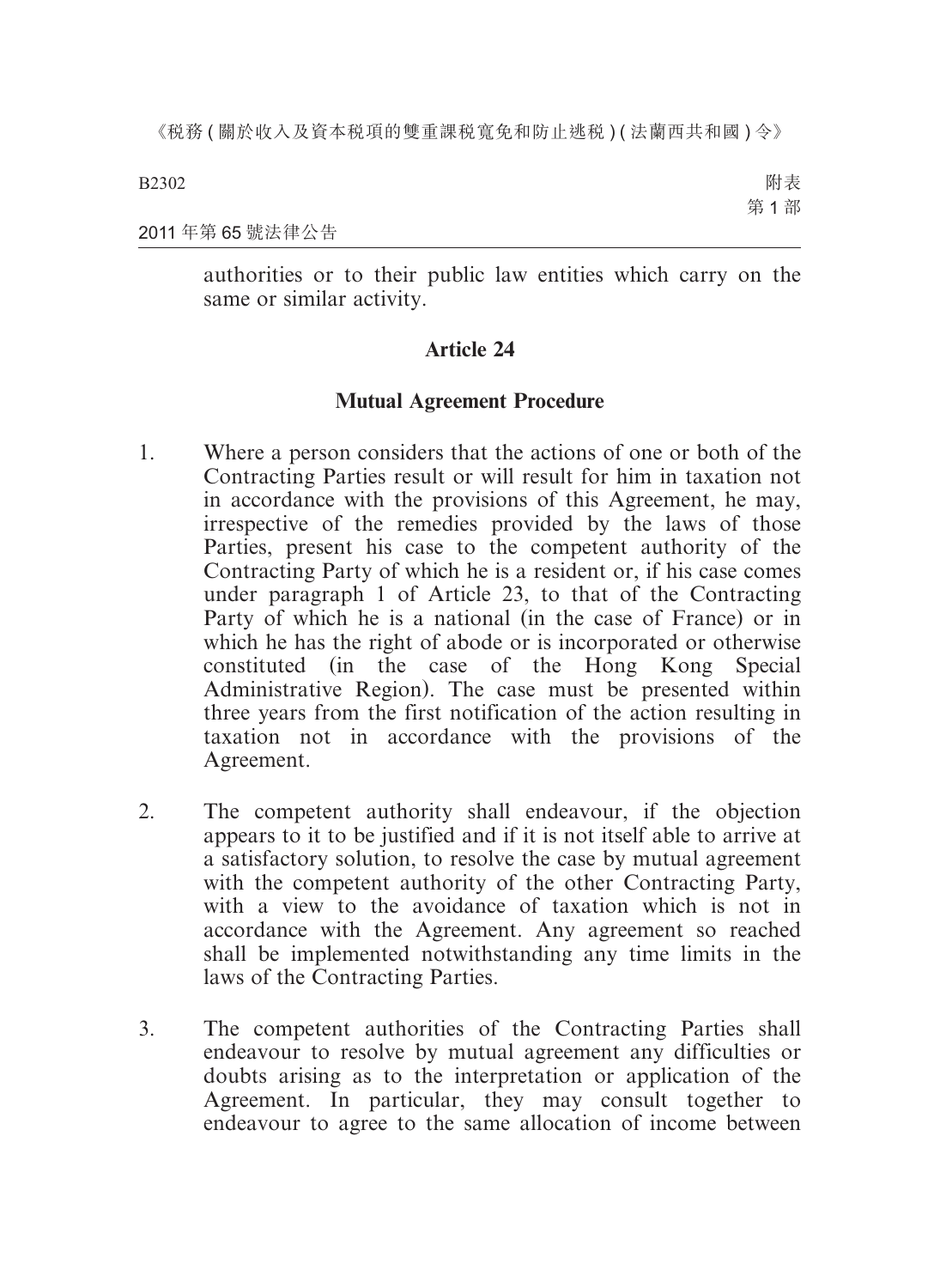B2304

附表 第 1 部

#### 2011 年第 65 號法律公告

associated enterprises mentioned in Article 9. They may also consult together for the elimination of double taxation in cases not provided for in the Agreement.

4. The competent authorities of the Contracting Parties may communicate with each other directly for the purpose of reaching an agreement in the sense of the preceding paragraphs of this Article.

## **Article 25**

## **Exchange of Information**

- 1. The competent authorities of the Contracting Parties shall exchange such information as is foreseeably relevant for carrying out the provisions of this Agreement or to the administration or enforcement of the domestic laws concerning taxes of every kind and description imposed on behalf of the Contracting Parties, or of their political subdivisions or local or territorial authorities, insofar as the taxation thereunder is not contrary to the Agreement. The exchange of information is not restricted by Article 1.
- 2. Any information received under paragraph 1 by a Contracting Party shall be treated as secret in the same manner as information obtained under the domestic laws of that Party and shall be disclosed only to persons or authorities (including courts and administrative bodies) concerned with the assessment or collection of, the enforcement or prosecution in respect of, the determination of appeals in relation to the taxes referred to in paragraph 1. Such persons or authorities shall use the information only for such purposes. They may disclose the information in public court proceedings or in judicial decisions.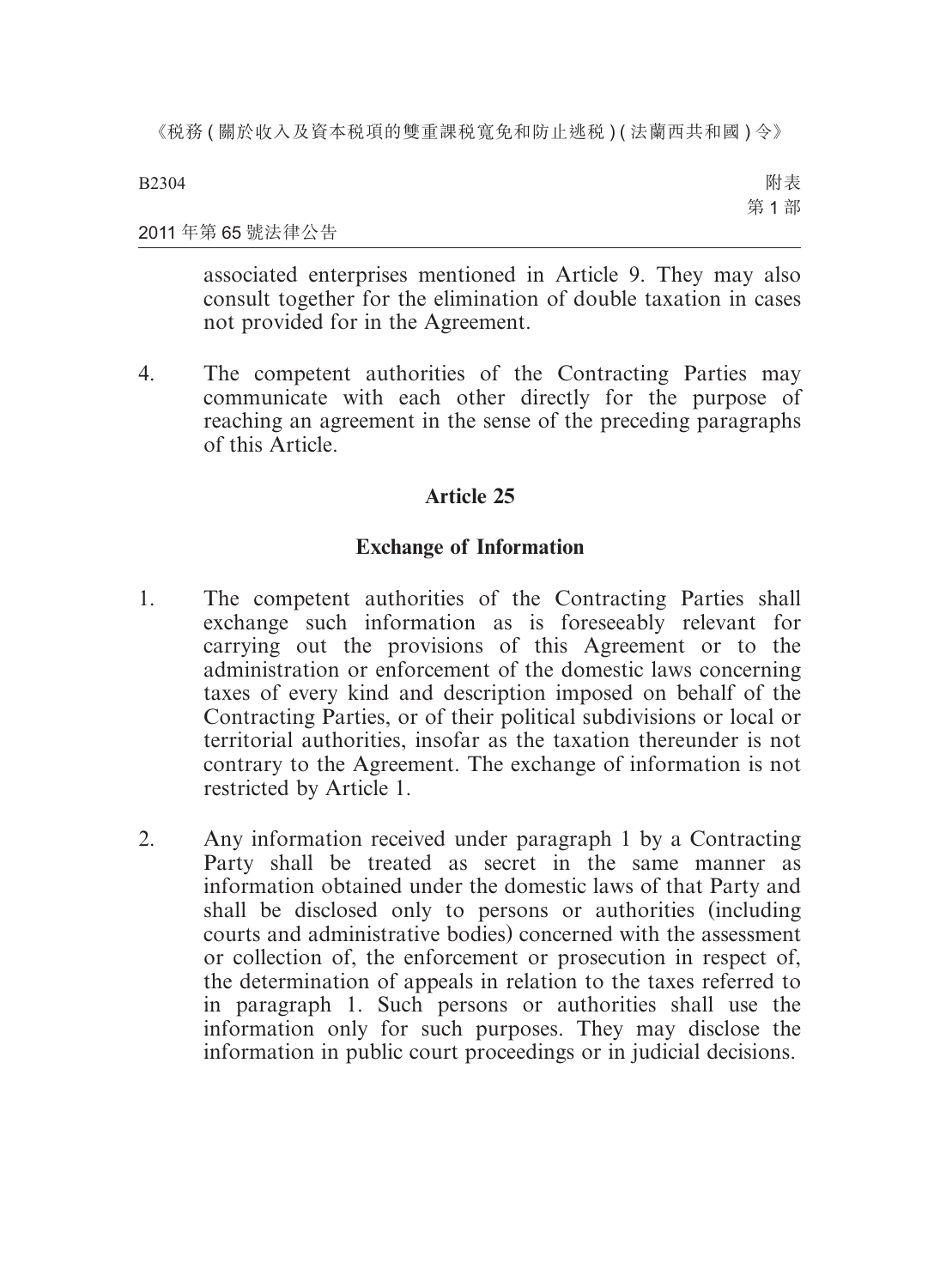B2306

附表 第 1 部

2011 年第 65 號法律公告

- 3. In no case shall the provisions of paragraphs 1 and 2 be construed so as to impose on a Contracting Party the obligation:
	- (a) to carry out administrative measures at variance with the laws and administrative practice of that or of the other Contracting Party;
	- (b) to supply information which is not obtainable under the laws or in the normal course of the administration of that or of the other Contracting Party;
	- (c) to supply information which would disclose any trade, business, industrial, commercial or professional secret or trade process, or information, the disclosure of which would be contrary to public policy (ordre public).
- 4. If information is requested by a Contracting Party in accordance with this Article, the other Contracting Party shall use its information gathering measures to obtain the requested information, even though that other Party may not need such information for its own tax purposes. The obligation contained in the preceding sentence is subject to the limitations of paragraph 3 but in no case shall such limitations be construed to permit a Contracting Party to decline to supply information solely because it has no domestic interest in such information.
- 5. In no case shall the provisions of paragraph 3 be construed to permit a Contracting Party to decline to supply information solely because the information is held by a bank, other financial institution, nominee or person acting in an agency or a fiduciary capacity or because it relates to ownership interests in a person.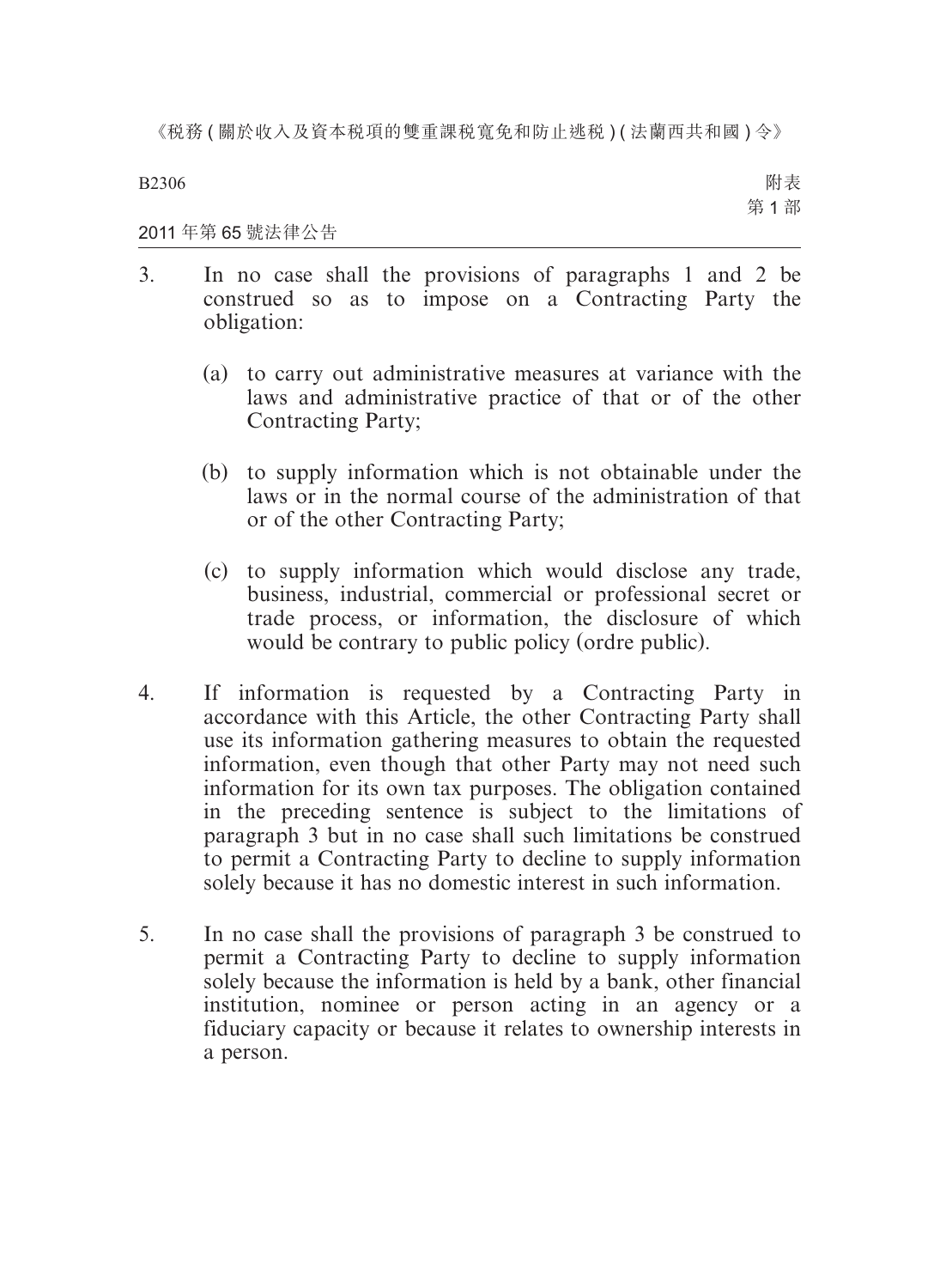B2308

附表 第 1 部

2011 年第 65 號法律公告

# **Article 26**

## **Members of Government Missions**

Nothing in this Agreement shall affect the fiscal privileges of members of government missions, including consular posts, or of members of permanent missions to international organisations under the general rules of international law or under the provisions of special agreements.

# **Article 27**

# **Miscellaneous**

Nothing in this Agreement shall prejudice the right of each Contracting Party to apply its domestic laws and measures concerning tax avoidance, whether or not described as such.

# **Article 28**

# **Entry into Force**

- 1. Each of the Contracting Parties shall notify to the other in writing the completion of the procedures required by its law for the bringing into force of this Agreement. The Agreement shall enter into force on the first day of the month following the day when the later of these notifications has been received.
- 2. The provisions of the Agreement shall thereupon have effect:
	- (a) in France:
		- (i) in respect of taxes on income withheld at source, for amounts taxable after the calendar year in which the Agreement enters into force;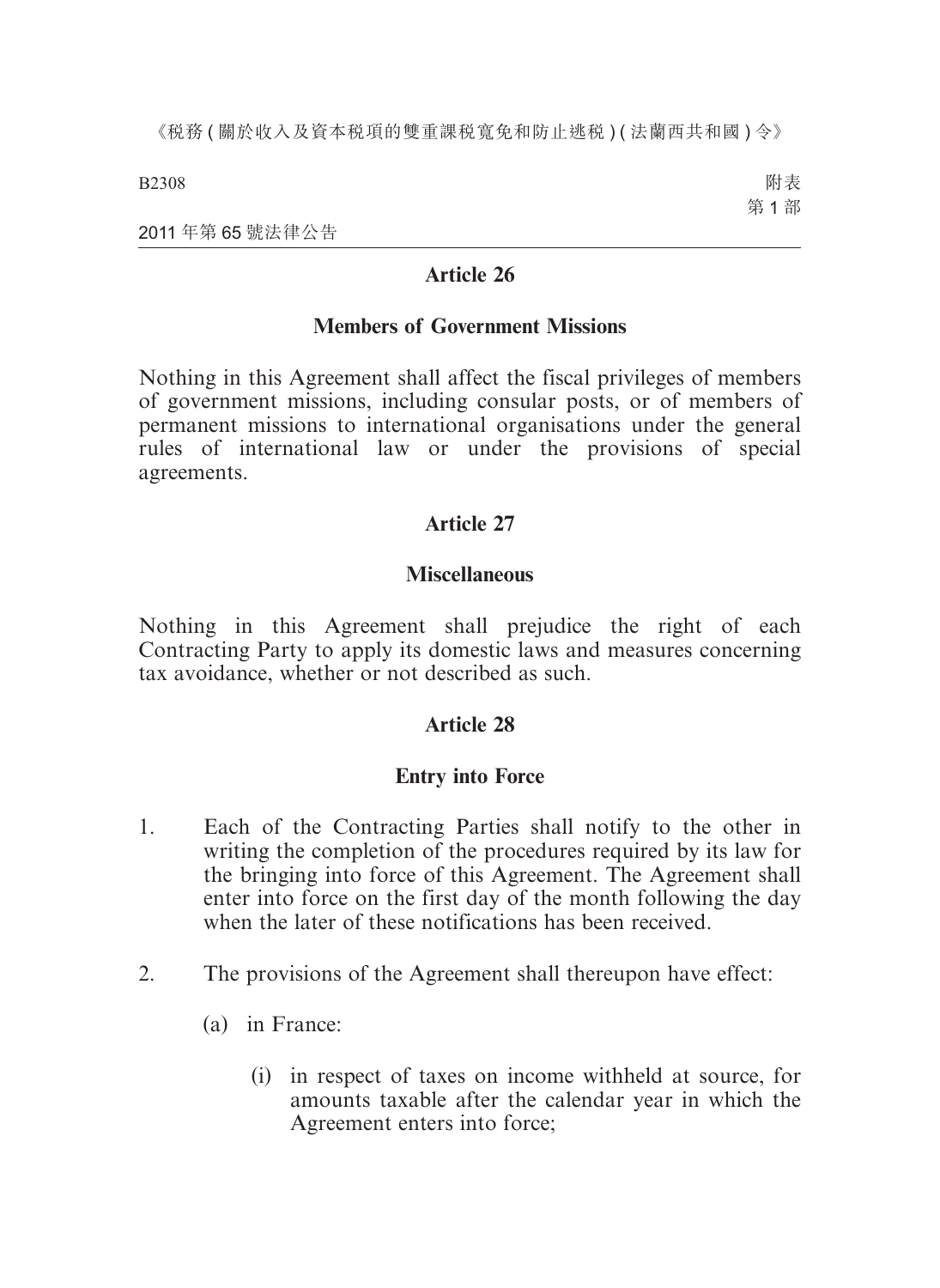B2310

附表 第 1 部

2011 年第 65 號法律公告

- (ii) in respect of taxes on income which are not withheld at source, for income relating, as the case may be, to any calendar year or accounting period beginning after the calendar year in which the Agreement enters into force;
- (iii) in respect of the other taxes, for taxation the taxable event of which will occur after the calendar year in which the Agreement enters into force;
- (b) in the Hong Kong Special Administrative Region:

in respect of Hong Kong Special Administrative Region tax for any year of assessment beginning on or after 1 April in the calendar year next following that in which the Agreement enters into force.

# **Article 29**

# **Termination**

- 1. This Agreement shall remain in force indefinitely. However, after a period of five calendar years from the date on which the Agreement enters into force, either Contracting Party may terminate it by giving written notice of termination at least six months before the end of any calendar year.
- 2. In such event, the Agreement shall cease to have effect:
	- (a) in France:
		- (i) in respect of taxes on income withheld at source, for amounts taxable after the calendar year in which the notice of termination is given;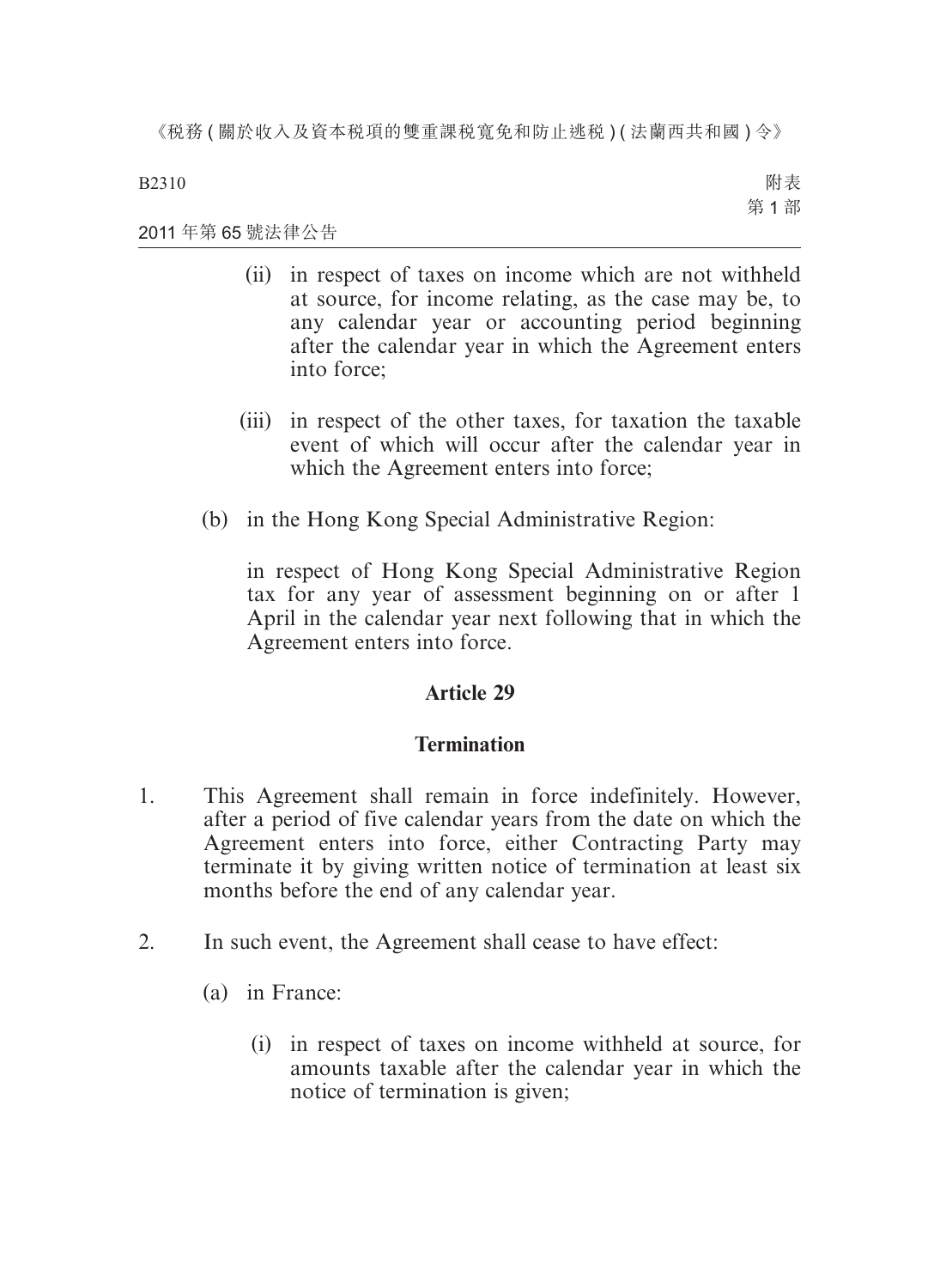B2312

附表 第 1 部

2011 年第 65 號法律公告

- (ii) in respect of taxes on income which are not withheld at source, for income relating, as the case may be, to any calendar year or accounting period beginning after the calendar year in which the notice of termination is given;
- (iii) in respect of the other taxes, for taxation the taxable event of which occurs after the calendar year in which the notice of termination is given;
- (b) in the Hong Kong Special Administrative Region:

in respect of Hong Kong Special Administrative Region tax for any year of assessment beginning on or after 1 April in the calendar year next following that in which the notice is given.

**( 中文譯本 )**

# **第一條**

# **所涵蓋的人**

本協定適用於屬締約一方的居民或同時屬締約雙方的居民的人。

# **第二條**

# **所涵蓋的稅項**

1. 本協定適用於代締約方或其地區主管當局課徵的收入及資本稅項, 不論該等稅項以何種方式徵收。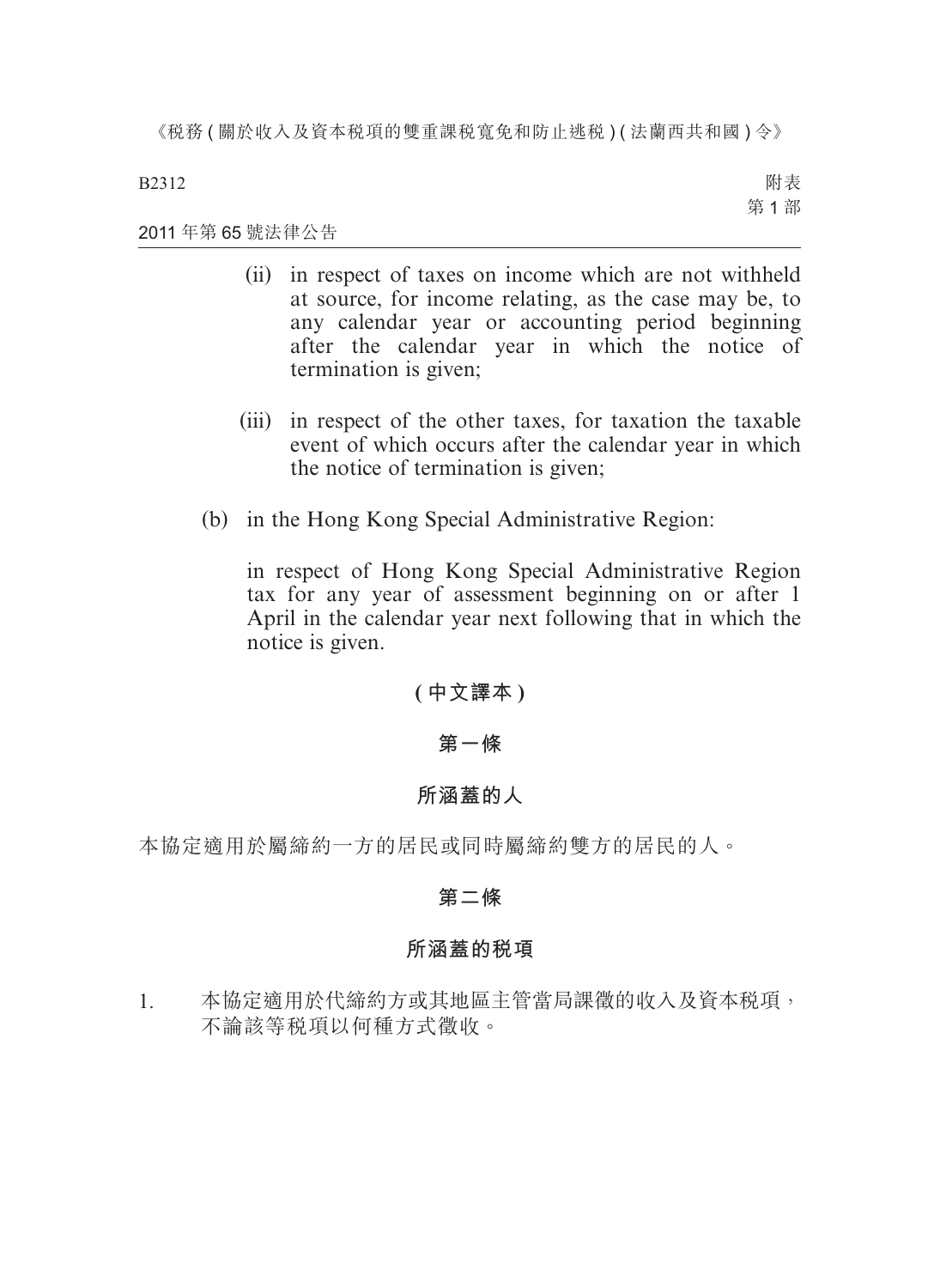B2314

附表 第 1 部

#### 2011 年第 65 號法律公告

- 2. 對總收入、總資本或收入或資本的組成部分課徵的所有稅項,包 括對自轉讓動產或不動產所得的收益、企業支付的工資或薪金總 額以及資本增值所課徵的稅項,須視為收入及資本稅項。
- 3. 以下稅項尤其屬本協定所適用的現有稅項:
	- (a) 就法國而言︰
		- (i) 所得税 ("l'impôt sur le revenu");
		- (ii) 公司税 ("l'impôt sur les sociétés");
		- (iii) 公司稅繳款 ( "les contributions sur l'impôt sur les sociétés");
		- (iv) 薪俸税 ("la taxe sur les salaires");
		- (v) 普及社會保障繳款 ( "contributions sociales généralisées" ) 及償付社會債務的繳款 ( "contributions pour le remboursement de la dette sociale");
		- (vi) 財富税 ("l'impôt de solidarité sur la fortune");

包括關於上述税項的任何預扣税、預扣款或預付款;

- (b) 就香港特別行政區而言︰
	- (i) 利得稅;
	- (ii) 薪俸稅;
	- (iii) 物業稅;

不論是否按個人入息課稅徵收。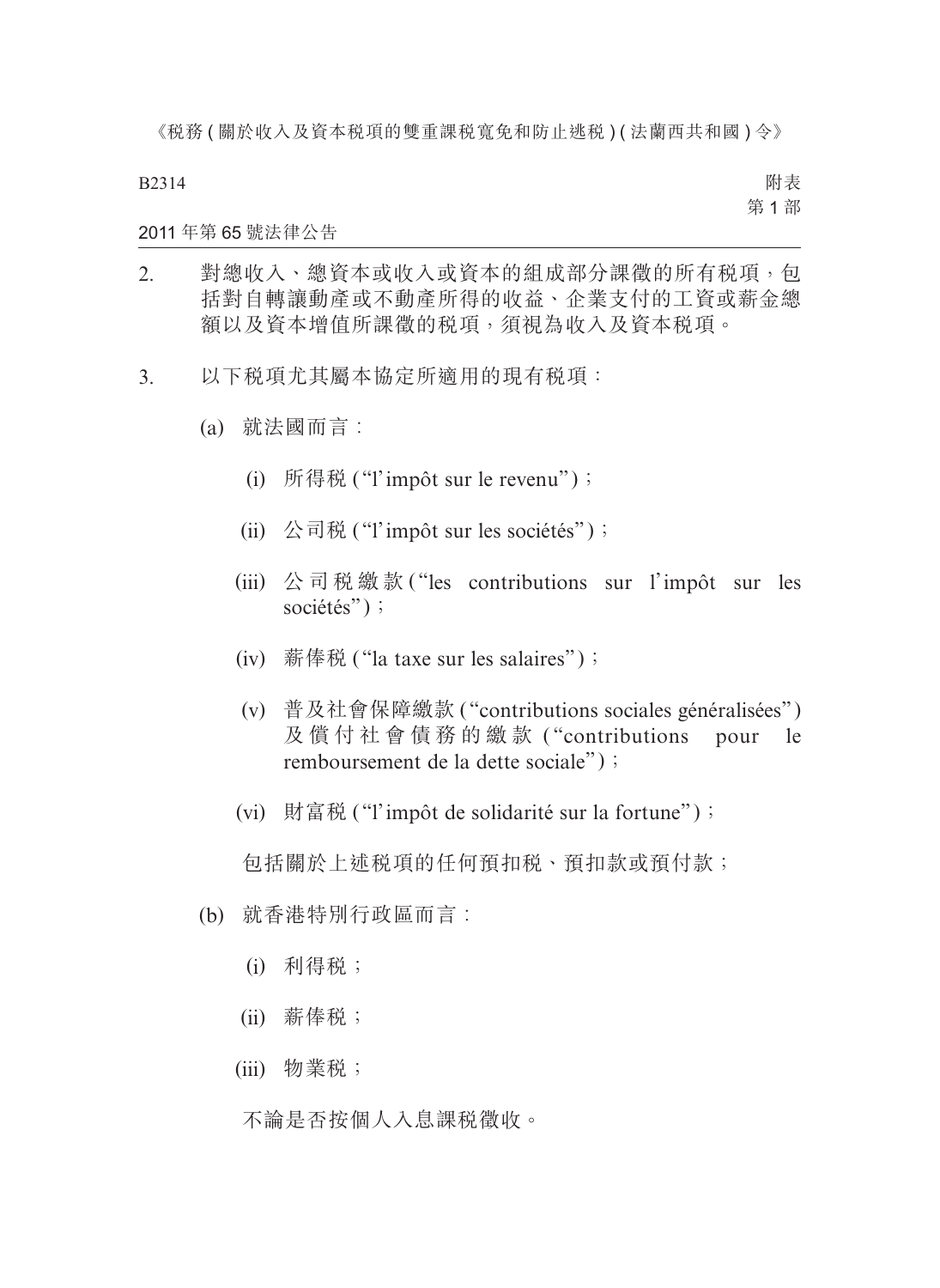B2316

附表 第 1 部

#### 2011 年第 65 號法律公告

4. 本協定亦適用於在本協定的簽訂日期後,在現有稅項以外課徵或 為取代現有税項而課徵的任何與現有税項相同或實質上類似的 稅項,以及適用於締約方將來課徵而又屬本協定的規定所指的任 何其他稅項。現有稅項連同如此課徵的稅項,以下分別稱為 "法 國稅項" 或 "香港特別行政區稅項"。締約雙方的主管當局須將其 各別稅務法律的重大改變,通知對方的主管當局。

#### **第三條**

#### **一般定義**

- 1. 就本協定而言,除文意另有所指外:
	- (a) "締約方" 或 "一方" 一詞指法國或香港特別行政區,按文意 所需而定;
	- (b) (i) "法國" 一詞指法蘭西共和國的歐洲及海外行政區,包括 其領海,以及法蘭西共和國按照國際法擁有主權並行使 其司法管轄權的位於其領海以外的任何地區;
		- (ii) "香港特別行政區"一詞指香港特別行政區的稅務法律所 適用的任何地區;
	- (c) "人"一詞包括個人、公司及任何其他團體;
	- (d) "公司"一詞指任何法團或就稅收而言視作法團的任何實體;
	- (e) "企業"一詞適用於任何業務的經營;
	- (f) "締約方的企業" 及 "另一締約方的企業" 兩詞分別指締約方 的居民所經營的企業和另一締約方的居民所經營的企業;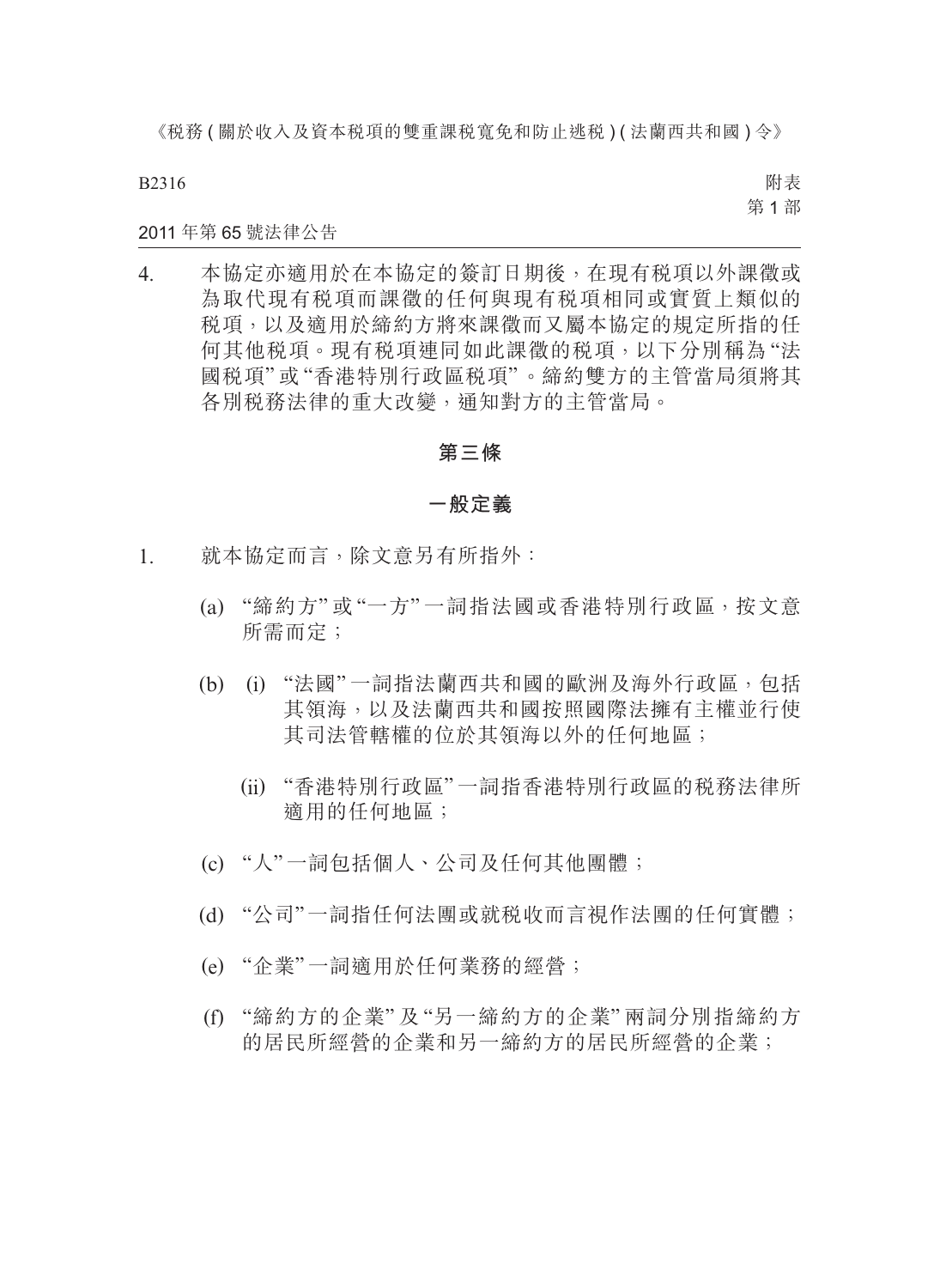B2318

附表 第 1 部

### 2011 年第 65 號法律公告

- (g) "國際運輸" 一詞指由締約方的企業營運的船舶或航空器所 進行的任何載運,但如該船舶或航空器只在另一締約方內的 不同地點之間營運,則屬例外;
- (h) "主管當局"一詞:
	- (i) 就法國而言,指主管財政的部長或其獲授權代表;
	- (ii) 就香港特別行政區而言,指稅務局局長或其獲授權代表, 或任何獲授權執行現時可由局長執行的職能或類似職能 的人十或機構;
- (i) "業務"一詞包括進行專業服務及其他具獨立性質的活動;
- (j) "公法實體"一詞指執行公共職能的法定團體,但在該等團體 正進行工業或商業活動時,則不包括該等團體。
- 2. 在締約方於任何時候施行本協定時,凡有任何詞語在本協定中並 無界定,則除文意另有所指外,該詞語須具有它當其時根據該方 就本協定適用的稅項而施行的現行法律所具有的涵義,而在根據 該方適用的稅務法律給予該詞語的任何涵義與根據該方的其他 法律給予該詞語的涵義兩者中,以前者為準。

#### **第四條**

#### **居民**

1. 就本協定而言,"締約方的居民"一詞指符合下述說明的人︰根據 該方的現行法律,該人因其居籍、居所、管理工作地點或任何性 質類似的其他準則,而有在該方繳稅的法律責任;該詞亦包括該 方及其任何地區主管當局以及該方或該等地區主管當局的公法 實體。然而,該詞並不包括任何僅就來自在該方的來源的收入而 有在該方繳稅的法律責任的人。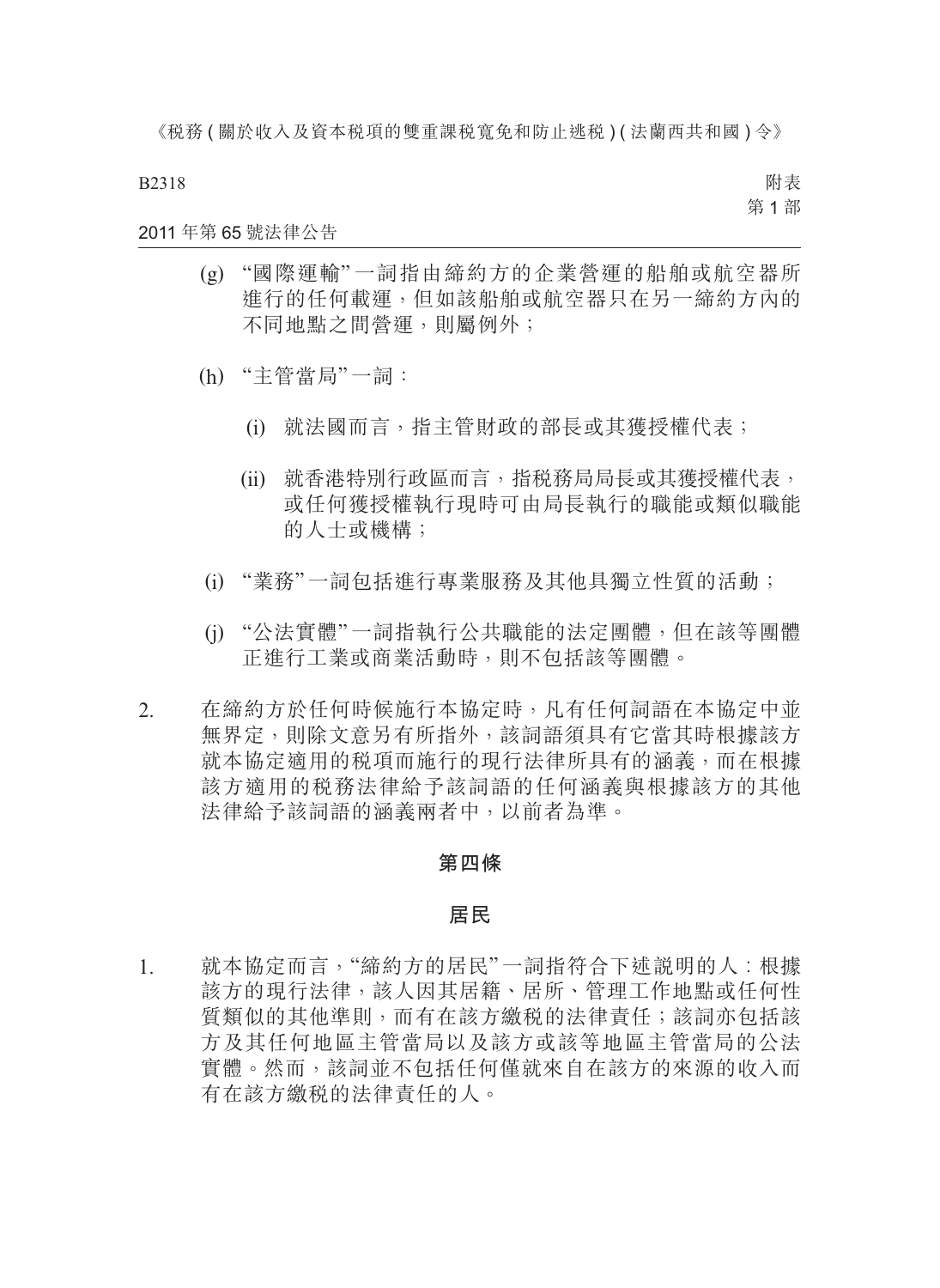B2320

附表 第 1 部

### 2011 年第 65 號法律公告

- 2. 如任何個人因第 1 款的規定而同時屬締約雙方的居民,則該人的 身分須按照下述規定斷定:
	- (a) 如該人在其中一方有可供他使用的永久性住所,則該人須當 作只是該方的居民;如該人在雙方均有可供他使用的永久性 住所,則該人須當作只是與其個人及經濟關係較為密切的一 方 ("重要利益中心") 的居民;
	- (b) 如無法斷定該人在哪一方有重要利益中心,或該人在任何一 方均沒有可供他使用的永久性住所,則該人須當作只是他的 慣常居所所在的一方的居民;
	- (c) 如該人在雙方均有或均沒有慣常居所,則該人須當作只是他 屬其國民 ( 就法國而言 ) 的締約方或他擁有居留權 ( 就香港 特別行政區而言 ) 的締約方的居民;
	- (d) 如該人既屬法國的國民亦擁有香港特別行政區的居留權,或 該人既不屬法國的國民亦沒有香港特別行政區的居留權,則 締約雙方的主管當局須透過共同協商解決該問題。
- 3. 如並非個人的人因第 1 款的規定而同時屬締約雙方的居民,則該 人須當作僅屬其實際管理工作地點所處的一方的居民。

#### **第五條**

#### **常設機構**

- 1. 就本協定而言,"常設機構" 一詞在企業透過某固定營業場所經 營全部或部分業務的情況下,指該固定營業場所。
- 2. "常設機構"一詞尤其包括:
	- (a) 管理工作地點;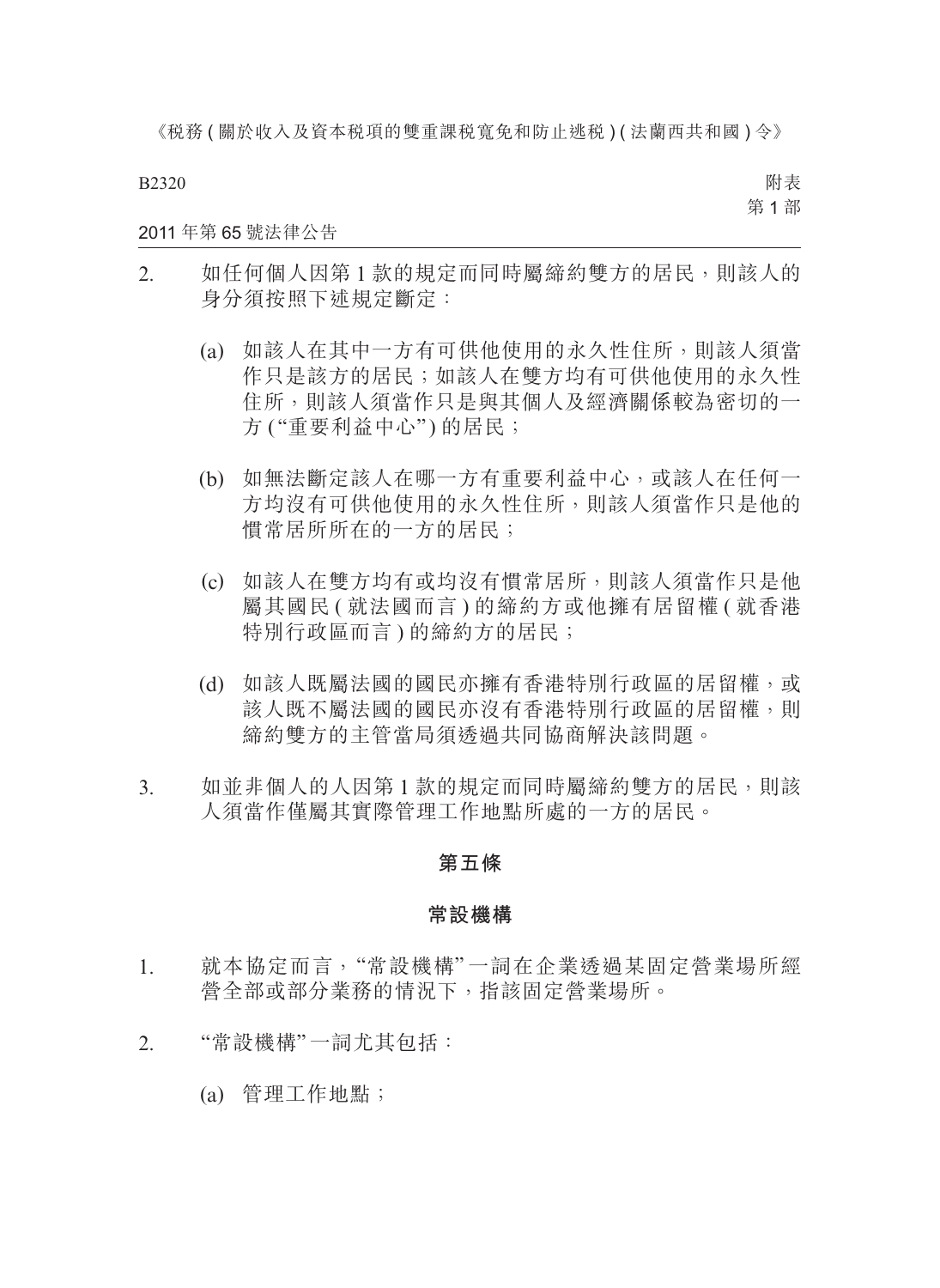B2322

附表 第 1 部

- 2011 年第 65 號法律公告
	- (b) 分支機構;
	- (c) 辦事處;
	- (d) 工廠;
	- (e) 作業場所;
	- (f) 礦場、油井或氣井、石礦場或任何其他開採自然資源的場所;
	- (g) 任何存在超過 6 個月的建築工地或建築、裝配、挖掘或安裝 工程。
- 3. 在下述情況下,某企業須當作在某締約方設有常設機構,並透過 該常設機構經營業務:
	- (a) 該企業在該方進行與建築工地或與在該方進行的建築、裝配、 挖掘或安裝工程有關連的監督管理活動超過 6 個月;或
	- (b) 該企業直接提供服務 ( 包括顧問服務 ),或透過僱員或其他 由該企業為提供服務 ( 包括顧問服務 ) 而聘用的人員提供該 等服務,但屬該等性質的活動須在該方持續一段超過6個月 的時間。
- 4. 儘管有本條以上各款的規定,"常設機構"一詞須當作不包括:
	- (a) 純粹為了貯存、陳列或交付屬於有關企業的貨物或商品的目 的而使用設施;
	- (b) 純粹為了貯存、陳列或交付的目的而維持屬於有關企業的貨 物或商品的存貨;
	- (c) 純粹為了由另一企業作加工的目的而維持屬於有關企業的貨 物或商品的存貨;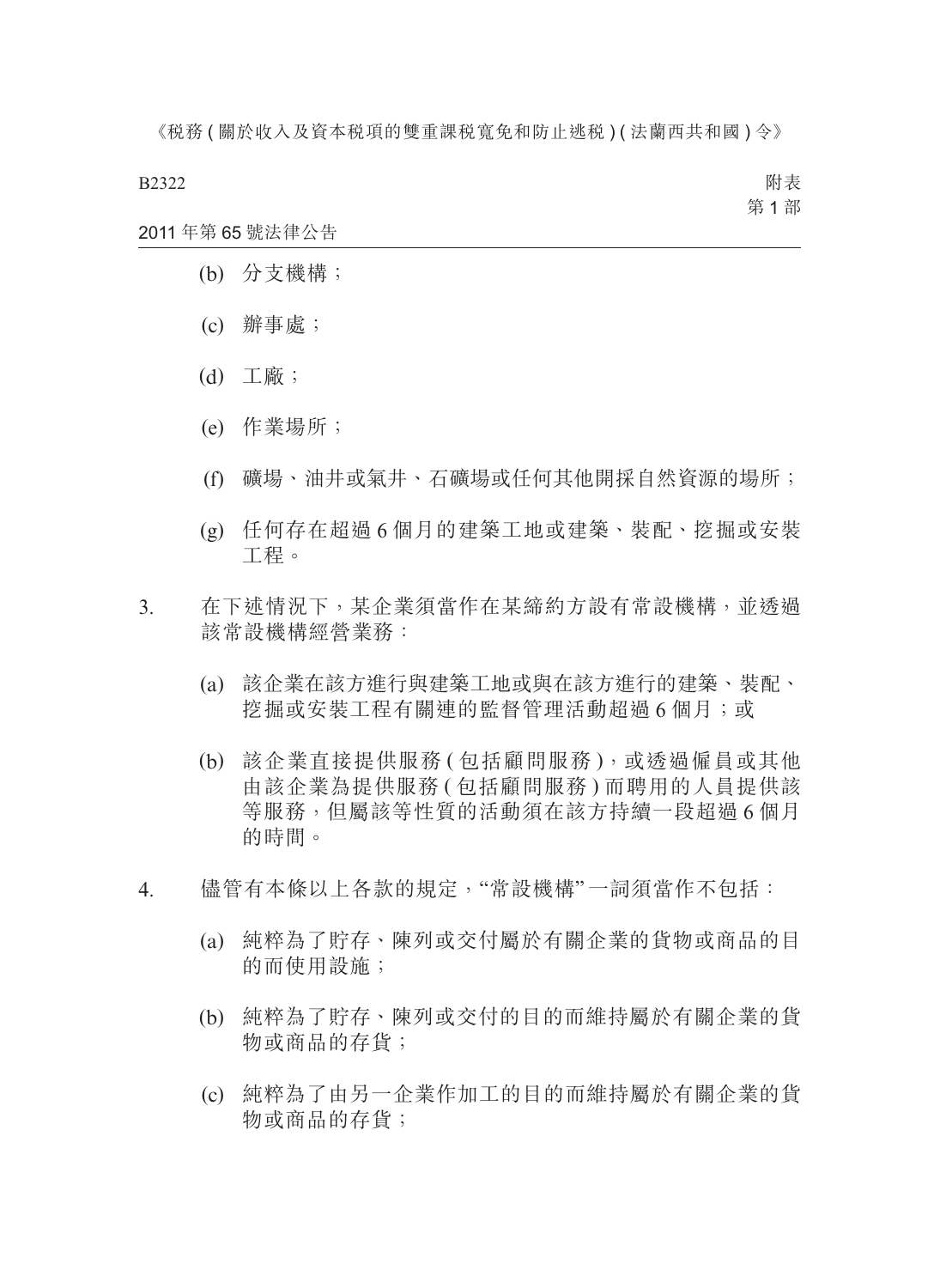B2324

附表 第 1 部

#### 2011 年第 65 號法律公告

- (d) 純粹為了為有關企業採購貨物或商品或收集資訊的目的而維 持固定營業場所;
- (e) 純粹為了為有關企業進行任何其他屬準備性質或輔助性質的 活動而維持固定營業場所;
- (f) 純粹為了 (a) 至 (e) 段所述的活動的任何組合而維持固定營 業場所,但該固定營業場所因該項組合而產生的整體活動須 屬準備性質或輔助性質。
- 5. 儘管有第1及2款的規定,如某人 ( 第 6 款適用的具獨立地位的 代理人除外 ) 代表某企業行事,而該人在某締約方擁有以該企業 名義訂立合約的權限,並慣常在該締約方行使該權限,則該企業 須當作就該人為該企業所進行的任何活動在該締約方設有常設 機構;但如該人的活動局限於第 4 款所述的活動 ( 該等活動即使 透過某固定營業場所進行也不會令該固定營業場所根據該款規 定成為常設機構 ),則屬例外。
- 6. 凡某企業透過經紀、一般佣金代理人或任何其他具獨立地位的代 理人在某締約方經營業務,則只要該等人士是在其業務的通常運 作中行事的,該企業不得僅因它如此經營業務而被當作在該方設 有常設機構。然而,如該代理人的活動全部或幾乎全部屬代表該 企業而進行,則該代理人不會被視為本款所指的具獨立地位的代 理人。
- 7. 如屬某締約方的居民的某公司,控制屬另一締約方的居民的其他 公司或在該另一締約方 ( 不論是透過常設機構或以其他方式 ) 經 營業務的其他公司,或受該其他公司所控制,此項事實本身並不 會令上述其中一間公司成為另一間公司的常設機構。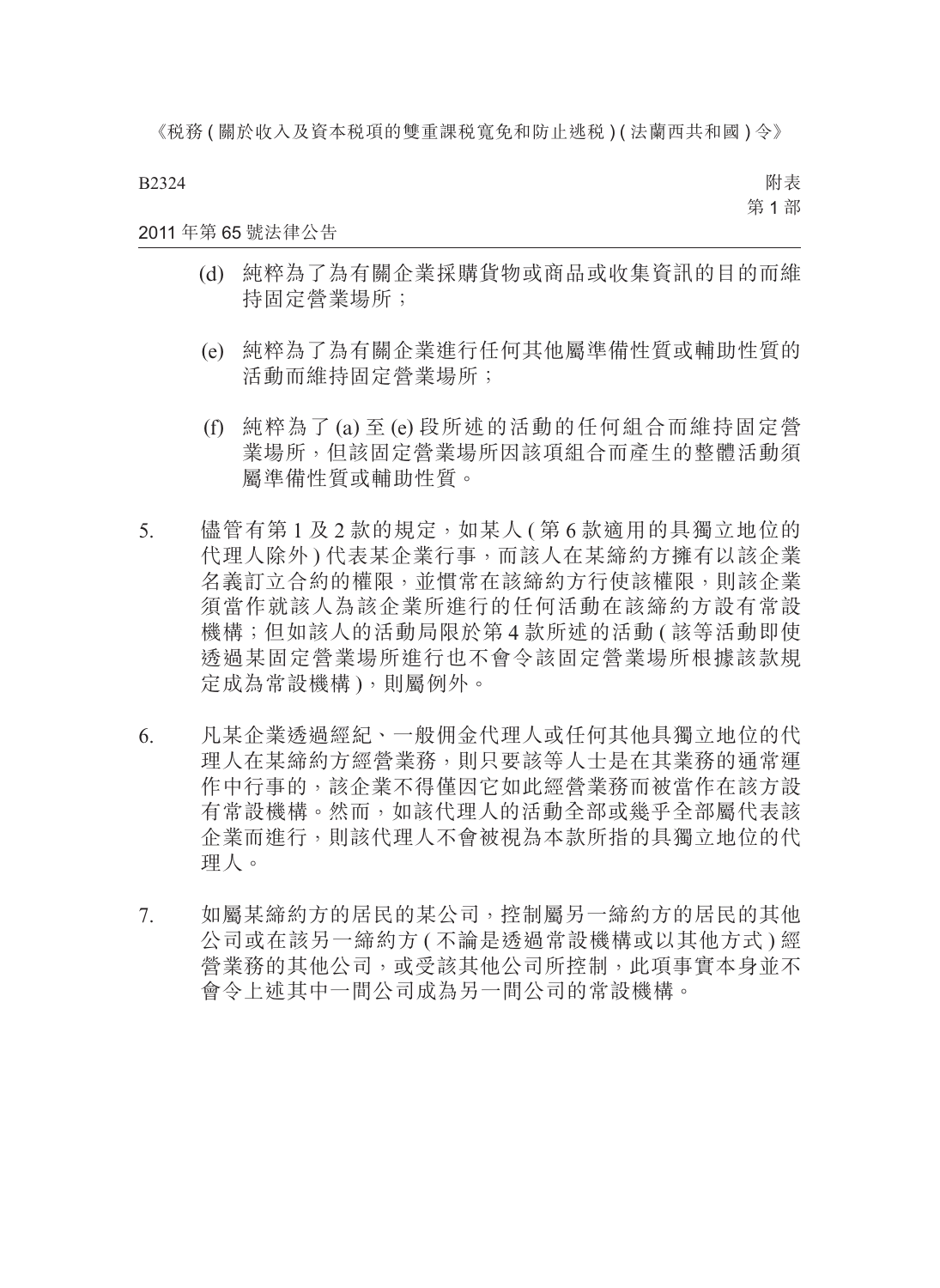B2326

附表 第 1 部

#### 2011 年第 65 號法律公告

### **第六條**

### **來自不動產的收入**

- 1. 來自位於某締約方的不動產的收入 ( 包括來自農業或林業的收入 ) 可在該締約方徵稅。
- 2. 就本協定而言,"不動產" 一詞具有該詞根據有關財產所處的締 約方的法律而具有的涵義。該詞在任何情況下須包括:附屬於不 動產的財產、用於農業及林業的牲畜和設備、關於房地產的一般 法律規定適用的權利、不動產的使用收益權,以及作為開採或有 權勘探或開採礦藏、石礦、源頭及其他自然資源的代價而取得不 固定或固定收入的權利;船舶、船艇及航空器不得視為不動產。
- 3. 第 1 款的規定適用於自直接使用、出租或以任何其他形式使用不 動產而取得的收入。
- 4. 第 1 及 3 款的規定亦適用於來自企業的不動產的收入。
- 5. 凡擁有任何公司、信託或其他機構的股份、權益或其他權利的人 因該項擁有權而有權享用該公司、信託或其他機構持有的位於某 締約方的不動產,則該擁有人自直接使用、出租或以任何其他形 式使用其享用權而取得的收入可在該方徵稅。儘管有第七條的規 定,本款的規定仍然適用。

#### **第七條**

#### **營業利潤**

1. 某締約方的企業的利潤只可在該方徵稅,但如該企業透過位於另 一締約方的常設機構在該另一方經營業務則除外。如該企業如前 述般經營業務,其利潤可在該另一方徵稅,但以該等利潤中可歸 因於該常設機構的利潤為限。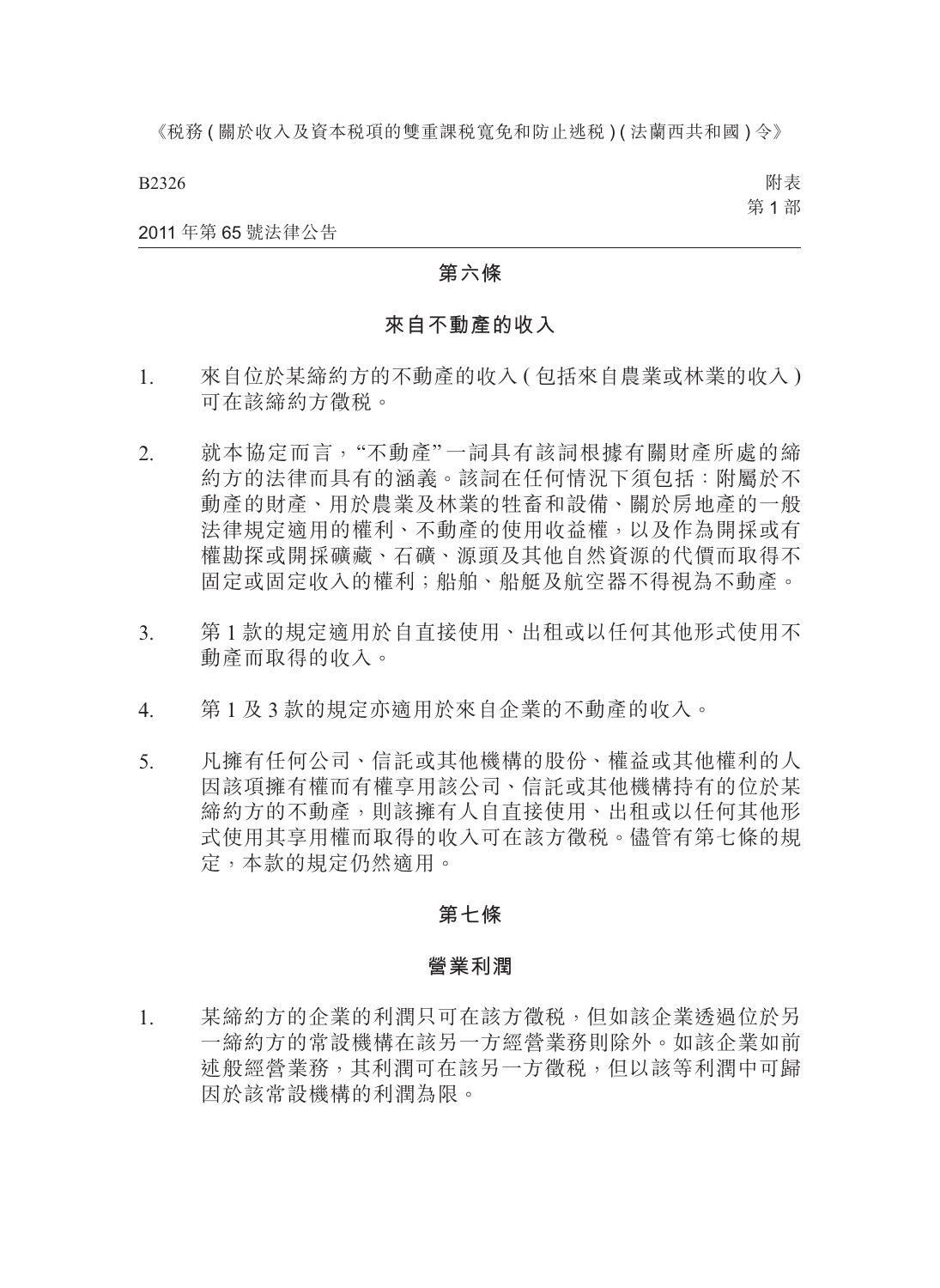B2328

附表 第 1 部

#### 2011 年第 65 號法律公告

- 2. 在符合第 3 款的規定下,如某締約方的企業透過位於另一締約方 的常設機構在該另一方經營業務,則須在每一締約方將該常設機 構在某些情況下可預計獲得的利潤歸因於該機構,該等情況是指 假設該常設機構是一間可區分且獨立的企業,在相同或類似的條 件下從事相同或類似的活動。
- 3. 在斷定某常設機構的利潤時,為該常設機構的目的而招致的企業 開支 ( 包括如此招致的行政和一般管理開支 ) 須容許扣除, 不論 該等開支是在該常設機構所處的締約方或其他地方招致的。如該 常設機構為得以使用專利或其他權利而向有關企業的總辦事處 或該企業的任何其他辦事處支付特許權使用費、費用或其他類似 款項,或就所提供的特定服務或為管理而向有關企業的總辦事處 或該企業的任何其他辦事處支付佣金,或就借予該常設機構的款 項而向有關企業的總辦事處或該企業的任何其他辦事處支付利 息 (金融機構除外),則所支付的任何款額 (作為實際開支的付 還除外),不准扣除。同樣地,如某常設機構以使用專利權或其 他權利作交換而向有關企業的總辦事處或該企業的任何其他辦 事處收取特許權使用費、費用或其他類似款項,或就所提供的特 定服務或為管理而向有關企業的總辦事處或該企業的任何其他 辦事處收取佣金,或(金融機構除外)就借予有關企業的總辦事 處或該企業的任何其他辦事處而向該總辦事處或其他辦事處收 取利息,則向該總辦事處或其他辦事處所收取的任何款額(作為 實際開支的付還除外 ),在斷定該常設機構的利潤時,不得被計 算在內。
- 4. 如某締約方習慣上是按照將某企業的總利潤分攤予其不同部分 的基準,而斷定可歸因於有關常設機構的利潤,則第 2 款並不阻 止該方按此習慣的分攤方法斷定該等應課稅的利潤;但採用的分 攤方法,須令所得結果符合本條所載列的原則。
- 5. 不得僅因為某常設機構為有關企業採購貨物或商品,而將利潤歸 因於該常設機構。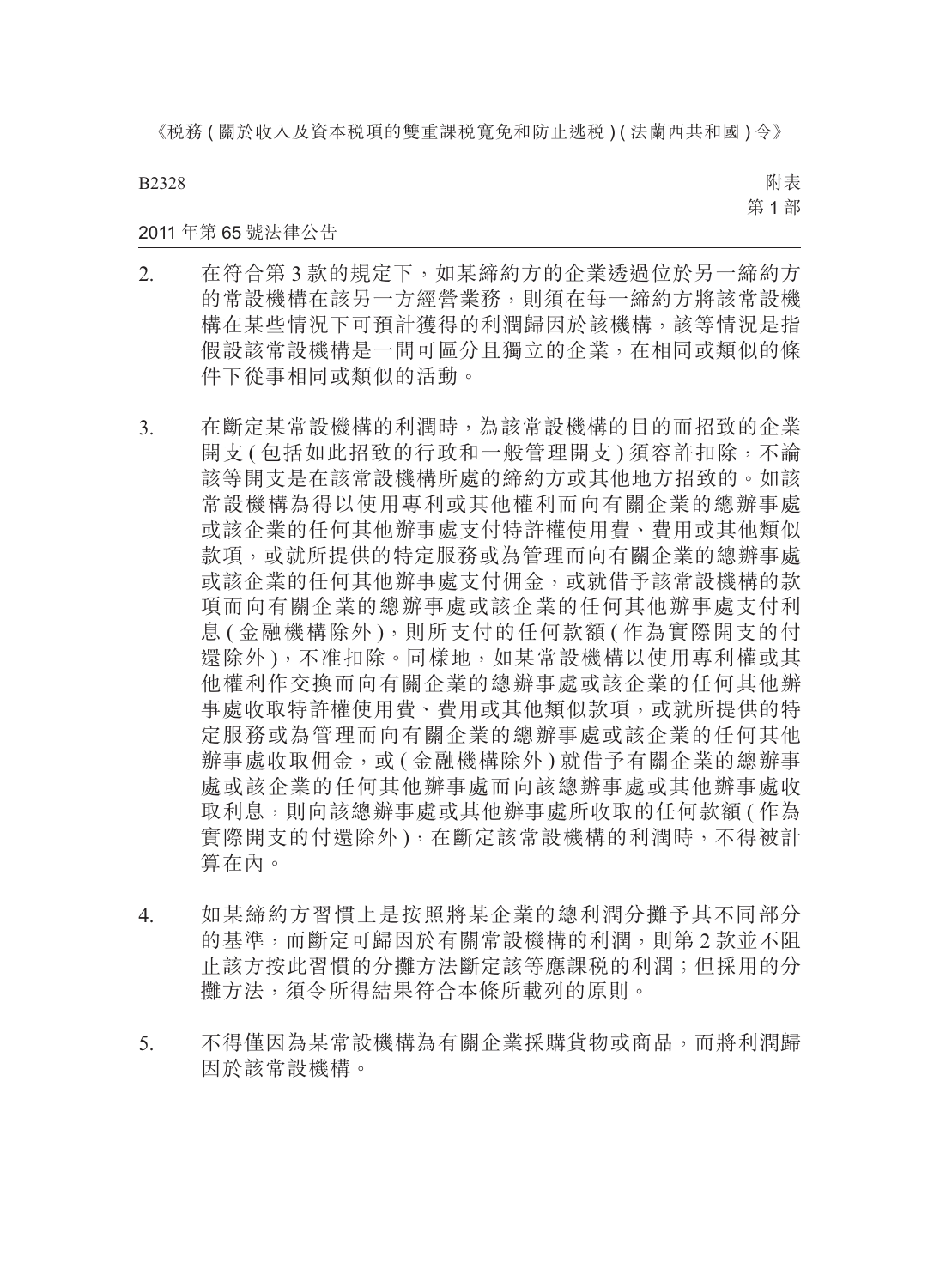B2330

附表 第 1 部

#### 2011 年第 65 號法律公告

- 6. 如利潤包括在本協定其他條文另有規定的收入項目,該等條文的 規定不受本條的規定影響。
- 7. 就本條上述各款而言,除非有良好而充分的理由需要改變方法, 否則每年須採用相同的方法斷定可歸因於有關常設機構的利潤。

#### **第八條**

#### **航運及空運**

- 1. 某締約方的企業自營運船舶或航空器從事國際運輸而取得的利潤, 只可在該方徵稅。
- 2. 第 1 款的規定亦適用於自參與聯營、聯合業務或國際營運機構而 取得的利潤。
- 3. 就本條而言,"利潤" 一詞包括營運船舶或航空器從事國際運輸 以載運乘客、牲畜、貨物、郵件或商品所得的收益及收入總額, 包括:
	- (a) 自以包船或包機形式出租空船舶或空航空器而取得的利潤, 但該等出租須屬附帶於營運船舶或航空器從事國際運輸的;
	- (b) 自出售與上述載運有關連的船票或機票或類似文件以及提供 與上述載運有關連的服務 ( 不論是為有關企業本身或代表其 他企業而出售或提供的 ) 而取得的利潤,但該等出售或服務 的提供須屬附帶於營運船舶或航空器從事國際運輸的;
	- (c) 為在某締約方營運船舶或航空器從事國際運輸所需的資金在 該方所孳生的利息收入;
	- (d) 自使用、維修或出租用於從事國際運輸以載運貨物或商品的 貨櫃而取得的利潤,但該等活動須屬附帶於營運船舶或航空 器從事國際運輸的。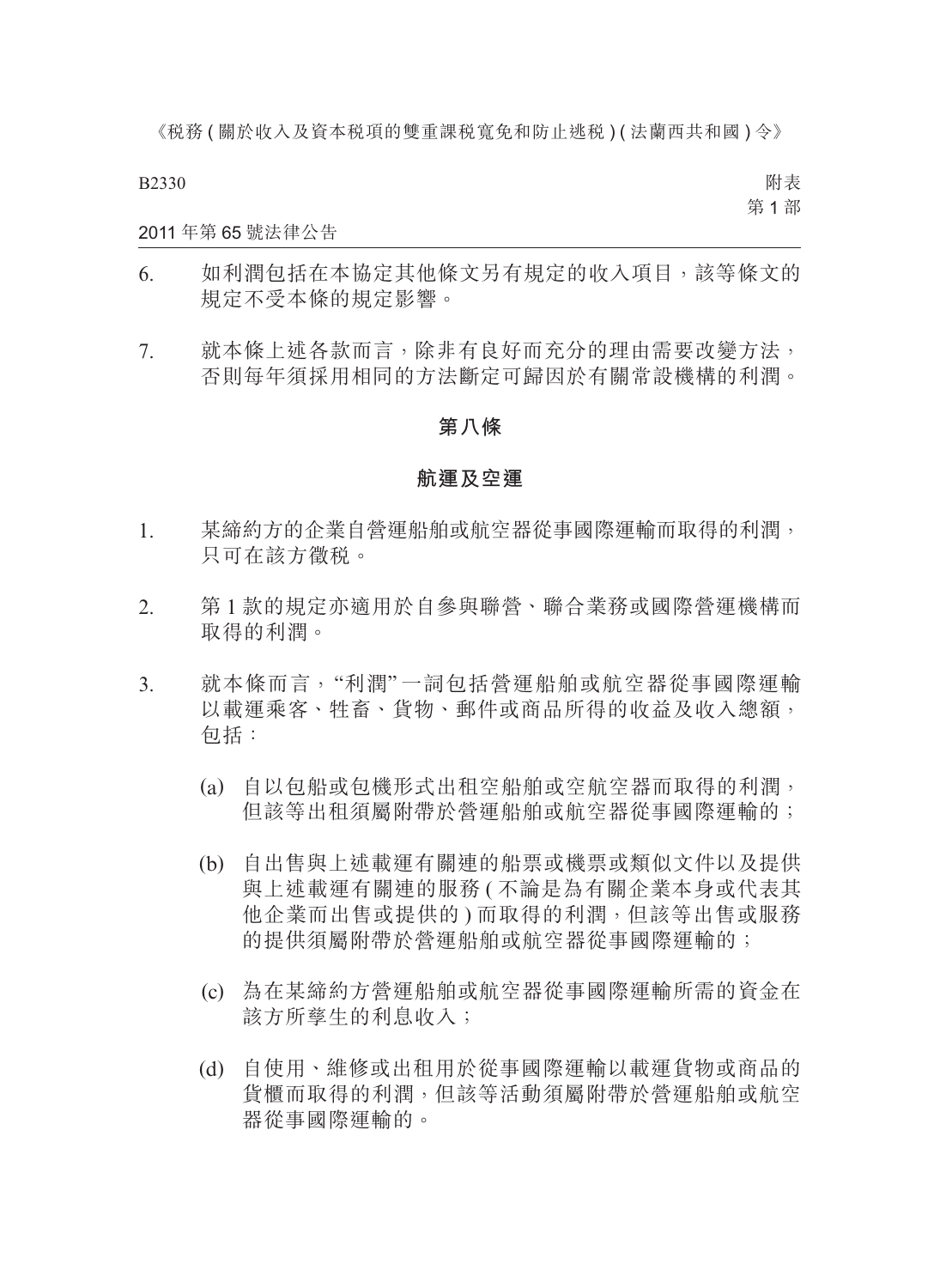B2332

附表 第 1 部

2011 年第 65 號法律公告

### **第九條**

#### **相聯企業**

- $1. \qquad \overline{M}_1$ :
	- (a) 某締約方的企業直接或間接參與另一締約方的企業的管理、 控制或資本,或
	- (b) 相同的人直接或間接參與某締約方的企業的和另一締約方的 企業的管理、控制或資本,

而在上述任何一種情況下,該兩間企業之間在商業或財務關係上 訂立或施加的條件,是有別於互相獨立的企業之間所訂立的條件 的,則若非因該等條件便本應會產生而歸於其中一間企業、但因 該等條件而未有產生而歸於該企業的利潤,可計算在該企業的利 潤之內,並據此徵稅。

2. 凡某締約方將某些利潤計算在該方的某企業的利潤之內,並據此 徵稅,而另一締約方的某企業已在該另一方就該等被計算在內的 利潤課稅,如假設上述兩間企業之間訂立的條件正如互相獨立的 企業之間所訂立的條件一樣,該等被計算在內的利潤是會產生而 歸於首述一方的該企業的,則若該另一方認為有充份理由作出調 整,該另一方須就其對該等利潤徵收的稅額,作出適當的調整。 在釐定上述調整時,須充分顧及本協定的其他規定,而為此目的, 締約雙方的主管當局在有必要的情況下須共同磋商。

### **第十條**

#### **股息**

1. 由屬某締約方的居民的公司支付予另一締約方的居民的股息,可 在該另一方徵稅。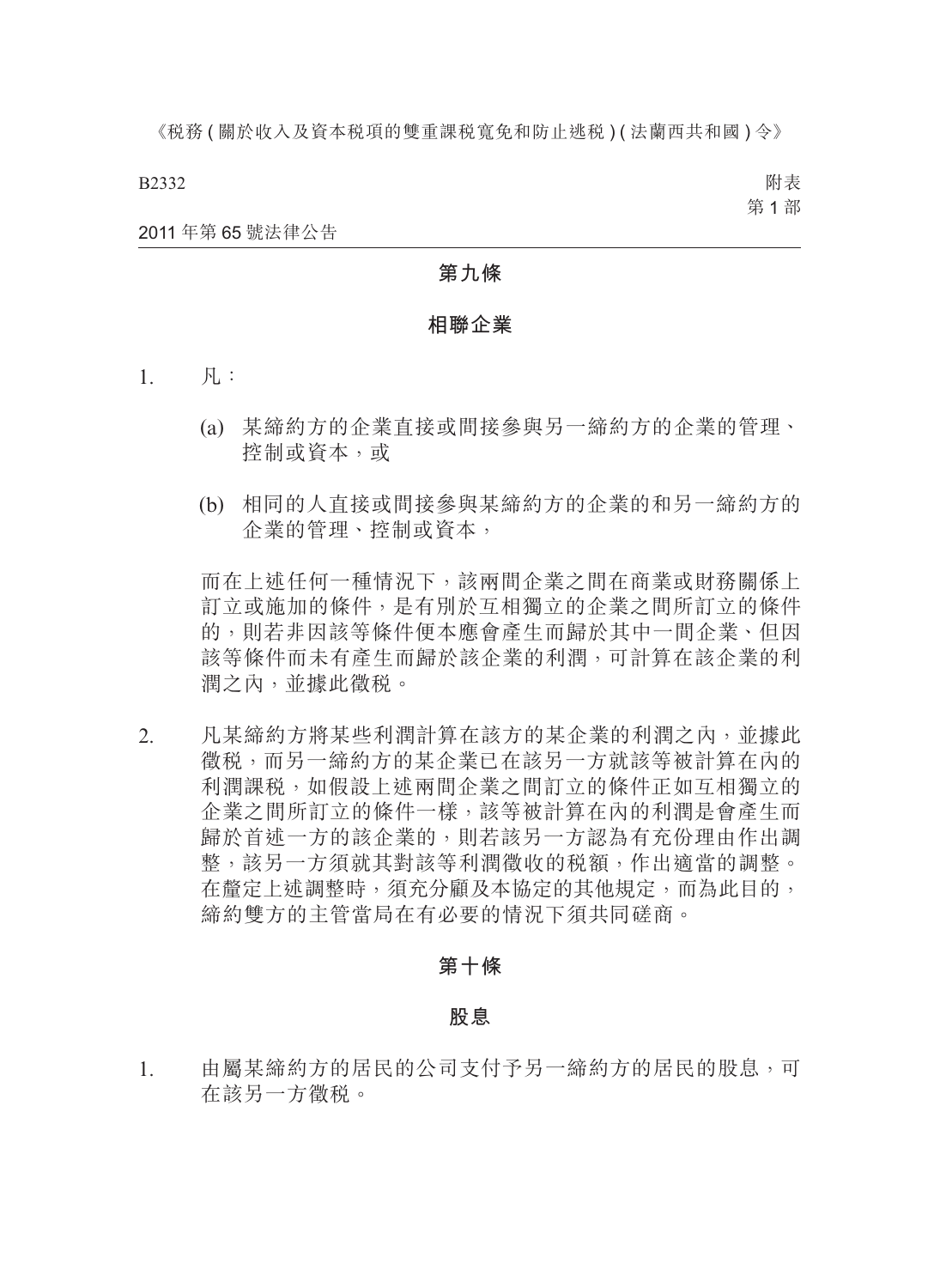B2334

附表 第 1 部

### 2011 年第 65 號法律公告

- 2. (a) 然而,如支付股息的公司屬某締約方的居民,上述股息亦可 在該締約方按照該方的法律徵稅,但如該等股息的實益擁有 人是另一締約方的居民,則如此徵收的稅款,不得超過該等 股息總額的百分之十。
	- (b) 如某公司從利潤中支付股息,本款並不影響就該等利潤對該 公司徵稅。
- 3. "股息"一詞用於本條中時,指來自股份、分享利潤股份或分享利 潤權利、礦務股份、創辦人股份或其他分享利潤的權利 ( 但並非 債權 ) 的收入;如作出派發的公司屬某締約方的居民,而按該締 約方的稅務法律,某項收入須視為利潤派發,則 "股息" 亦包括 該項收入。
- 4. 凡就某股份支付的股息的實益擁有人是某締約方的居民,支付該 股息的公司則是另一締約方的居民,而該擁有人在該另一締約方 內透過位於該另一方的常設機構經營業務,且持有該股份是與該 常設機構有實際關連的,則第 1 及 2 款的規定並不適用。在此情 況下,第七條的規定適用。
- 5. 如某公司是某締約方的居民,並自另一締約方取得利潤或收入, 則該另一方不得對該公司就某股份支付的股息徵稅 ( 但在有關股 息是支付予該另一方的居民的範圍內,或在持有該股份是與位於 該另一方的常設機構有實際關連的範圍內,則屬例外 ),而即使 支付的股息或未派發利潤的全部或部分,是在該另一方產生的利 潤或收入,該另一方亦不得對該公司的未派發利潤徵收未派發利 潤的稅項。
- 6. 任何與產生或轉讓孳生股息的股份或其他權利有關的人,如其主 要目的或其中一個主要目的是藉着產生或轉讓該股份或其他權 利而利用本條,則本條的規定不適用。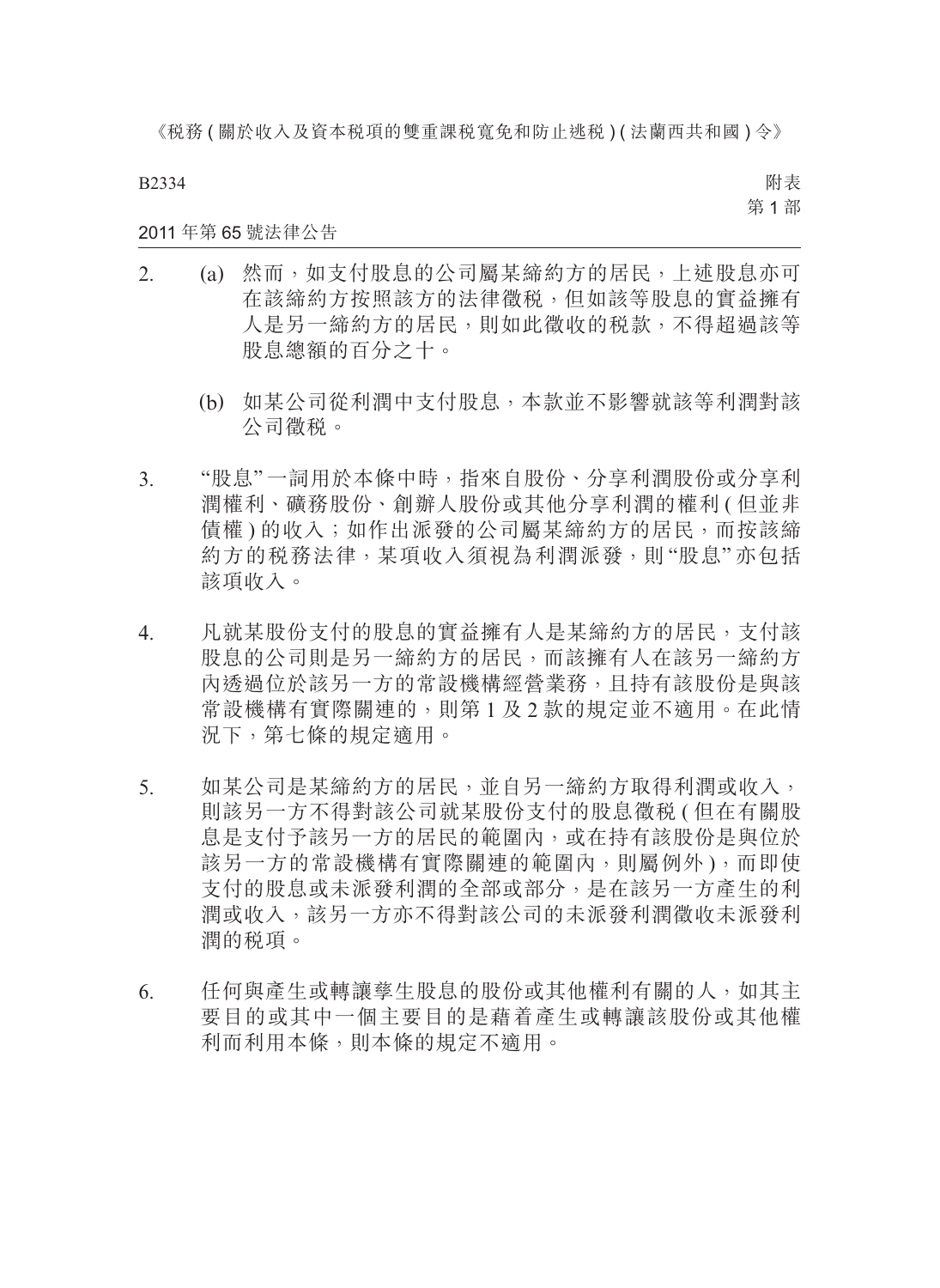B2336

附表 第 1 部

#### 2011 年第 65 號法律公告

### **第十一條**

#### **利息**

- 1. 產生於某締約方而支付予另一締約方的居民的利息,可在該另一 方徵稅。
- 2. 然而,在某締約方產生的上述利息,亦可在該締約方按照該締約 方的法律徵稅,但如該等利息的實益擁有人是另一締約方的居民, 則如此徵收的稅款不得超過該等利息總額的百分之十。
- 3. 儘管有本條第 2 款的規定,在某締約方產生的利息如符合以下說 明,則可在該方獲豁免繳稅:
	- (a) 就法國而言:
		- (i) 支付予法蘭西共和國政府;
		- (ii) 支付予法蘭西銀行;
		- (iii) 就由法蘭西共和國政府或代表法蘭西共和國政府行事的 其他人擔保或投保或資助的債權或貸款而支付;
		- (iv) 支付予經締約雙方的主管當局相互議定的由法蘭西共和 國政府指定的財務機構;
	- (b) 就香港特別行政區而言:
		- (i) 支付予香港特別行政區政府;
		- (ii) 支付予香港金融管理局;
		- (iii) 就由香港金融管理局直接或間接提供資本或保證的貸款 而支付;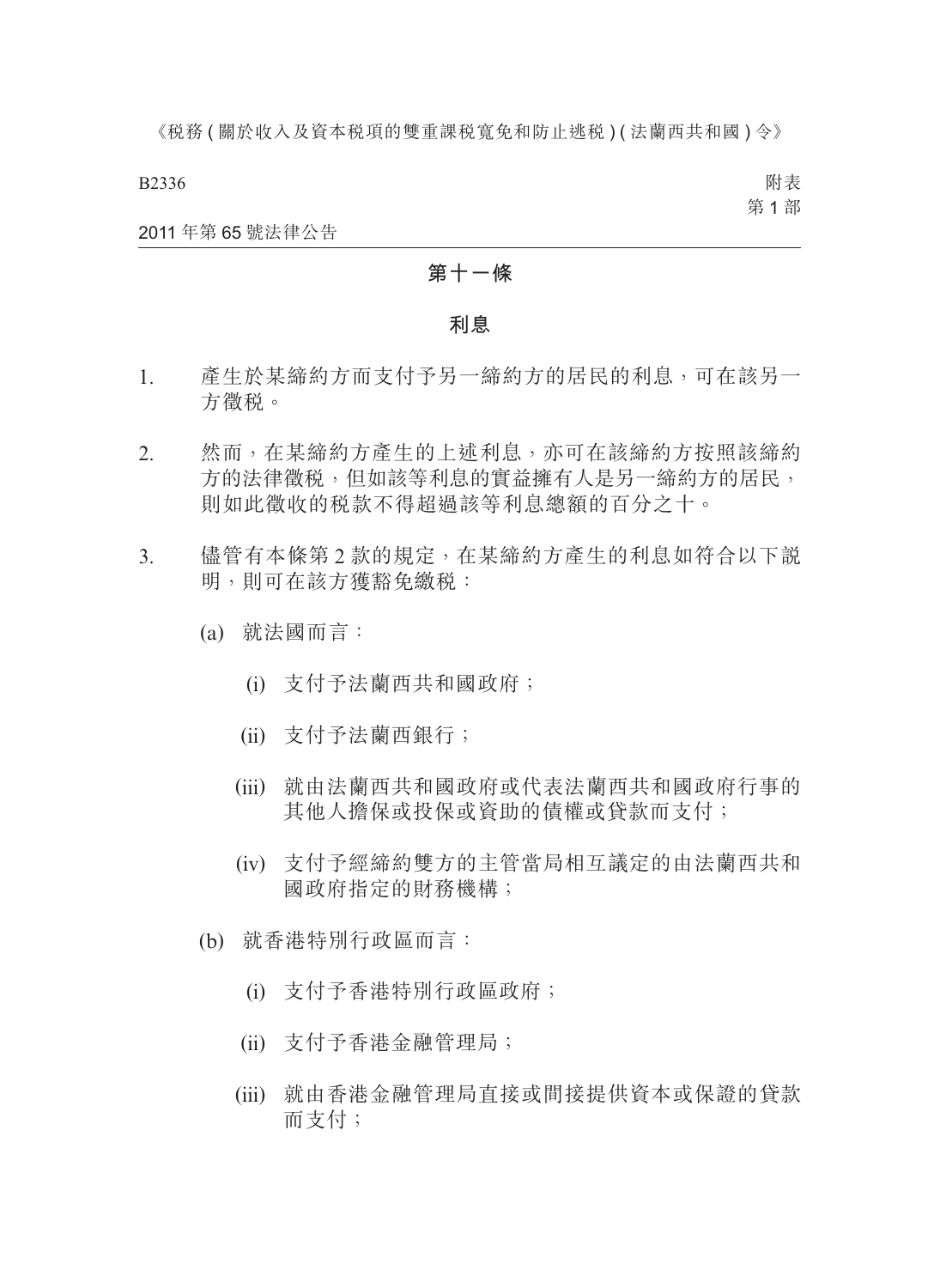B2338

附表 第 1 部

#### 2011 年第 65 號法律公告

- (iv) 支付予經締約雙方的主管當局相互議定的由香港特別行 政區政府指定的財務機構。
- 4. "利息" 一詞用於本條中時,指來自任何類別的債權的收入 ( 不論 該債權是否以按揭作抵押,亦不論該債權是否附有分享債務人的 利潤的權利 ),包括來自政府證券和來自債券或債權證的收入, 及該等證券、債券或債權證所附帶的溢價及獎賞。就本條而言, 逾期付款的罰款不被視作利息。
- 5. 凡就某項債權支付的利息的實益擁有人是某締約方的居民,並在 該利息產生所在的另一締約方內,透過位於該另一方的常設機構 經營業務,而該債權是與該常設機構有實際關連的,則第1及2 款的規定並不適用。在此情況下,第七條的規定適用。
- 6. 如就某項債務支付利息的人是某締約方的居民,則該利息須當作 是在該方產生。但如支付利息的人 ( 不論他是否某締約方的居民 ) 在某締約方設有常設機構,而該債務是在與該機構有關連的情況 下招致的,且該利息是由該機構負擔的,則該利息須當作是在該 機構所在的一方產生。
- 7. 凡因支付人與實益擁有人之間或他們兩人與某其他人之間的特 殊關係,以致就有關債權所支付的利息的款額,在顧及該債權下, 屬超出支付人與實益擁有人在沒有上述關係時會同意的款額,則 本條的規定只適用於該會同意的款額。在此情況下,多付的部分 仍須在充分顧及本協定的其他規定下,按照每一締約方的法律徵 稅。
- 8. 任何與產生或轉讓孳生利息的債權有關的人,如其主要目的或其 中一個主要目的是藉着產生或轉讓該債權而利用本條,則本條的 規定不適用。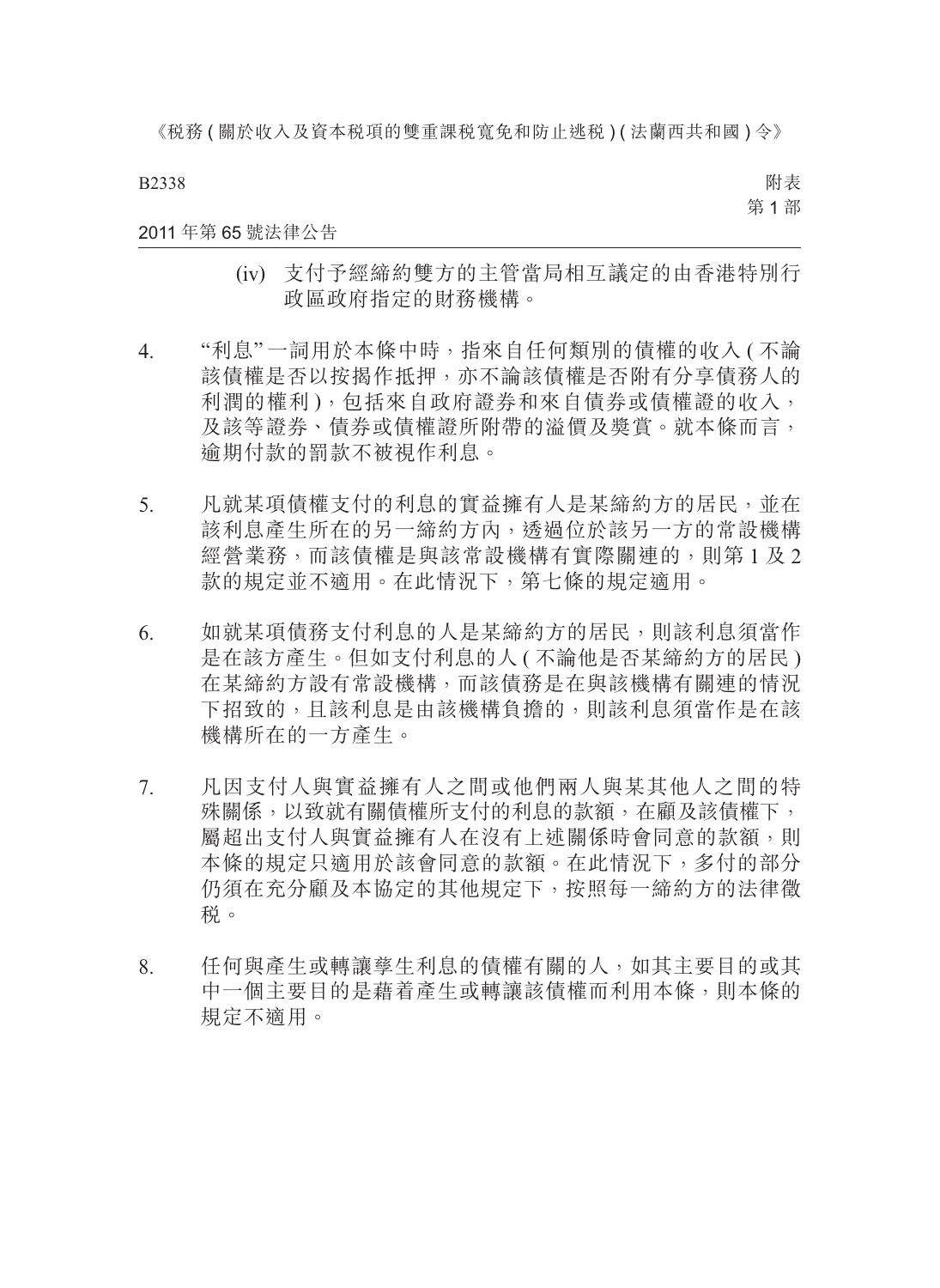B2340

附表 第 1 部

2011 年第 65 號法律公告

### **第十二條**

# **特許權使用費**

- 1. 產生於某締約方而支付予另一締約方的居民的特許權使用費,可 在該另一方徵稅。
- 2. 然而,在某締約方產生的上述特許權使用費亦可在該締約方按照 該締約方的法律徵稅;但如該等特許權使用費的實益擁有人是另 一締約方的居民,則如此徵收的稅款不得超過該等特許權使用費 總額的百分之十。
- 3. "特許權使用費" 一詞用於本條中時,指作為使用或有權使用文 學作品、藝術作品或科學作品 ( 包括電影影片及電台或電視廣播 使用的膠片或磁帶 ) 的任何版權、任何專利、商標、設計或模型、 圖則、秘密程式或程序的代價,或作為取得關於工業、商業或科 學經驗的資料的代價,因而收取的各種付款。
- 4. 凡就某權利或財產支付的特許權使用費的實益擁有人是某締約 方的居民,並在該特許權使用費產生所在的另一締約方內,透過 位於該另一方的常設機構經營業務,而該權利或財產是與該常設 機構有實際關連的,則第 1 及 2 款的規定並不適用。在此情況下, 第七條的規定適用。
- 5. 如支付特許權使用費的人是某締約方的居民,則該特許權使用費 須當作是在該方產生。但如支付特許權使用費的人 ( 不論是否某 締約方的居民 ) 在某締約方設有常設機構,而支付該特許權使用 費的法律責任,是在與該機構有關連的情況下招致的,且該特許 權使用費是由該機構負擔的,則該特許權使用費須當作是在該機 構所在的一方產生。
- 6. 凡因支付人與實益擁有人之間或他們兩人與某其他人之間的特 殊關係,以致就有關使用、權利或資料所支付的特許權使用費的 款額,在顧及該使用、權利或資料下,屬超出支付人與實益擁有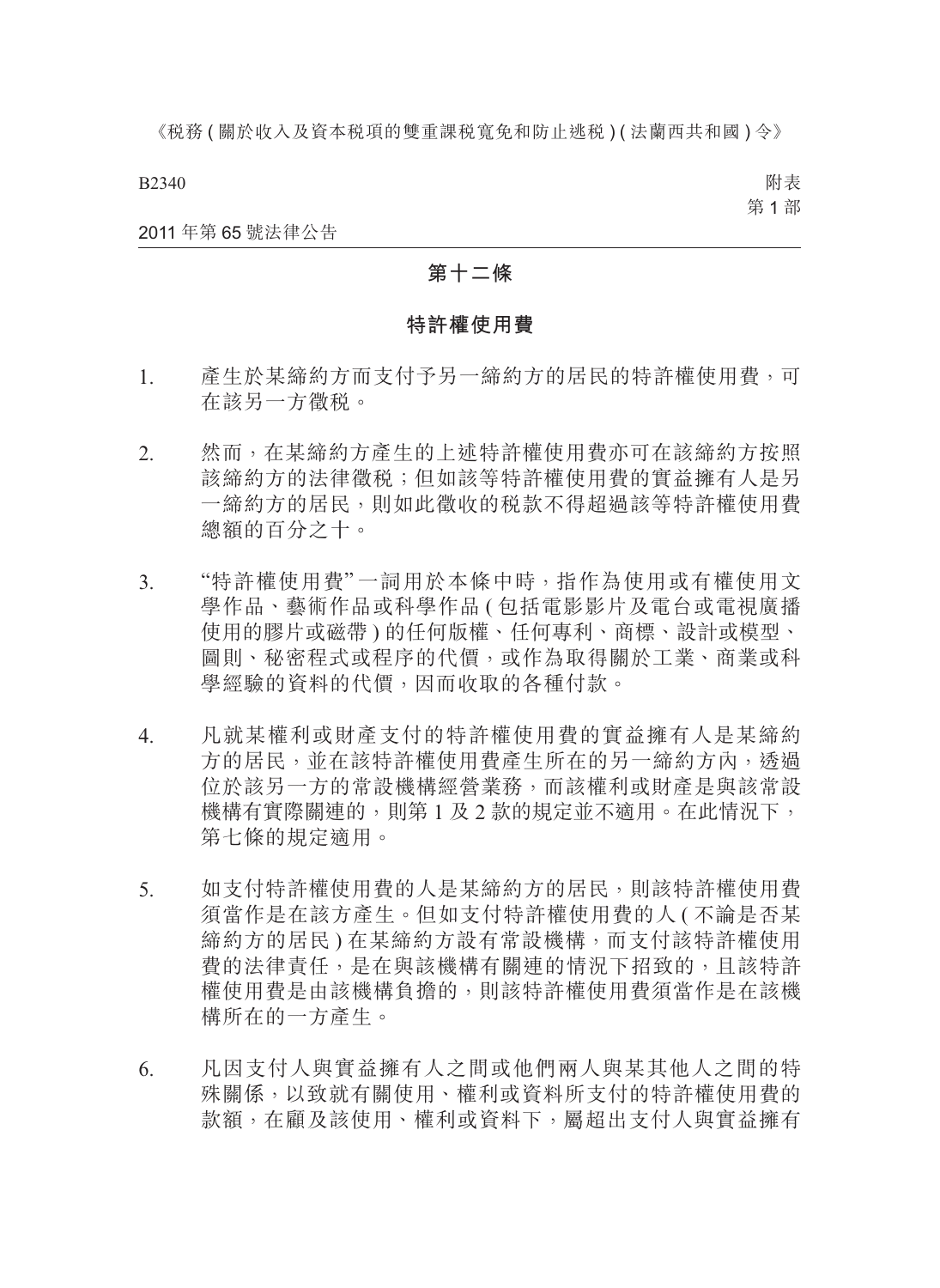#### B2342

附表 第 1 部

### 2011 年第 65 號法律公告

人在沒有上述關係時會同意的款額,則本條的規定只適用於該會 同意的款額。在此情況下,多付的部分仍須在充分顧及本協定的 其他規定下,按照每一締約方的法律徵稅。

7. 如特許權使用費是就某權利而支付的,而與產生或轉讓該權利有 關的任何人,如其主要目的或其中一個主要目的是藉着產生或轉 讓該權利而利用本條,則本條的規定不適用。

### **第十三條**

#### **資本收益**

- 1. (a) 某締約方的居民自轉讓位於另一締約方並屬第六條所提述的 不動產而取得的收益,可在該另一締約方徵稅。
	- (b) 如某締約方的居民自轉讓某公司、信託或其他機構的股份、 權益或其他權利而取得收益,而該公司、信託或機構超過百 分之五十的資產值是直接或間接來自第六條提述且位於另一 締約方的不動產的,或自轉讓與上述不動產有關連的權利而 取得收益,則該收益可在該另一締約方徵税。然而,本款不 適用於自轉讓以下的股份、權益或其他權利而取得的收益:
		- (i) 在雙方議定的證券交易所上市的股份、權益或其他權利;
		- (ii) 在一間公司重組、合併、分拆或類似行動的框架內轉讓 或交換的股份、權益或其他權利;或
		- (iii) 符合以下說明的公司的股份、權益或其他權利︰該公司 有超過百分之五十的資產值,是來自其經營業務所在的 不動產。
- 2. 如某動產屬某常設機構的業務財產的一部分,而該機構是某締約 方的企業在另一締約方設立的,則自轉讓該動產而取得的收益,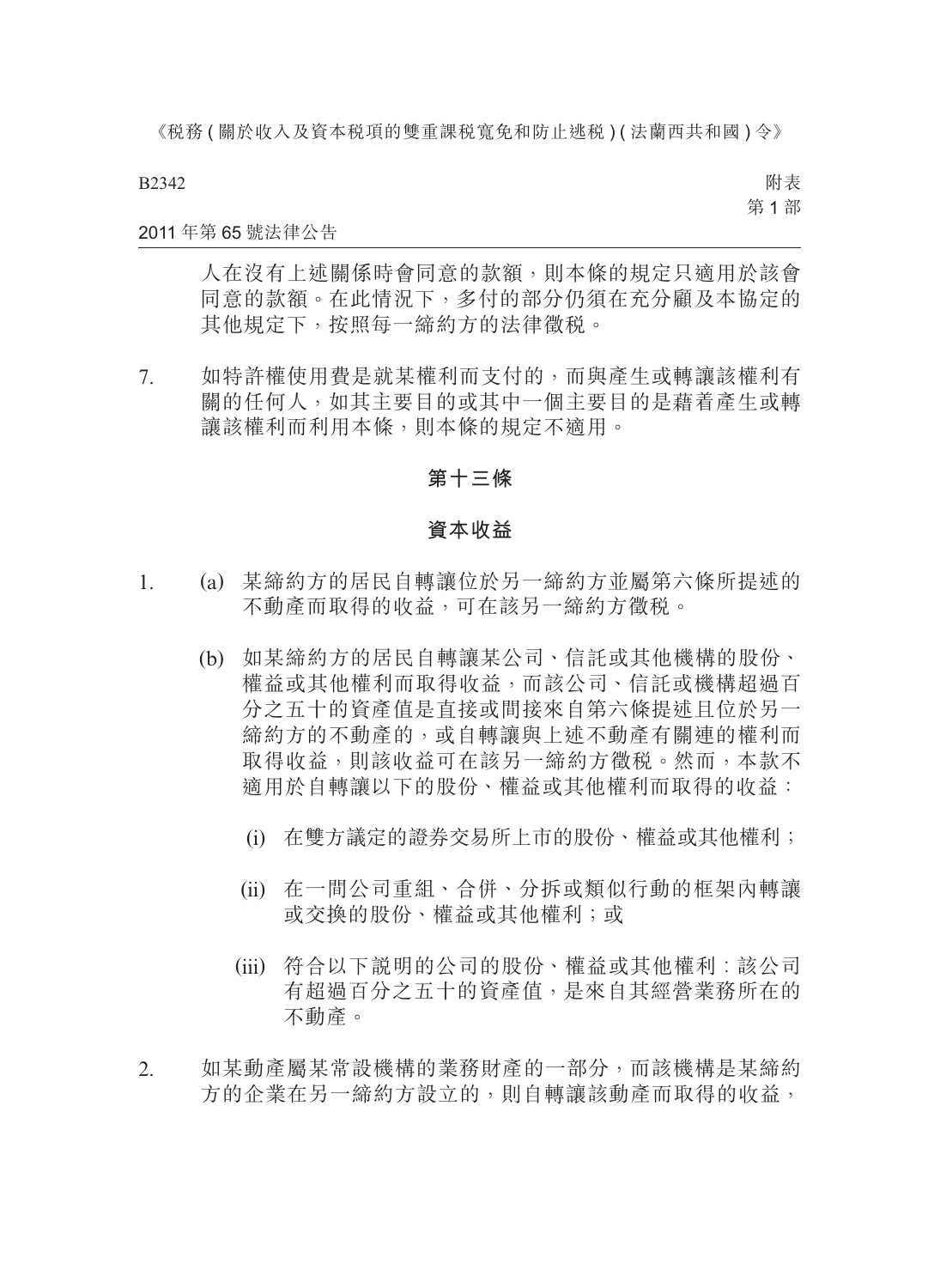#### B2344

附表 第 1 部

#### 2011 年第 65 號法律公告

包括自轉讓該機構 ( 單獨轉讓或隨同整個企業轉讓 ) 而取得的收 益,可在該另一方徵稅。

- 3. 儘管有第 1 款的規定, 如轉讓人自轉讓股份或權利獲得收益, 而 該股份或權利是該轉讓人對屬締約一方居民的公司的資本的重 大參與,則該收益可在該方徵稅。凡轉讓人 ( 不論單獨或連同有 關人士 ) 直接或間接擁有股份或權利,而該等股份或權利的總和 使該轉讓人有權享有有關公司百分之二十五或以上的利潤,轉讓 人即屬對該公司的資本有重大參與。
- 4. 某締約方的企業自轉讓被營運從事國際運輸的船舶或航空器而 取得的收益,或自轉讓與上述船舶或航空器的營運有關的動產而 取得的收益,只可在該方徵税。
- 5. 凡有第 1、2、3 及 4 款所提述的財產以外的任何財產被轉讓,而 有關轉讓人是某締約方的居民,則自該項轉讓而取得的收益,只 可在該方徵稅。
- 6. 任何與將收益變現的轉讓有關的人,如其主要目的或其中一個主 要目的是藉着該轉讓而利用本條,則本條的規定不適用。

#### **第十四條**

#### **來自受僱工作的入息**

- 1. 除第十五、十七及十八條另有規定外,某締約方的居民自受僱工 作而取得的薪金、工資及其他類似報酬,只可在該方徵稅,但如 受僱工作是在另一締約方進行則除外。如受僱工作是在另一締約 方進行,則自該受僱工作而取得的報酬可在該另一方徵稅。
- 2. 儘管有第 1 款的規定,某締約方的居民自於另一締約方進行的受 僱工作而取得的報酬如符合以下條件,則只可在首述一方徵稅: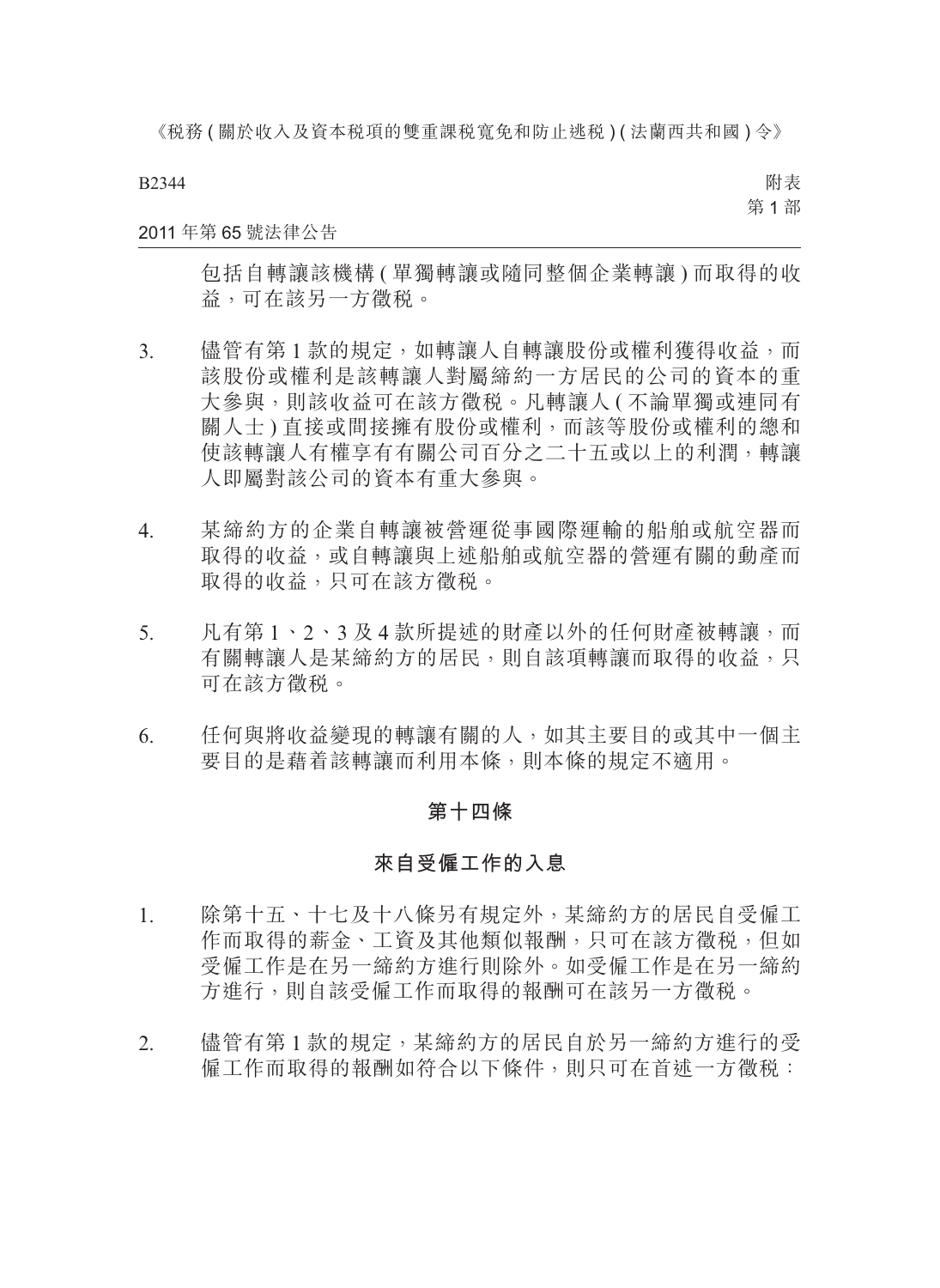B2346

附表 第 1 部

### 2011 年第 65 號法律公告

- (a) 收款人在於有關的課稅期內開始或結束的任何十二個月的期 間中, 在該另一方的逗留期間 ( 如多於一段期間則可累計 ) 不超過 183 天;及
- (b) 該報酬由一名並非該另一方的居民的僱主支付,或由他人代 該僱主支付;及
- (c) 該報酬並非由該僱主在該另一方設有的常設機構所負擔;及
- (d) 根據首述一方的法律,該報酬可在該方徵稅。
- 3. 儘管有本條以上各款的規定,自於某締約方的企業所營運從事國 際運輸的船舶或航空器上進行受僱工作而取得的報酬,可在該方 徵稅。

#### **第十五條**

#### **董事酬金**

某締約方的居民以其作為屬另一締約方的居民的公司的董事會的成員 身分所取得的董事酬金及其他類似付款,可在該另一方徵稅。

#### **第十六條**

#### **藝人及運動員**

- 1. 儘管有第七及十四條的規定,某締約方的居民作為演藝人員 ( 例 如戲劇、電影、電台或電視藝人,或樂師 ) 或作為運動員在另一 締約方以上述身分進行其個人活動所取得的收入,可在該另一方 徵稅。
- 2. 演藝人員或運動員以其演藝人員或運動員的身分在某締約方進 行個人活動所取得的收入,如並非歸於該演藝人員或運動員本人,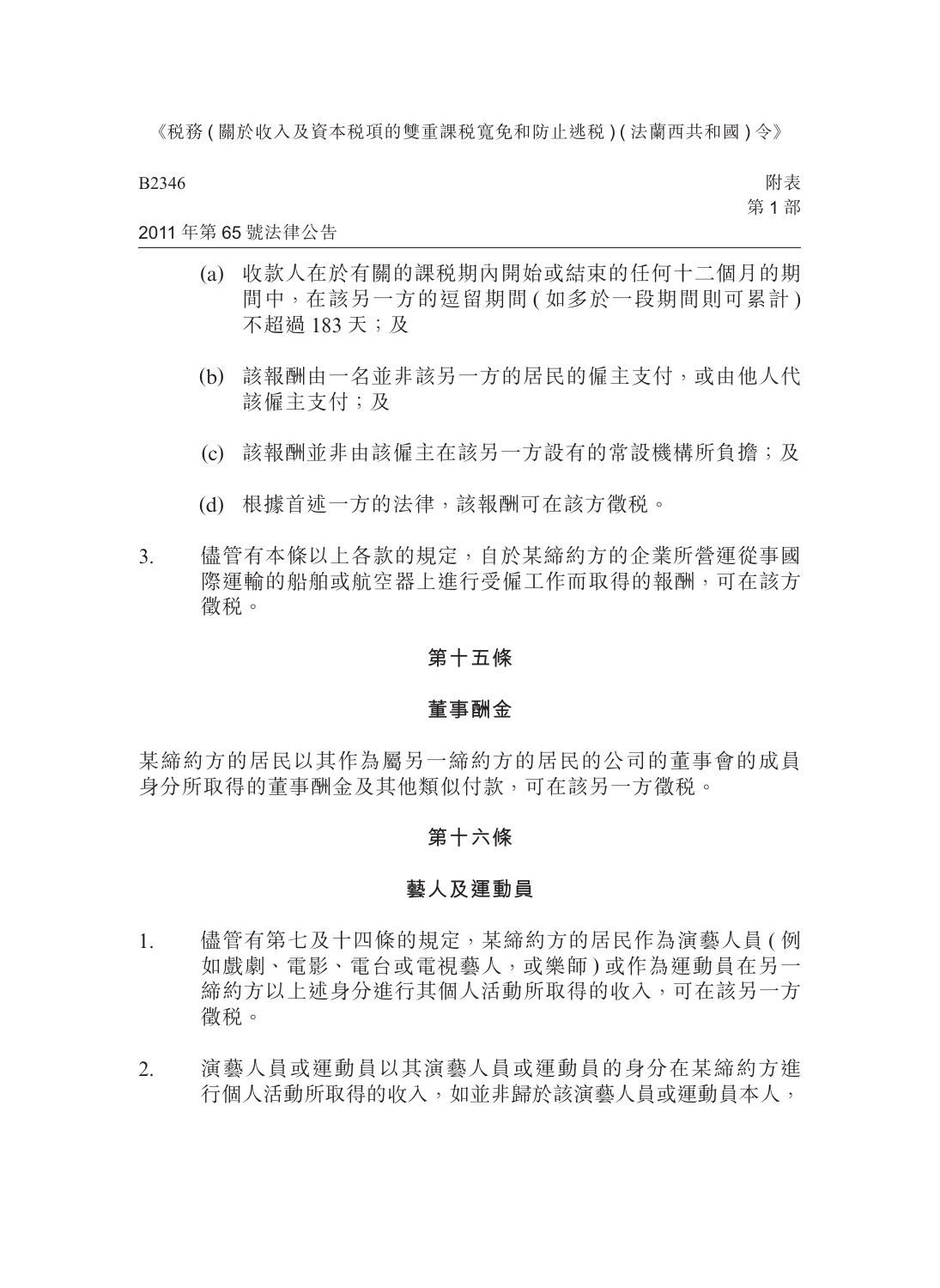B2348

附表 第 1 部

#### 2011 年第 65 號法律公告

而是歸於另一人 ( 不論該人是否締約方的居民 ),則儘管有第七 及十四條的規定,該收入可在該締約方徵税。

#### **第十七條**

### **退休金**

- 1. 除第十八條第 2 款另有規定外,作為過往的受僱工作的代價而支 付予某締約方的居民的退休金及其他類似報酬,可在該退休金及 報酬產生所在的締約方徵稅。
- 2. 如任何退休金是從或由某退休基金或其他提供可讓個人參與以 確保取得退休福利的退休金計劃的類似機構支付的,而該退休基 金或機構已按照某締約方的法律為稅務目的而獲認可或受規管, 則該退休金須當作是在該締約方產生。

### **第十八條**

#### **政府服務**

- 1. (a) 某締約方或其地區主管當局或它們的其中一個公法實體就提 供予該方、地區主管當局或公法實體的服務而向任何個人支 付的薪金、工資及其他類似報酬 ( 退休金除外 ),只可在該 方徵稅。
	- (b) 然而,如該等服務是在另一締約方提供,而有關的個人屬該 另一方的居民,並且:
		- (i) 就香港特別行政區而言,擁有香港特別行政區的居留權; 而就法國而言,屬法國的國民;或
		- (ii) 不是純粹為提供該等服務而成為該另一方的居民,

則該等薪金、工資及其他類似報酬只可在該另一方徵稅。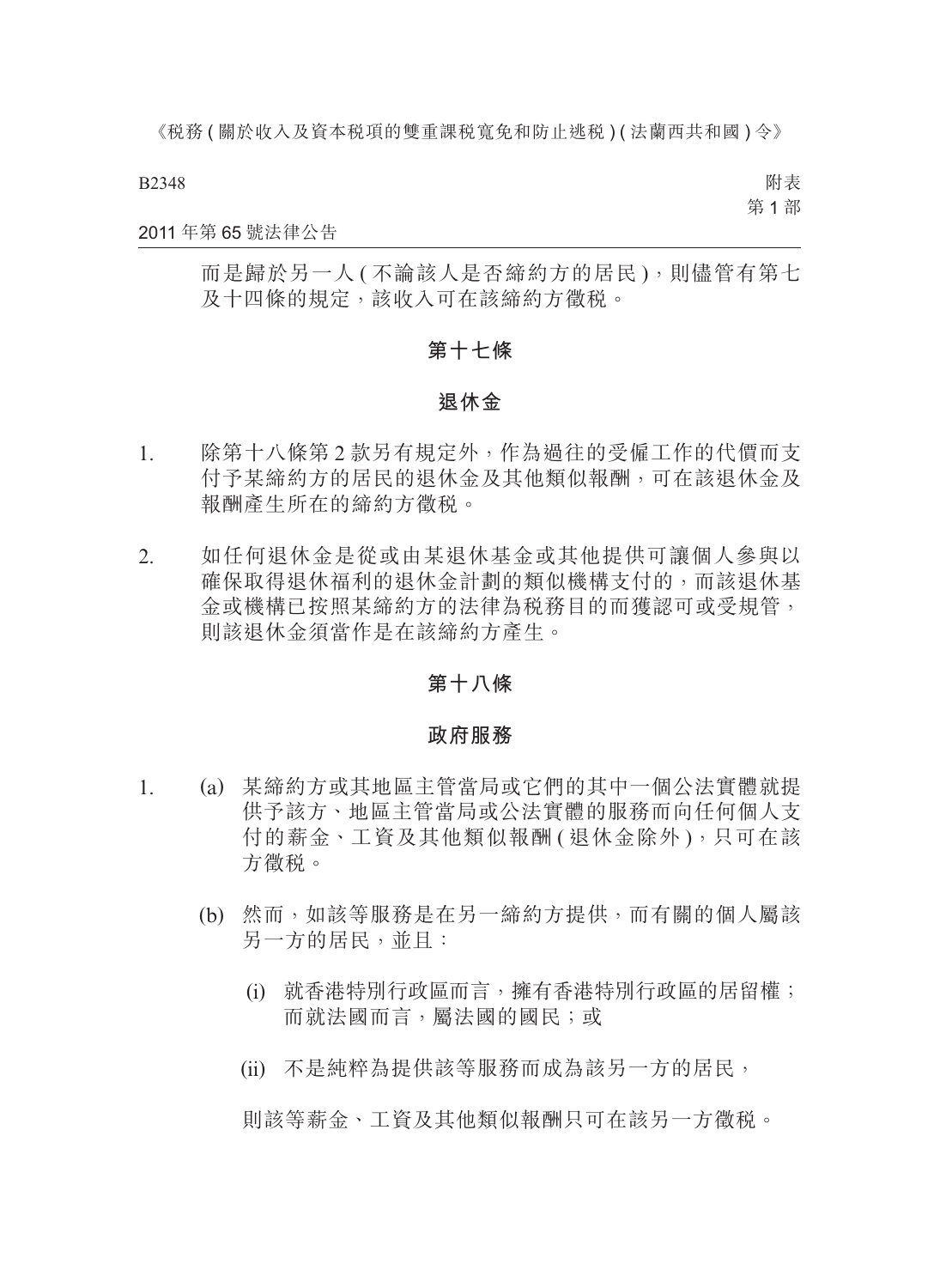B2350

附表 第 1 部

#### 2011 年第 65 號法律公告

- 2. 某締約方或其地區主管當局或它們的其中一個公法實體就提供 予該方、地區主管當局或公法實體的服務而向任何個人支付的任 何退休金,或就上述服務而從該方、地區主管當局或公法實體所 設立的基金支付予任何個人的任何退休金,只可在該方徵稅。
- 3. 第十四、十五、十六及十七條的規定,取替本條第 1 及 2 款而適 用於就在與某締約方或其地區主管當局或它們的其中一個公法 實體經營的業務有關連的情況下所提供的服務而取得的薪金、工 資及其他類似報酬,以及退休金。

### **第十九條**

#### **學生**

如學生、實習人員或業務學徒在緊接前往某締約方之前是或曾是另一 締約方的居民,而他逗留在首述一方純粹是為了接受教育或培訓,則該 學生、實習人員或業務學徒為了維持其生活、教育或培訓的目的而收取 的款項,如是在首述一方以外的來源產生,則不可在該方徵稅。

### **第二十條**

#### **其他收入**

- 1. 由某締約方的居民實益擁有的各項收入,無論在何處產生,如在 本協定位於本條之前的各條中未有規定,均只可在該方徵税。
- 2. 就某權利或財產支付的收入如非來自第六條第 2 款所界定的不動 產的收入,而該收入的實益擁有人是某締約方的居民,並在另一 締約方內透過位於該另一方的常設機構經營業務,且該權利或財 產是與該機構有實際關連的,則第 1 款的規定不適用於該收入。 在此情況下,第七條的規定適用。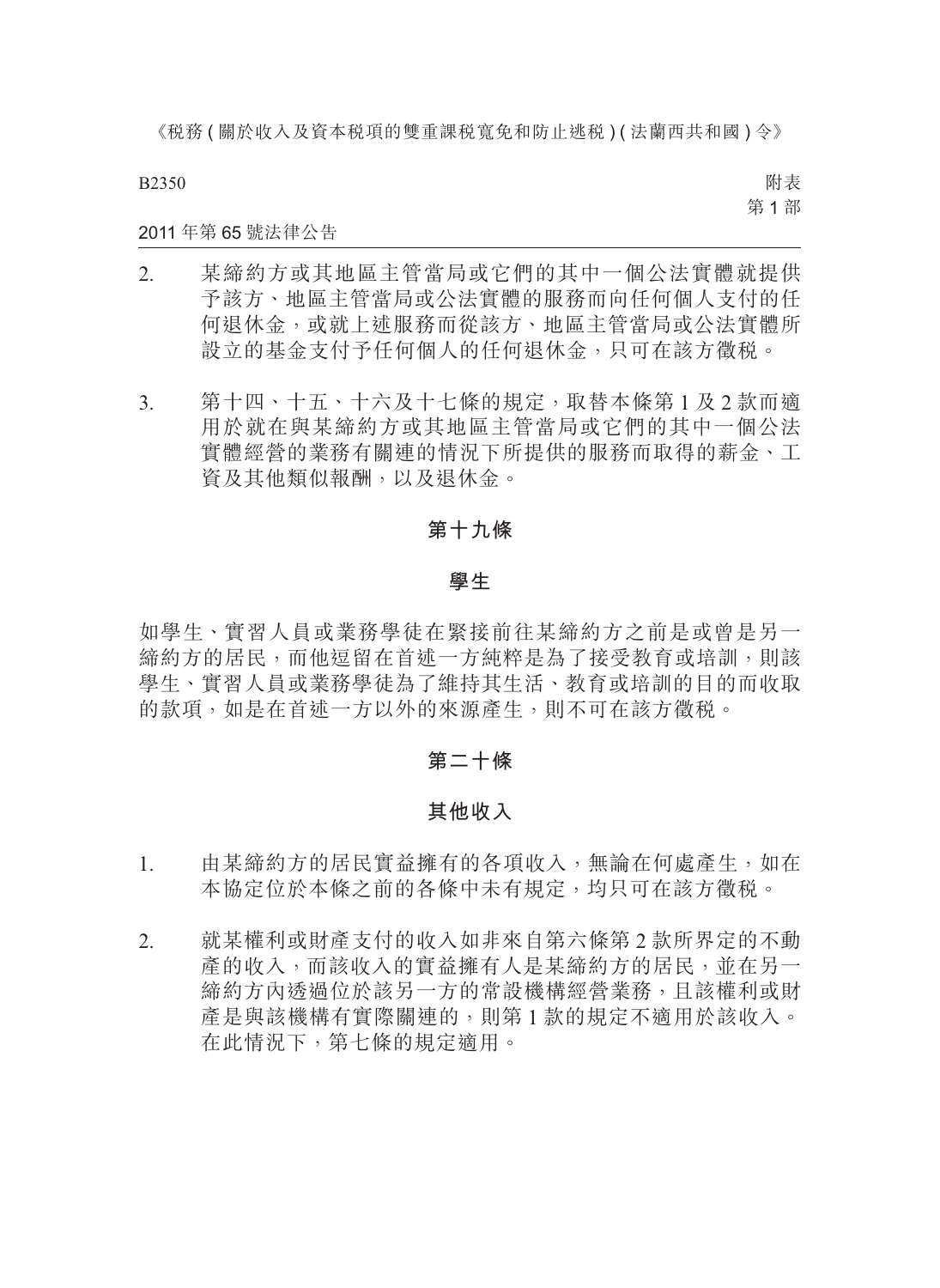B2352

附表 第 1 部

#### 2011 年第 65 號法律公告

3. 儘管有第1及2款的規定,某締約方的居民自位於另一締約方的 來源而取得的各項收入,如在本協定位於本條之前的各條中未有 規定,則亦可按該另一締約方的法律在該方徵稅。

# **第二十一條**

#### **資本**

- 1. (a) 第六條所提述的不動產所代表的資本如位於某締約方,則可 在該方徵稅。
	- (b) 如某公司、信託或相若的機構的資產或財產的價值,有超過 百分之五十是由位於某締約方並屬第六條所提述的不動產或 與該等不動產有關連的權利所組成的,或有超過百分之五十 是直接或間接 ( 通過在中間加入的一間或多於一間公司、信 託或相若的機構 ) 來自上述不動產或權利的,則該公司、信 託或機構的股份或在該公司、信託或機構中的其他權利所代 表的資本,可在該方徵稅。就本規定而言,直接由某實體用 於經營其業務的不動產不須考慮。
- 2. 如任何動產構成某常設機構的業務財產的一部分,而該常設機構 是某締約方的企業在另一締約方設立的,則該動產所代表的資本, 可在該另一方徵稅。
- 3. 如任何財產構成某締約方的企業的業務財產的一部分,而該財產 是由該企業營運從事國際運輸的船舶及航空器,以及關乎該等船 舶及航空器的營運的動產所組成的,則該財產所代表的資本,只 可在該方徵稅。
- 4. 某締約方的居民的所有其他資本組成部分,只可在該方徵稅。
- 5. 儘管有本條第 3 及 4 款的規定,如某資本組成部分按照本條第 3 及 4 款可在某締約方徵稅,但如根據該方的稅務法律的一般規則 沒有在該方被徵稅,則該資本組成部分亦可在另一締約方徵稅。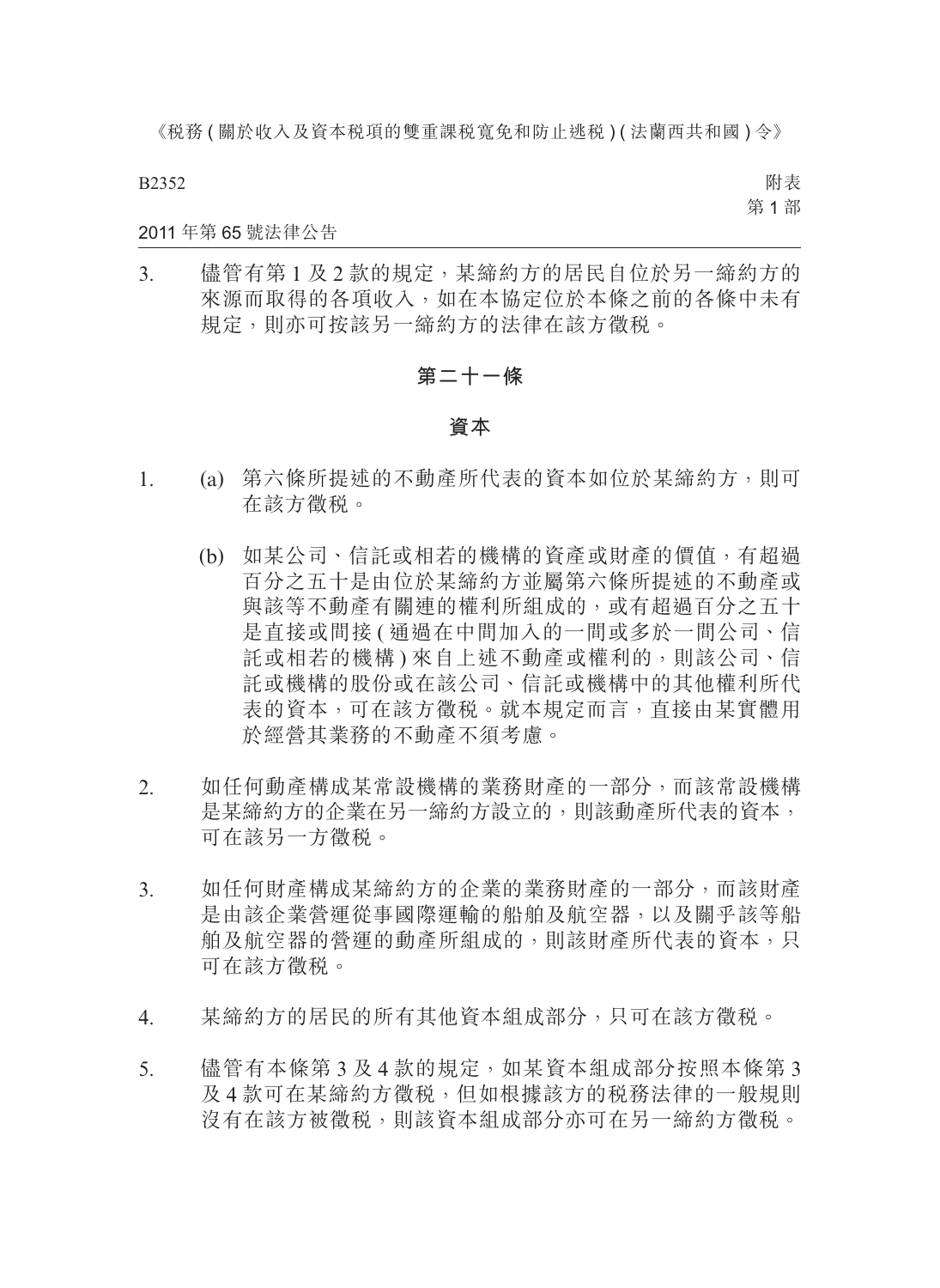B2354

附表 第 1 部

2011 年第 65 號法律公告

### **第二十二條**

#### **消除雙重課稅**

- 1. 就法國而言,雙重課稅須按以下方式避免:
	- (a) 儘管有本協定的任何其他規定,凡按照本協定的規定可在或 只可在香港特別行政區徵稅的收入,如按照法國法律未被豁 免繳付公司稅,則在計算法國稅項時,該收入須計算在內。 在該情況下,香港特別行政區稅項不得從該收入中扣除,但 作為實益擁有人的法國居民,在第 (i) 及 (ii) 節的條件及限制 的規限下,有權對法國税項享有税收抵免:
		- (i) 就第 (ii) 節所述的收入以外的收入而言,該稅收抵免等 同於可歸因於該收入的法國稅項的款額,但先決條件是 該法國居民須就該收入繳付香港特別行政區稅項;
		- (ii) 就須繳付第七條及第十三條第 2 款所提述的公司稅的收 入而言,以及就第十、十一及十二條、第十三條第 1 及 3 款、第十四條第 3 款、第十五條、第十六條第 1 及 2 款及第二十條第1及3款所提述的收入而言,該税收抵 免等同於按照該等條文的規定在香港特別行政區支付的 稅項的款額;然而,該稅收抵免不得超過可歸因於該收 入的法國稅項的款額。
	- (b) 任何法國居民如擁有按照第二十一條第 1、2 或 3 款可在香 港特別行政區徵稅的資本,該法國居民亦須就該資本在法國 被徵稅。在計算法國稅項時,容許給予稅收抵免,該稅收抵 免等同於在香港特別行政區就該資本繳付的稅項的款額。然 而,該稅收抵免不得超過可歸因於該資本的法國稅項的款額。
	- (c) (i) 按締約雙方理解,(a) 段的 "可歸因於該收入的法國稅項 的款額"指: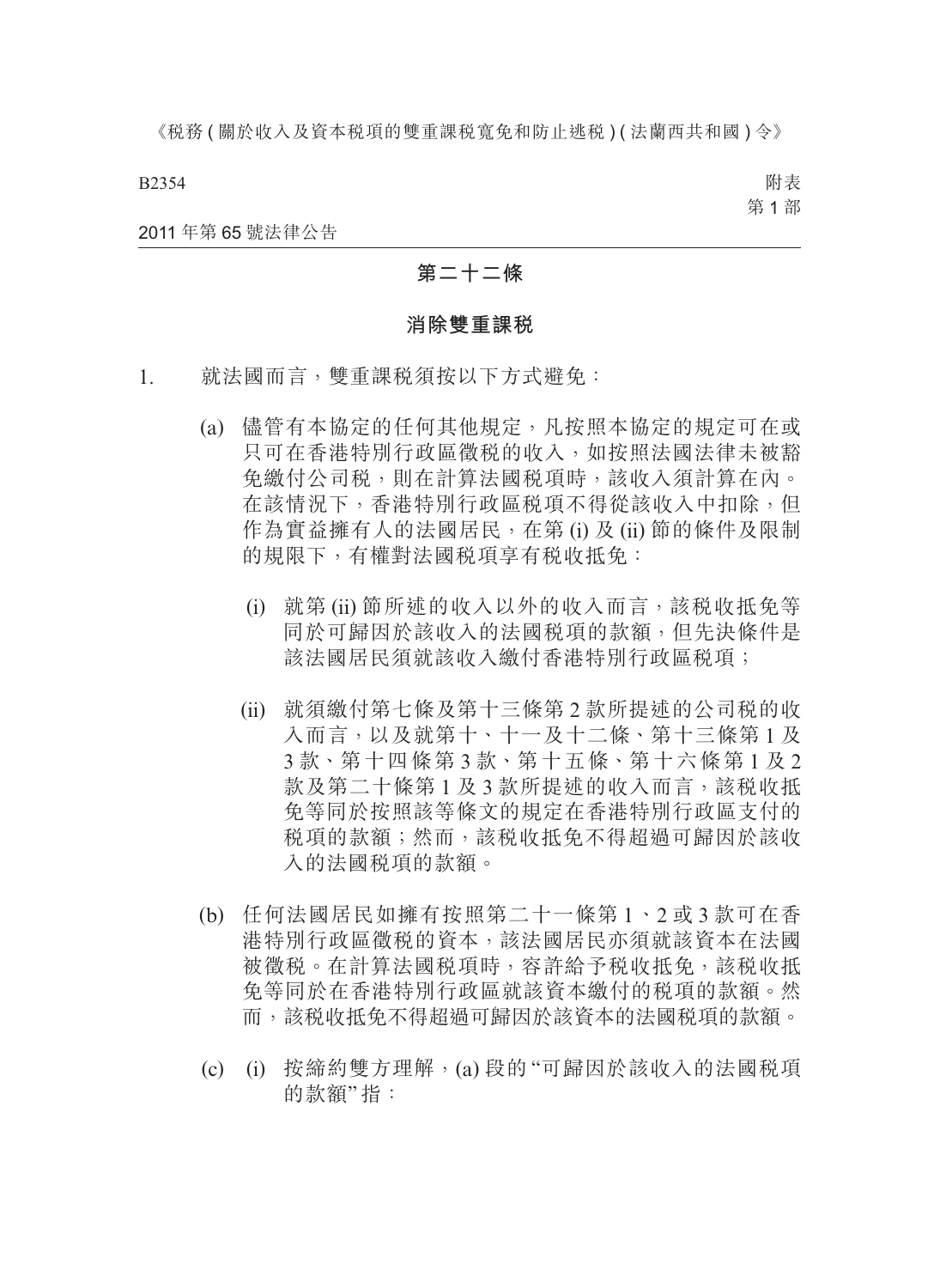B2356

附表 第 1 部

2011 年第 65 號法律公告

- ( 如該收入的稅項是按比例比率計算 ) 有關的淨收 入的款額乘以實際適用於該收入的比率;
- ( 如該收入的稅項是按累進比例計算 ) 有關的淨收 入的款額乘以有關比率,該有關比率是指實際上須 就按照法國法律應課稅的總淨收入而支付的稅項與 該總淨收入的款額之比例。
- (ii) 按締約雙方理解,(a) 段的 "在香港特別行政區支付的稅 項的款額" 指:某按照法國法律就有關的收入項目被徵 稅的法國居民,按照本協定的規定就該收入項目實質上 及最終負擔的香港特別行政區稅項的款額。
- 2. 就香港特別行政區而言,雙重課稅須按以下方式避免:

在不抵觸香港特別行政區不時有效的法律中關乎容許在香港特 別行政區以外的管轄區繳付的稅項用作抵免香港特別行政區稅 項的規定 ( 該等規定並不影響本條的一般性原則 ) 的情況下, 如 已根據法國法律和按照本協定,就屬香港特別行政區居民的人自 法國的來源而取得收入、利潤或收益繳付法國稅項,則不論是直 接繳付或以扣除的方式繳付,所繳付的法國稅項須容許用作抵免 就該收入、利潤或收益而須繳付的香港特別行政區稅項,但如此 獲容許抵免的款額,不得超過按照香港特別行政區的稅務法律就 該等收入、利潤或收益計算所得的香港特別行政區稅項的款額。

### **第二十三條**

#### **反歧視條文**

1. 任何個人如就法國而言屬法國國民,而就香港特別行政區而言享 有居留權,則該人在另一締約方不得受符合以下說明的任何課稅 或與之有關連的任何規定所規限:有別於 ( 就法國而言 ) 屬國民 的個人,或有別於(就香港特別行政區而言)享有居留權的個人,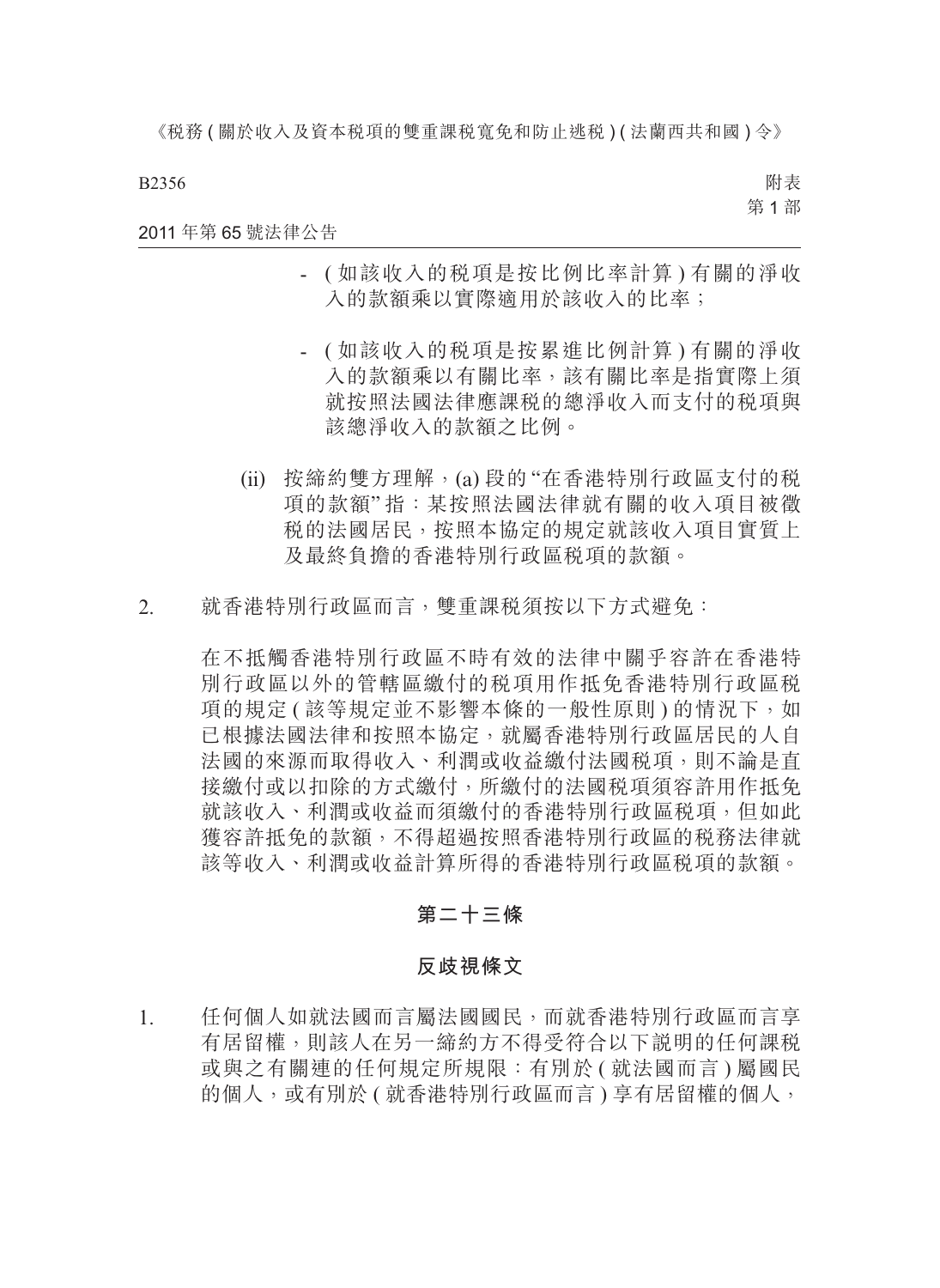B2358

附表 第 1 部

#### 2011 年第 65 號法律公告

在相同情況下 ( 尤其是在居住方面 ) 須接受或可接受的課稅及與 之有關連的規定,或較之為嚴苛。

- 2. 某締約方的企業設於另一締約方的常設機構在該另一方的課稅 待遇,不得遜於進行相同活動的該另一方的企業的課稅待遇。凡 某締約方以公民身分或家庭責任的理由,而為課稅的目的授予其 本身的居民任何個人免稅額、稅務寬免及扣減,本條的規定不得 解釋為使該締約方有責任將該免稅額、稅務寬免及扣減授予另一 締約方的居民。
- 3. 除第九條第 1 款、第十一條第 7 款或第十二條第 6 款的規定適用 的情況外,某締約方的企業支付予另一締約方的居民的利息、特 許權使用費及其他支出,為斷定該企業的須課稅利潤的目的,須 根據相同的條件而可予扣除,猶如該等款項是支付予首述一方的 居民一樣。
- 4. 如某締約方的企業的資本的全部或部分,是由另一締約方的一名 或多於一名居民直接或間接擁有或控制,則該企業在首述一方不 得受符合以下說明的任何課稅或與之有關連的任何規定所規限: 有別於首述一方的其他類似企業須接受或可接受的課稅及與之 有關連的規定,或較之為嚴苛。
- 5. (a) 在符合下列條件的前提下,凡某名個人在某締約方 ("該方") 提供受僱服務,在斷定該人在該方的須課稅收入時,該人所 負擔的向在另一締約方為稅務目的而獲認可的退休金計劃作 出的供款,在該供款在該另一方實質上不容許扣除的範圍內, 可予扣除;扣除的方法及須遵守的條件和限制,與向在該方 為稅務目的而獲認可的退休金計劃作出的供款一樣:
	- (i) 該人並非該方的居民,而他在緊接開始在該方提供受僱 服務之前,正參與該退休金計劃(或被該退休金計劃所 取代的類似的另一退休金計劃);及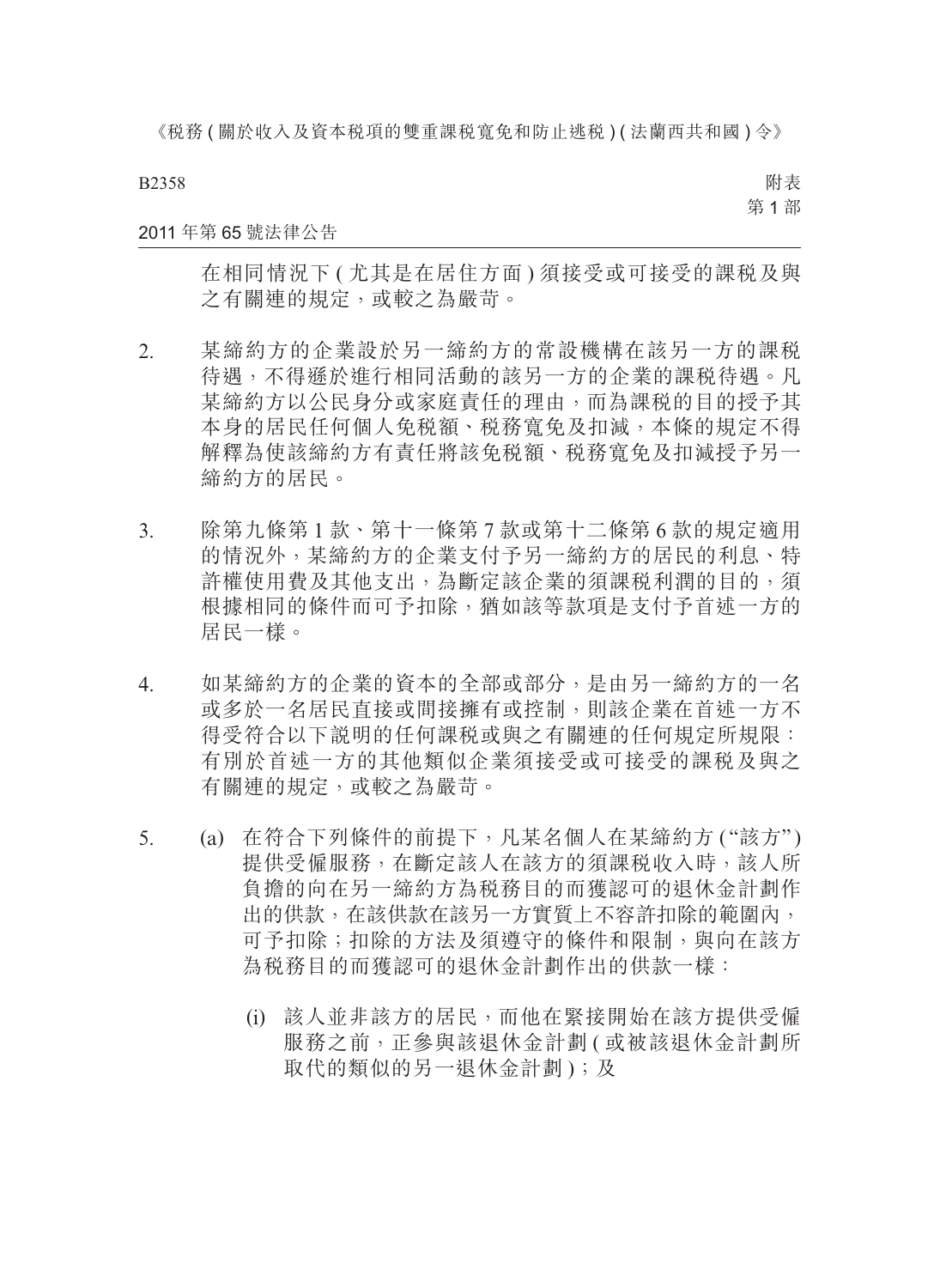B2360

附表 第 1 部

#### 2011 年第 65 號法律公告

- (ii) 該退休金計劃獲該方的主管當局接納為一個大致上相當 於為稅務目的而獲該方認可的退休金計劃的退休金計劃。
- (b) 就 (a) 段而言:
	- (i) "退休金計劃"一詞指一項有關的個人所參與的為確保就 (a) 段所提述的受僱服務而取得退休福利的安排;及
	- (ii) 如向退休金計劃作出的供款在某方符合資格獲得稅務寬 免,則該計劃屬在該方"為稅務目的而獲認可"。
- 6. 某締約方的稅務法律為該方或其地區主管當局或它們的進行非 業務活動的公法實體而提供的豁免及其他利益,亦根據相同的條 件分別適用於另一締約方或其地區主管當局或它們的進行相同 或類似活動的公法實體。

### **第二十四條**

#### **雙方協商程序**

- 1. 如任何人認為任何締約方或締約雙方的行動導致或將導致對他 作出不符合本協定規定的課稅時,則無論該等締約方的法律的補 救辦法如何,該人如屬某締約方的居民,可將其案件呈交該締約 方的主管當局;如其案件屬第二十三條第1款的情況,而他屬某 締約方的國民 ( 就法國而言 ), 或享有某締約方的居留權或在某 締約方成立為法團或以其他方式組成 ( 就香港特別行政區而言 ), 則他可將其案件呈交該締約方的主管當局。該案件必須於就導致 不符合本協定規定課稅的行動發出首次通知之時起計的三年內 呈交。
- 2. 如有關主管當局覺得所提反對屬有理可據,而它不能獨力達致令 人滿意的解決方案,它須致力與另一締約方的主管當局共同協商 解決該個案,以避免不符合本協定的課稅。任何如此達成的協議 均須予以執行,不論締約雙方的法律所設的時限為何。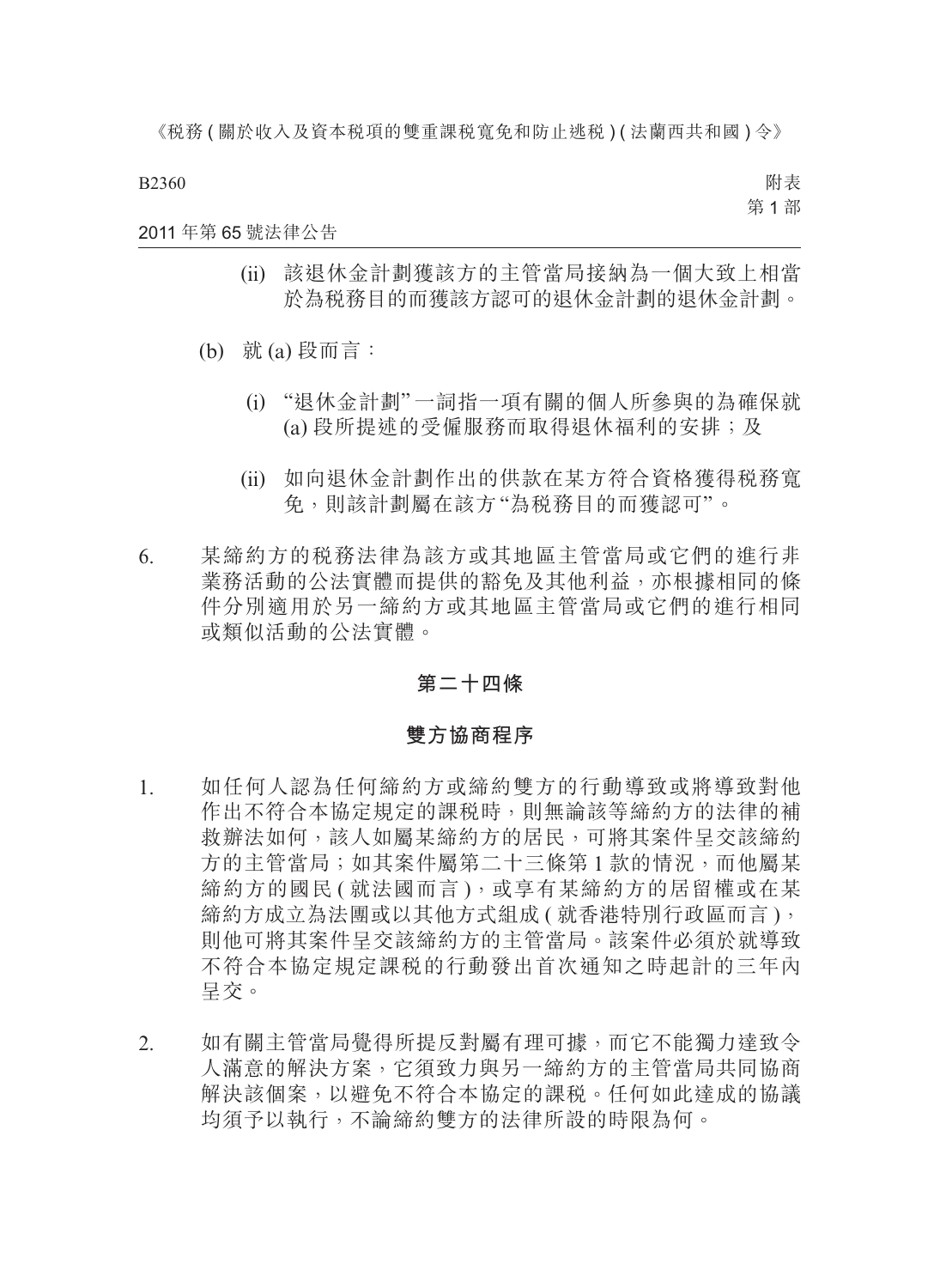B2362

附表 第 1 部

### 2011 年第 65 號法律公告

- 3. 締約雙方的主管當局須致力共同協商,解決就本協定的詮釋或適 用而產生的任何困難或疑問。尤其是,締約雙方的主管當局可致 力就第九條提述的有關收入在相聯企業之間的一致分配達成協議。 締約雙方的主管當局亦可共同磋商,以消除在本協定沒有訂明的 情況下的雙重課稅。
- 4. 締約雙方的主管當局可為達成本條以上各款所述的協議而直接 與對方聯絡。

### **第二十五條**

#### **資料交換**

- 1. 凡資料屬可預見攸關實施本協定的規定的資料,或可預見攸關施 行或強制執行關於代締約雙方或其政治分部或地區或區域主管 當局課徵的所有種類和名目的税項的當地法律 ( 但以根據該等法 律作出的課税不違反本協定者為限)的資料,締約雙方的主管當 局須交換該等資料。該等資料交換不受第一條的規定所限制。
- 2. 某締約方根據第 1 款收到的任何資料均須保密處理,其方式須等 同於處理根據該方的當地法律而取得的資料,該資料只可向以下 人員或當局披露:與第 1 款所提述的稅項的評估或徵收、執行或 檢控有關,或與關乎該等稅項的上訴的裁決有關的人員或當局 ( 包 括法院及行政機關 )。該等人員或當局只可為該等目的使用該資 料。他們可在公眾法庭的法律程序中或在司法裁定中披露該資料。
- 3. 在任何情況下,第 1 及 2 款的規定均不得解釋為向某締約方施加 作出以下作為的責任:
	- (a) 實施有異於該締約方或另一締約方的法律及行政慣例的行政 措施;
	- (b) 提供根據該締約方或另一締約方的法律或在該締約方或另一 締約方的正常行政運作過程中不能獲取的資料;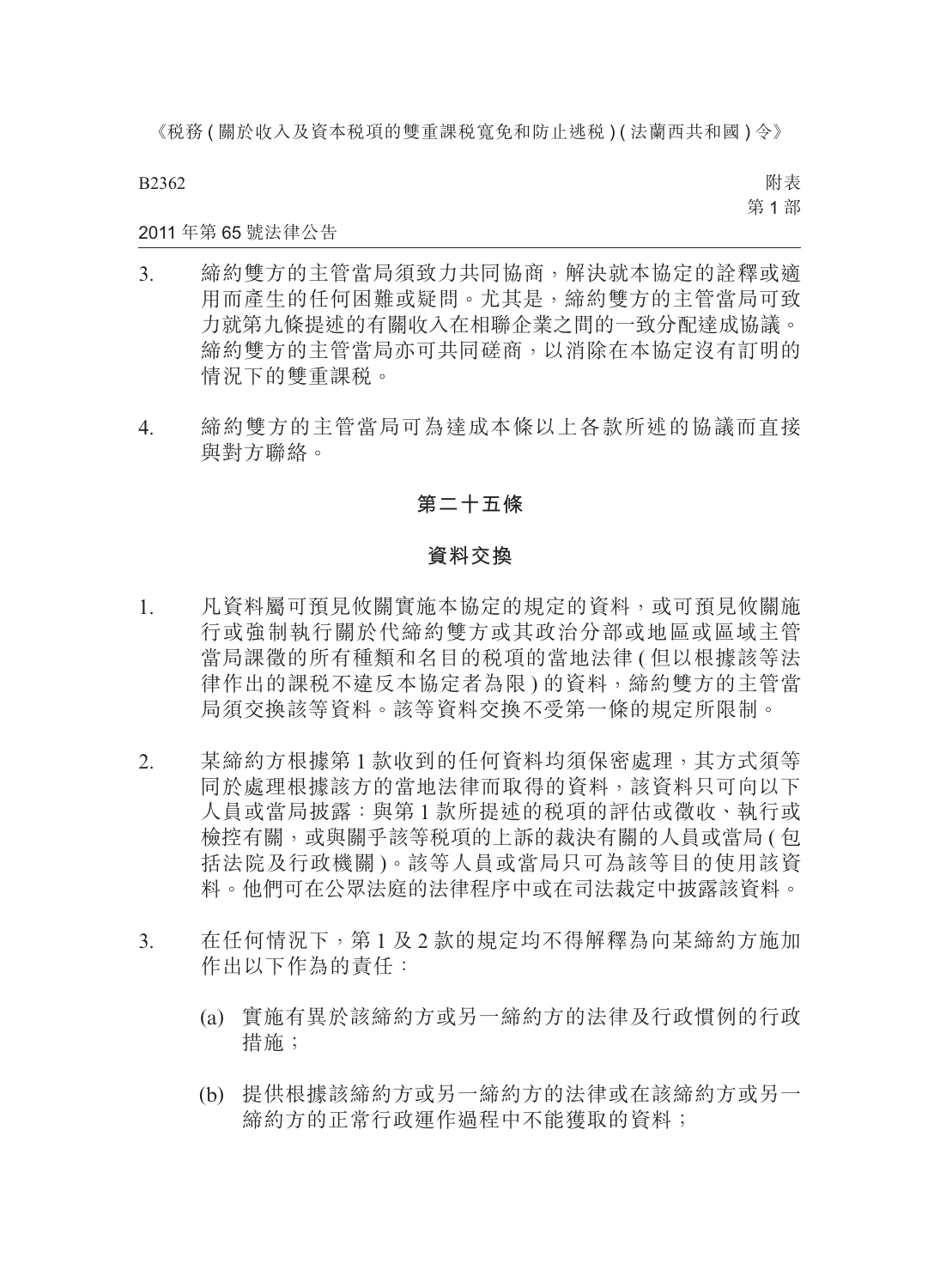B2364

附表 第 1 部

### 2011 年第 65 號法律公告

- (c) 提供會披露任何貿易、業務、工業、商業或專業秘密或貿易 程序的資料,或提供若遭披露即屬違反公共政策的資料。
- 4. 如某締約方按照本條請求提供資料,則另一締約方即使未必為其 本身的稅務目的而需要該資料,仍須以其收集資料措施取得所請 求的資料。前述句子所載的責任,受第 3 款的限制所規限, 但在 任何情況下,該等限制不得解釋為容許某締約方純粹因資料無關 其本土利益而拒絕提供該資料。
- 5. 在任何情況下,第 3 款的規定均不得解釋為容許某締約方純粹因 以下理由而拒絕提供該資料:該資料是由某銀行、其他金融機構、 代名人或以代理人或受信人身分行事的人所持有,或該資料關乎 某人的擁有權權益。

### **第二十六條**

#### **政府代表團成員**

本協定並不影響政府代表團 ( 包括領館 ) 成員或國際組織的常駐代表團 成員根據國際法的一般規則或特別協定的規定享有的財政特權。

### **第二十七條**

#### **雜項條文**

本協定並不損害每一締約方應用其關於規避繳稅 ( 不論是否稱為規避繳 稅 ) 的當地法律及措施的權利。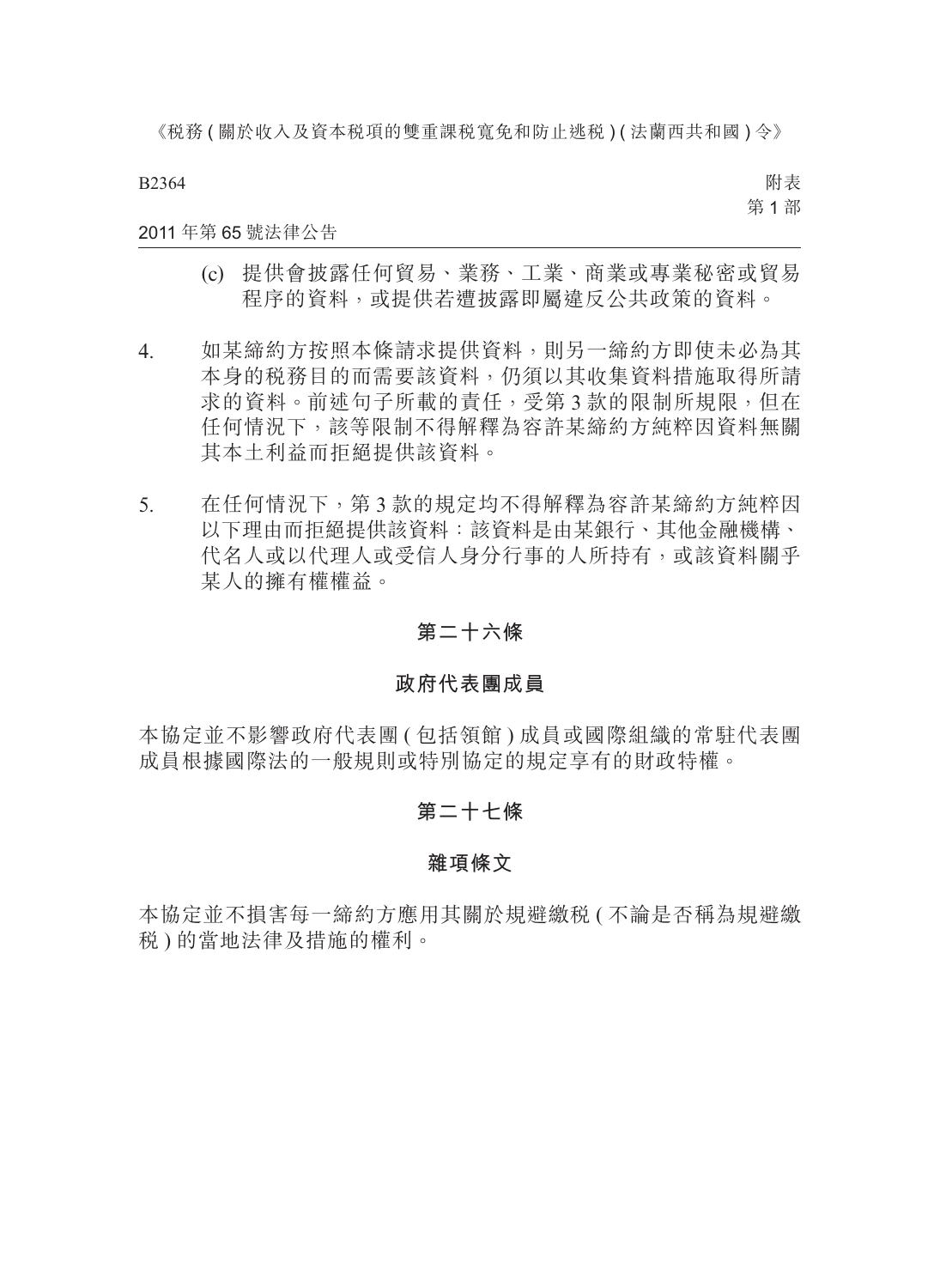B2366

附表 第 1 部

#### 2011 年第 65 號法律公告

### **第二十八條**

#### **協定的生效**

- 1. 每一締約方均須以書面通知另一締約方已完成其法律規定的使 本協定生效的程序。本協定自收到上述通知的較後一份當日之後 的下個月份的第一天起生效。
- 2. 本協定的條文一旦生效,隨即:
	- (a) 在法國︰
		- (i) 就在來源預扣的收入稅項而言,對在本協定生效的公曆 年後的須課稅款額具有效力;
		- (ii) 就並非在來源預扣的收入稅項而言,對關乎在本協定生 效的公曆年後開始的任何公曆年或會計年度收入(視屬 何情況而定 ) 具有效力;
		- (iii) 就其他稅項而言,對須課稅事件是在本協定生效的公曆 年後發生的課稅具有效力;
	- (b) 在香港特別行政區︰

就香港特別行政區稅項而言,對在本協定生效的公曆年的翌 年 4 月 1 日或之後開始的任何課稅年度具有效力。

### **第二十九條**

#### **終止協定**

1. 本協定無限期有效,但任何締約方均可在本協定生效日期起 5 個 公曆年後,藉在任何公曆年結束前最少六個月前發出書面終止通 知,終止本協定。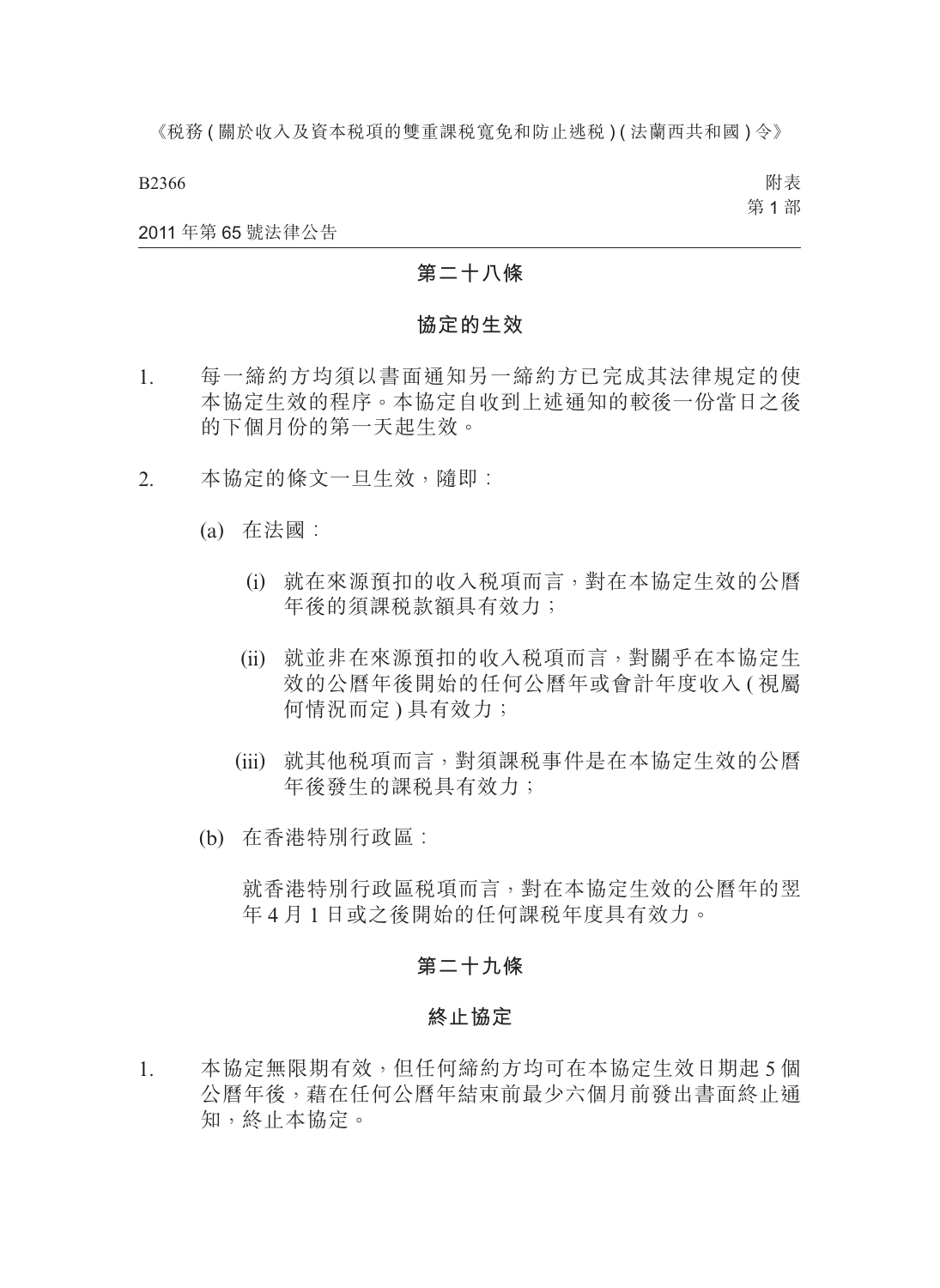B2368

附表 第 2 部

2011 年第 65 號法律公告

- 2. 在該情況下,本協定:
	- (a) 在法國︰
		- (i) 就在來源預扣的收入稅項而言,不再對在該終止通知發 出的公曆年後的須課稅款額具有效力;
		- (ii) 就並非在來源預扣的收入稅項而言,不再對關乎在該終 止通知發出的公曆年後開始的任何公曆年或會計年度收 入 ( 視屬何情況而定 ) 具有效力;
		- (iii) 就其他稅項而言,不再對須課稅事件是在該終止通知發 出的公曆年後發生的課稅具有效力;
	- (b) 在香港特別行政區︰

就香港特別行政區稅項而言,不再對在有關通知發出的公曆 年的翌年 4 月 1 日或之後開始的任何課稅年度具有效力。

# **第 2 部**

# **《中華人民共和國香港特別行政區政府與法蘭西共和國 政府避免就收入及資本稅項雙重課稅和防止逃稅協定》 的議定書第 1 至 13 段**

1. Notwithstanding the provisions of Article 1, a resident of a Contracting Party may not benefit from the provisions of the Agreement to the extent that he carries on business in a tax free zone situated in that Party or enjoys in that Party an offshore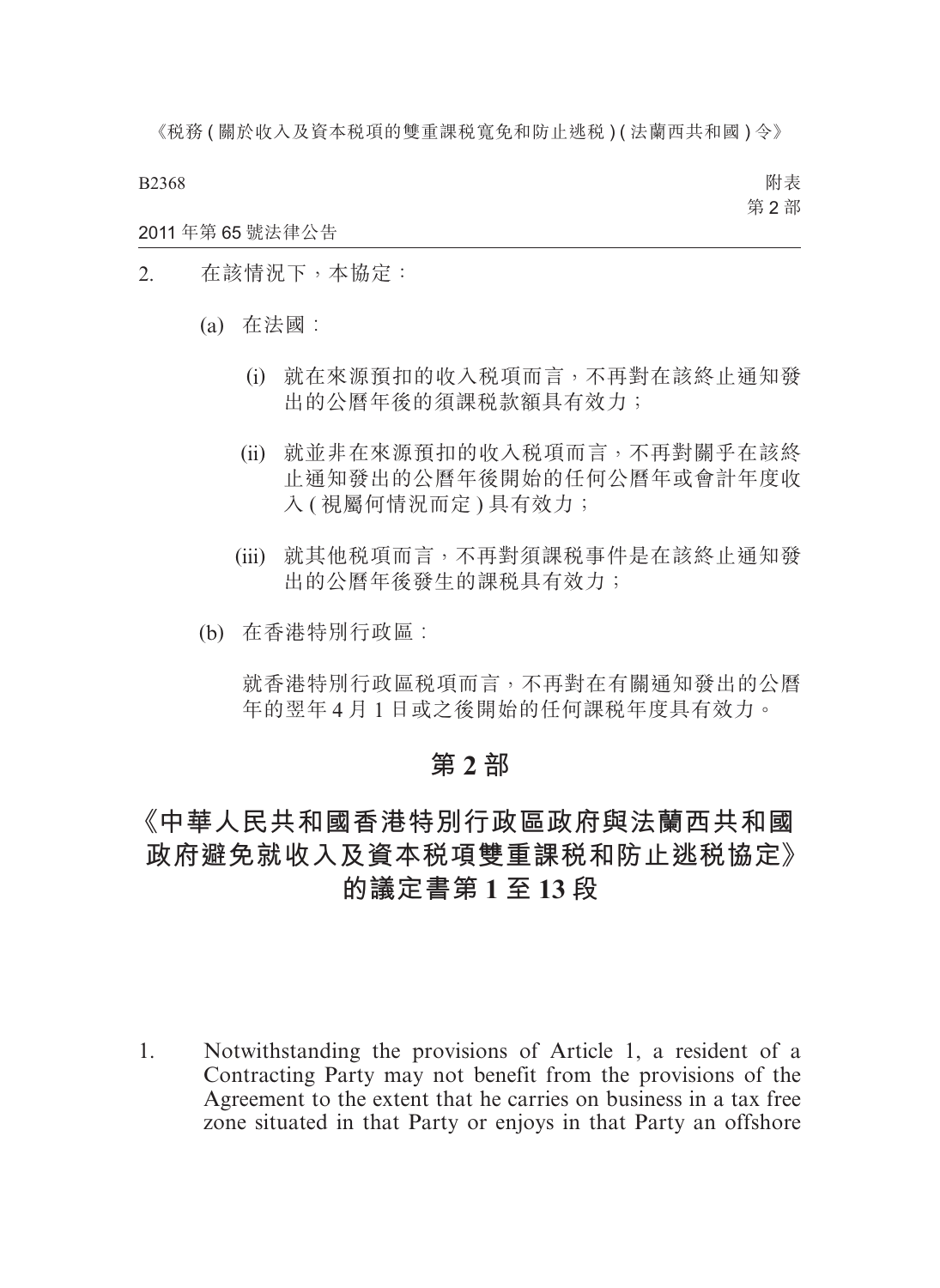B2370

附表 第 2 部

### 2011 年第 65 號法律公告

tax treatment. It is understood that this does not preclude a resident of a Contracting Party from benefiting from the provisions of the Agreement by reason of the adoption of a territorial source principle in the taxation system of that Party.

- 2. In respect of sub-paragraph (a) of paragraph 3 of Article 2, the tax on salaries is regulated by the provisions of the Agreement applicable to business profits.
- 3. The term "Hong Kong Special Administrative Region tax" as defined in paragraph 4 of Article 2 does not include any sum added to Hong Kong Special Administrative Region tax by reason of default and recovered therewith, and "additional tax" under section 82A of the Inland Revenue Ordinance.
- 4. The term "resident of a Contracting Party" as defined in paragraph 1 of Article 4 shall include, where that Party is France, any partnership or group of persons, subject under French domestic law to a tax regime being substantially similar to that of a partnership, which has its place of effective management in France and of which all shareholders, associates or other members are personally liable to tax therein in respect of their part of the profits of those partnerships or groups of persons pursuant to French domestic laws.
- 5. In respect of paragraph 1 of Article 4, in the case of the Hong Kong Special Administrative Region, the term "resident of a Contracting Party" shall mean:
	- (a) any individual who ordinarily resides in the Hong Kong Special Administrative Region in a year of assessment;
	- (b) any individual who stays in the Hong Kong Special Administrative Region for more than 180 days during a year of assessment or for more than 300 days in two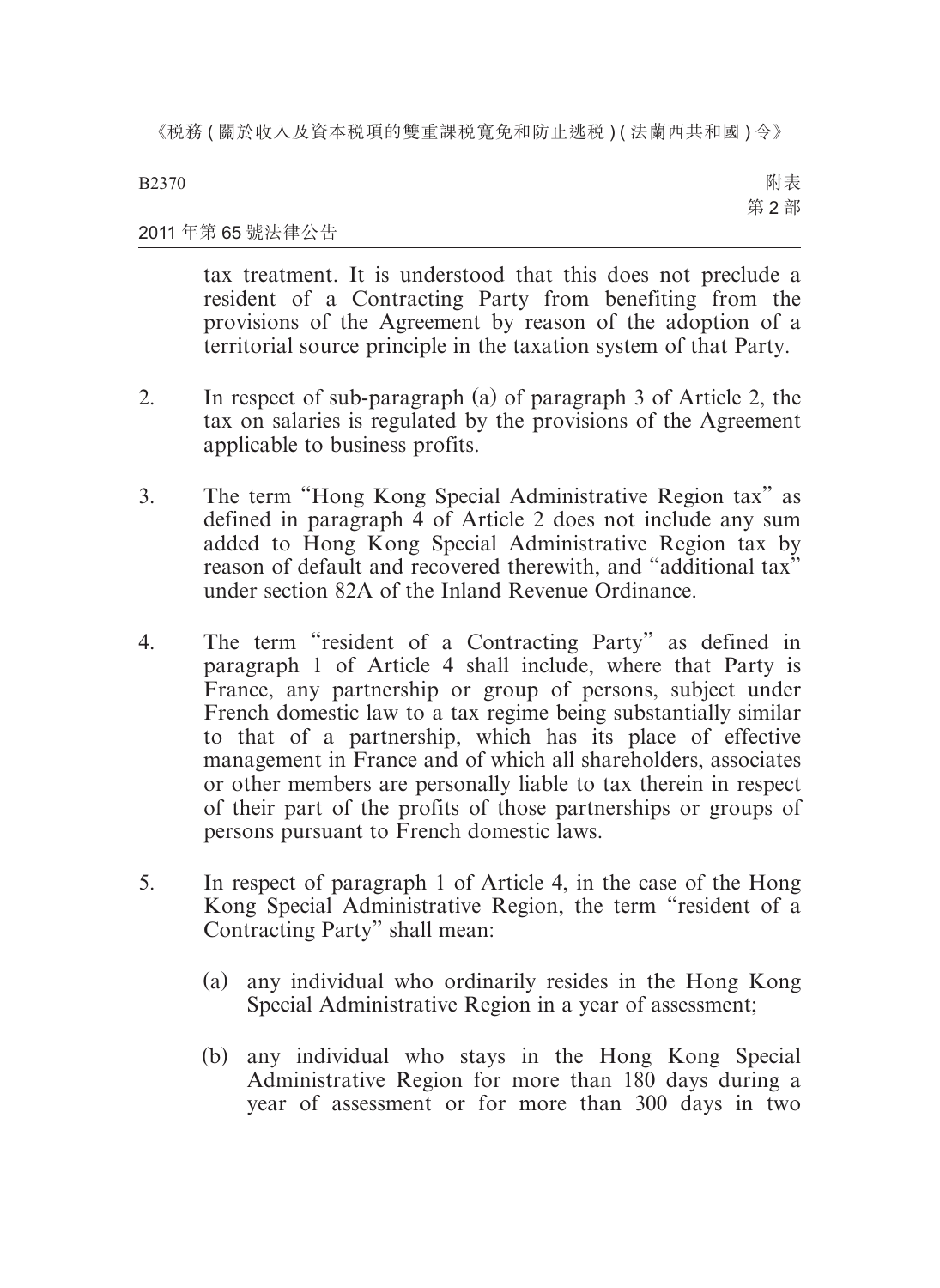2011 年第 65 號法律公告 附表 第 2 部

> consecutive years of assessment one of which is the relevant year of assessment;

- (c) any company incorporated in the Hong Kong Special Administrative Region or if incorporated outside the Hong Kong Special Administrative Region being normally managed or controlled in the Hong Kong Special Administrative Region;
- (d) any other person constituted under the laws in force in the Hong Kong Special Administrative Region or if constituted outside the Hong Kong Special Administrative Region being normally managed or controlled in the Hong Kong Special Administrative Region.

The last sentence of that paragraph does not preclude a person from being treated as a resident of a Contracting Party by reason of a territorial source principle in the taxation system of that Party.

- 6. It is understood that the term "immovable property" as defined in paragraph 2 of Article 6 includes options and similar rights in connection with such property.
- 7. In respect of Article 7:
	- (a) where an enterprise of a Contracting Party sells goods or merchandise or carries on business in the other Contracting Party through a permanent establishment situated therein, the profits of that permanent establishment shall not be determined on the basis of the total amount received by the enterprise but only on the basis of the remuneration which is attributable to the actual activity of the permanent establishment for such sales or business;

B2372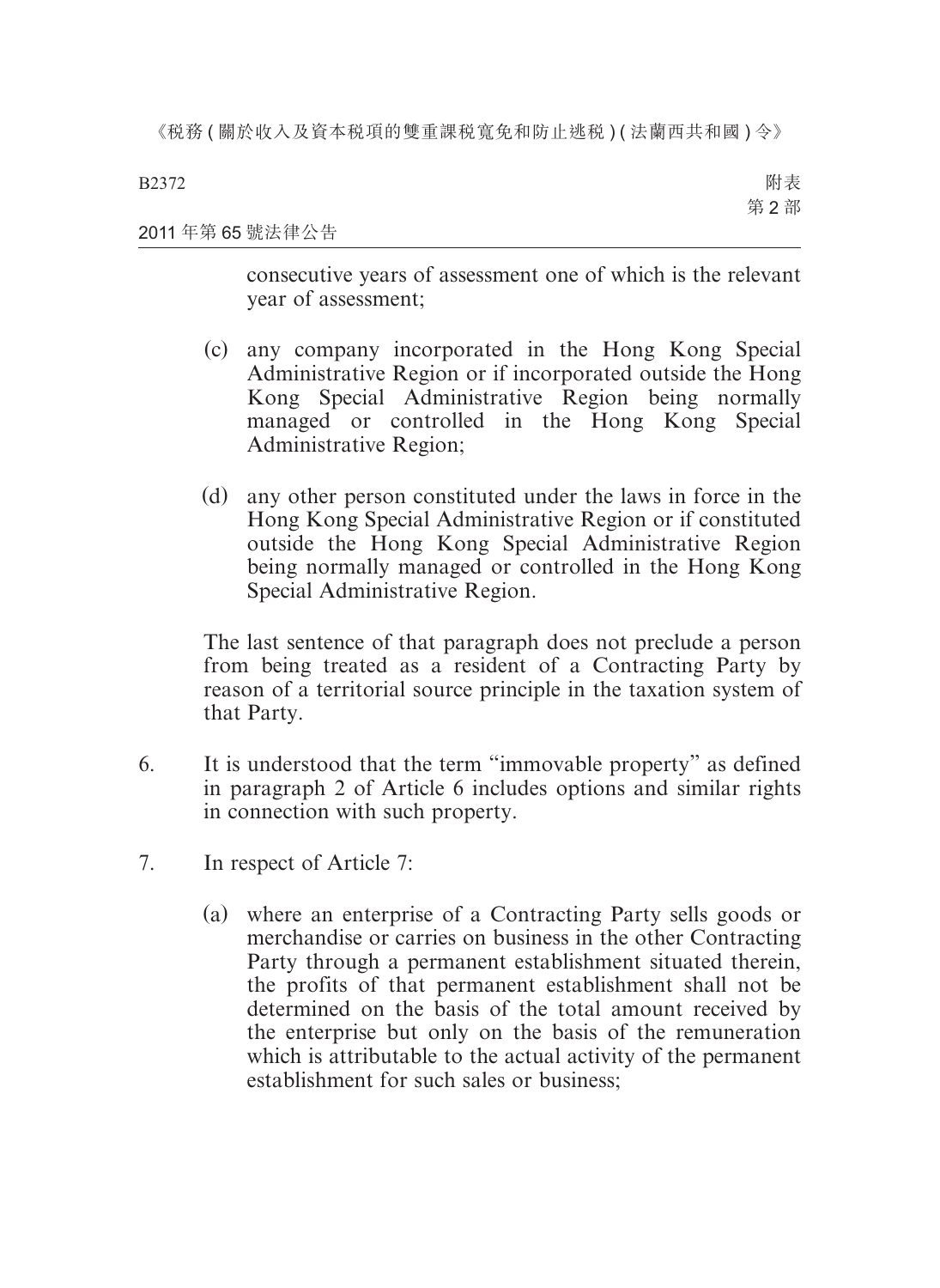B2374

附表 第 2 部

### 2011 年第 65 號法律公告

- (b) in the case of contracts, in particular for the survey, supply, installation or construction of industrial, commercial or scientific equipment or premises, or of public works, where the enterprise has a permanent establishment, the profits of such permanent establishment shall not be determined on the basis of the total amount of the contract, but only on the basis of that part of the contract which is effectively carried out by the permanent establishment in the Contracting Party where it is situated. The profits related to the part of the contract which is carried out in the Contracting Party where the place of effective management of the enterprise is situated shall be taxable only in that Party.
- 8. It is understood that, in respect of Article 12, payments received as a consideration for technical services, including studies or surveys of a scientific, geological or technical nature, or for engineering services including preparation of blueprints, or for consultant or supervisory services, are not payments received as a consideration for information concerning industrial, commercial or scientific experience. It is also understood that payments received as a consideration for the right to distribute software do not represent a royalty as long as they do not include the right to reproduce this software. Such payments would be dealt with as commercial income in accordance with Article 7.
- 9. In respect of paragraph 1 of Article 13:
	- (a) The following stock exchanges have been agreed between the Contracting Parties for the purposes of sub-paragraph  $(b)(i)$ :
		- regulated stock exchanges of members of the European Union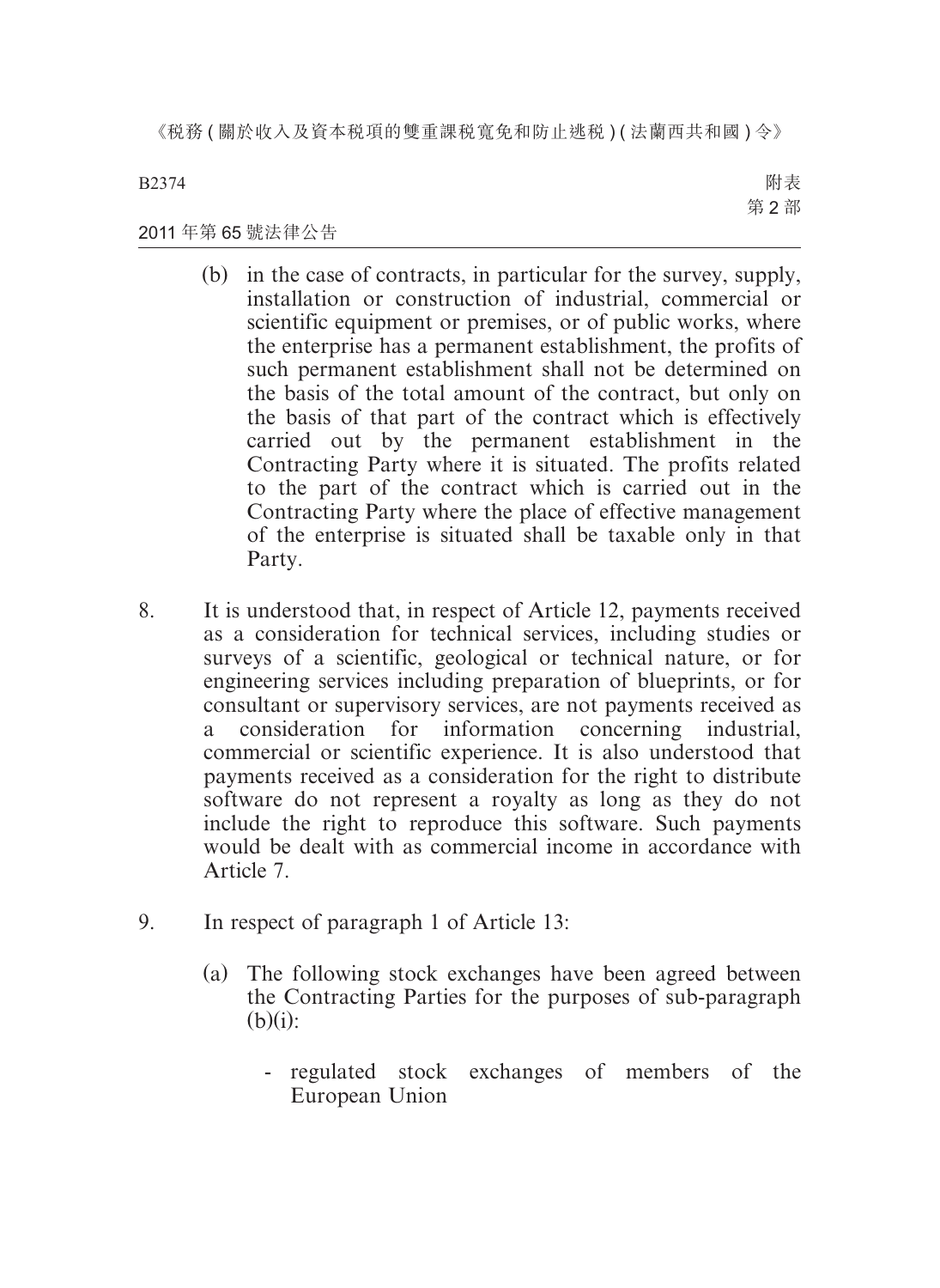B2376

附表 第 2 部

### 2011 年第 65 號法律公告

- The Stock Exchange of Hong Kong Limited
- (b) In the case of France, the operations referred to in subparagraph (b)(ii) are limited to those of similar nature as the ones defined in the 90/434/CEE directive adopted by the Council of Ministers of the European Union on 23 July 1990.
- 10. It is understood that Article 25 does not create obligations as regards automatic or spontaneous exchanges of information between the Contracting Parties. In respect of the same Article, it is also understood that information requested shall not be disclosed to a third jurisdiction. In the case of the Hong Kong Special Administrative Region, the judicial decisions in which information may be disclosed include the decisions of the Board of Review.
- 11. Where under any provision of the Agreement any income is relieved from tax in a Contracting Party and, under the domestic law in force in the other Contracting Party, a person, in respect of that income, is subject to tax by reference to the amount thereof which is remitted to or received in that other Party and not by reference to the full amount thereof, then the relief to be allowed under the Agreement in the first-mentioned Party shall apply only to so much of the income as is taxed in the other Party.
- 12. Each of the Contracting Parties shall keep the right of taxing in accordance with its domestic law any income of its residents, the exclusive taxing right of which is allocated to the other Contracting Party under the Agreement, but which is not taken into account in the tax base in that other Party, in cases where such double exemption results from a divergent classification of the income concerned.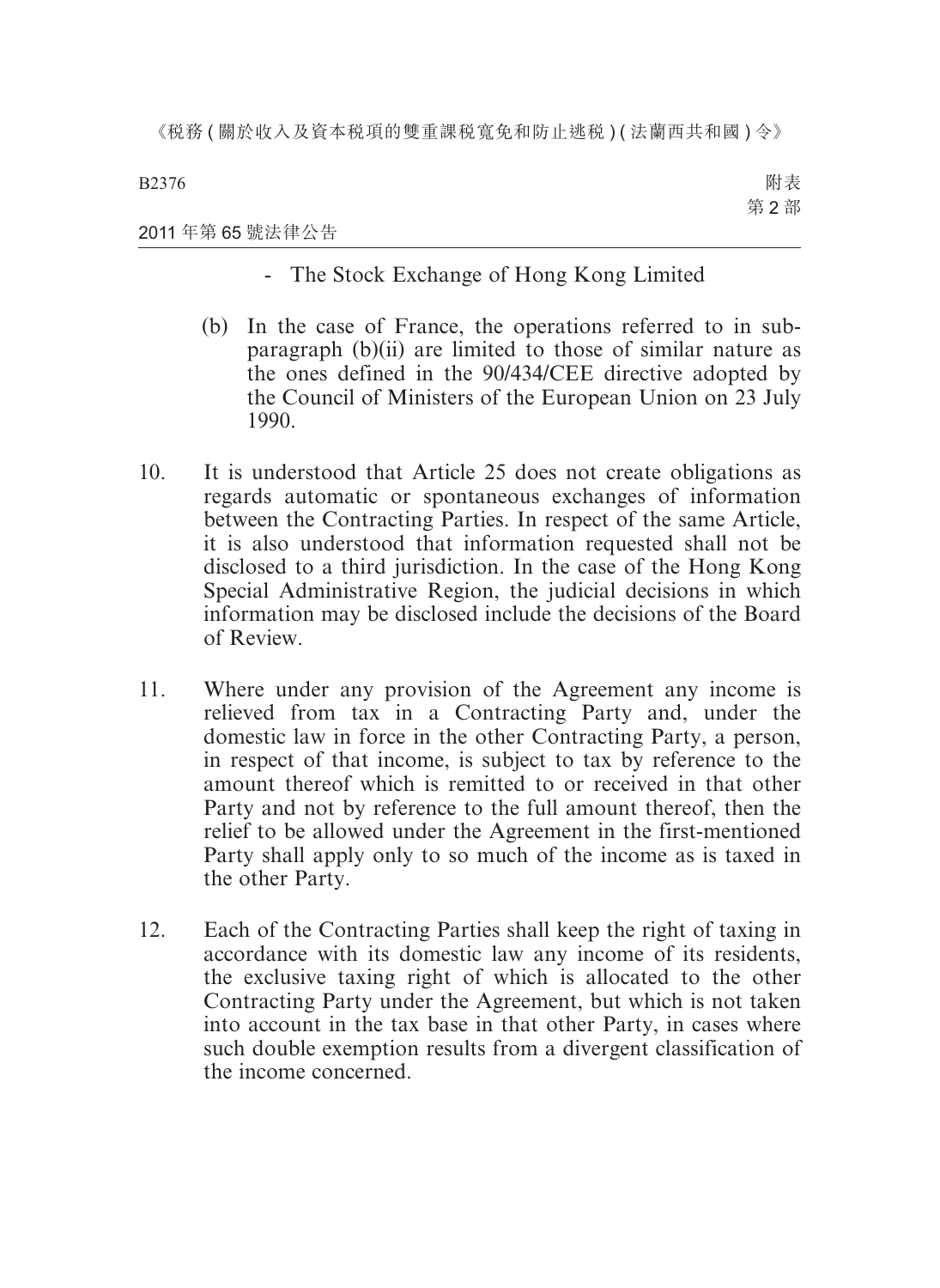B2378

附表 第 2 部

2011 年第 65 號法律公告

13. The competent authorities of the Contracting Parties may settle jointly or separately administrative measures necessary to carry out the provisions of the Agreement.

# **( 中文譯本 )**

- 1. 儘管有第一條的規定,任何締約方的居民在他於位處該方的免税 區經營業務或在該方享有離岸稅務待遇的範圍內,不可受惠於本 協定的規定。按締約雙方理解,此規定並不阻止任何締約方的居 民因該方的稅務制度採納了地域來源原則而受惠於本協定的規定。
- 2. 就第二條第 3 款 (a) 段而言,薪俸稅受本協定中適用於營業利潤 的規定所規管。
- 3. 在第二條第 4 款界定的 "香港特別行政區稅項" 一詞不包括任何 因拖欠香港特別行政區稅項而加收並連同欠款一併追討的款項 及《稅務條例》第 82A 條所指的"補加稅"。
- 4. 在第四條第1款界定的"締約方的居民"一詞,如該方是法國,則 包括任何符合以下說明的合夥或團體︰根據法國當地法律,該合 夥或團體是須遵從一個與合夥的課稅制度實質上類似的課稅制 度的,而其實際管理工作地點位於法國,且依據法國當地法律, 其所有股東、相聯者或其他成員,均須就他們在該合夥或團體所 得的利潤個人負上繳稅的法律責任。
- 5. 就第四條第 1 款而言,"締約方的居民"一詞對香港特別行政區而 言,指:
	- (a) 任何在某課稅年度內通常居於香港特別行政區的個人;
	- (b) 任何在某課稅年度內在香港特別行政區逗留超過 180 天或在 連續兩個課稅年度 ( 其中一個是有關的課稅年度 ) 內在香港 特別行政區短留超過 300 天的個人;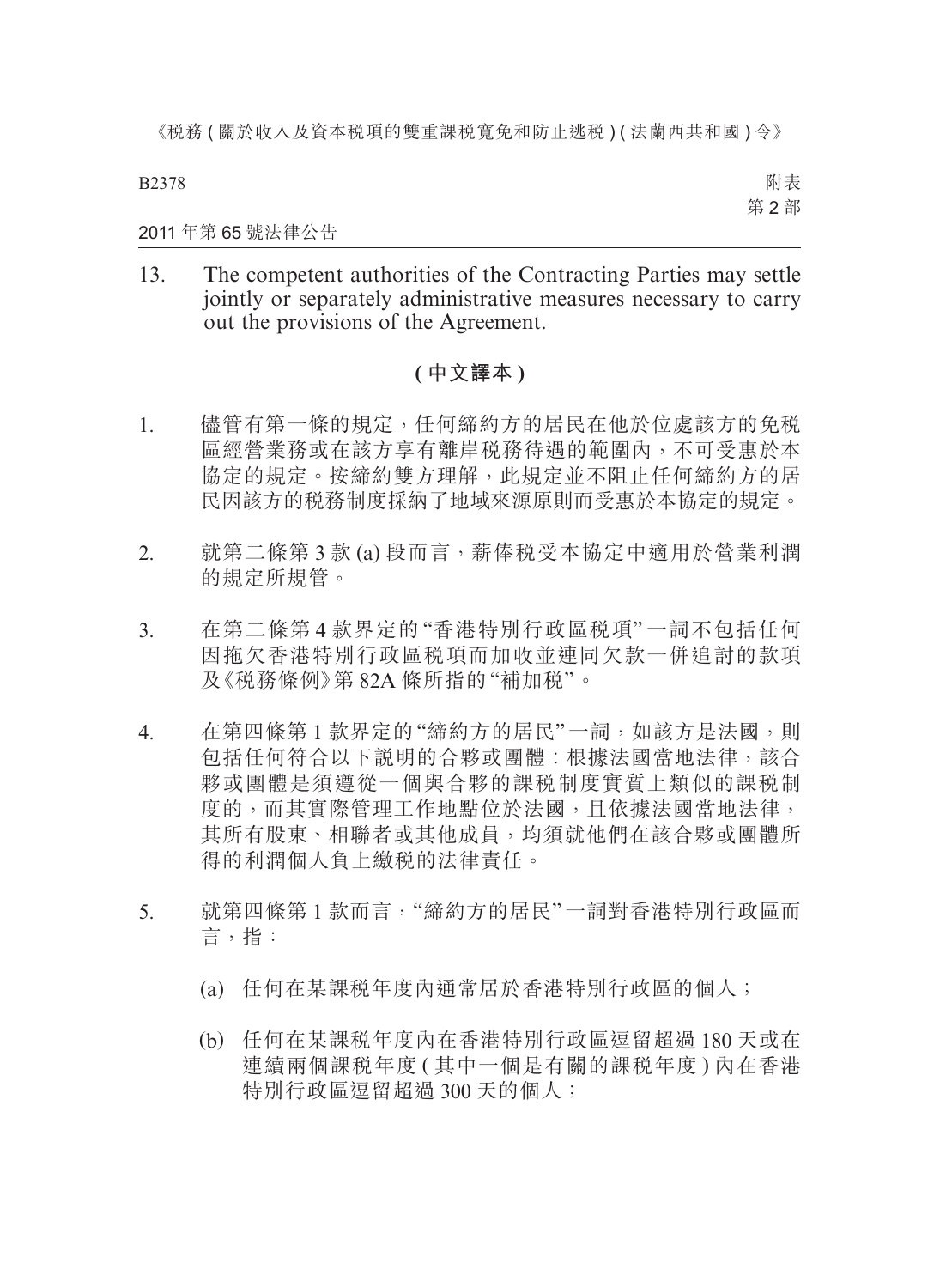B2380

附表 第 2 部

### 2011 年第 65 號法律公告

- (c) 任何在香港特別行政區成立為法團的公司,或在香港特別行 政區以外成立為法團而通常在香港特別行政區內受管理或控 制的公司;
- (d) 任何根據香港特別行政區的現行法律組成的其他人,或在香 港特別行政區以外組成而通常在香港特別行政區內受管理或 控制的其他人。

該款最後一句並不阻止任何人因某締約方的稅務制度中的地域 來源原則而獲視為該方的居民。

- 6. 按締約雙方理解,在第六條第 2 款界定的 "不動產" 一詞包括與 不動產有關的認購權及類似權利。
- 7. 就第七條而言:
	- (a) 凡某締約方的企業透過位於另一締約方的常設機構在該另一 締約方出售貨物或商品或經營業務,該常設機構的利潤不得 以該企業所收取的總額為基準而斷定,而須只以可歸因於該 常設機構為該等出售或業務而進行的實際活動的報酬為基準 而斷定;
	- (b) 就合約而言,尤其是工業、商業或科學設備或處所或公共工 程的測量、供應、安裝或建築的合約,凡企業在某締約方設 有常設機構,該常設機構的利潤不得以該合約的總額為基準 而斷定,而須只以該合約中實際由該常設機構在該締約方執 行的部分為基準而斷定。凡企業的實際管理工作地點位於某 締約方,則該合約中在該方所執行的部分所涉及的利潤,只 可在該方徵稅。
- 8. 按締約雙方理解,就第十二條而言,作為技術服務 ( 包括屬科學、 地質或技術性質的研究或測量 ) 或工程服務 ( 包括準備籃圖 ) 或 顧問或監督服務的代價而收取的付款,並非作為關於工業、商業 或科學經驗的資料的代價而收取的付款。締約雙方亦理解,作為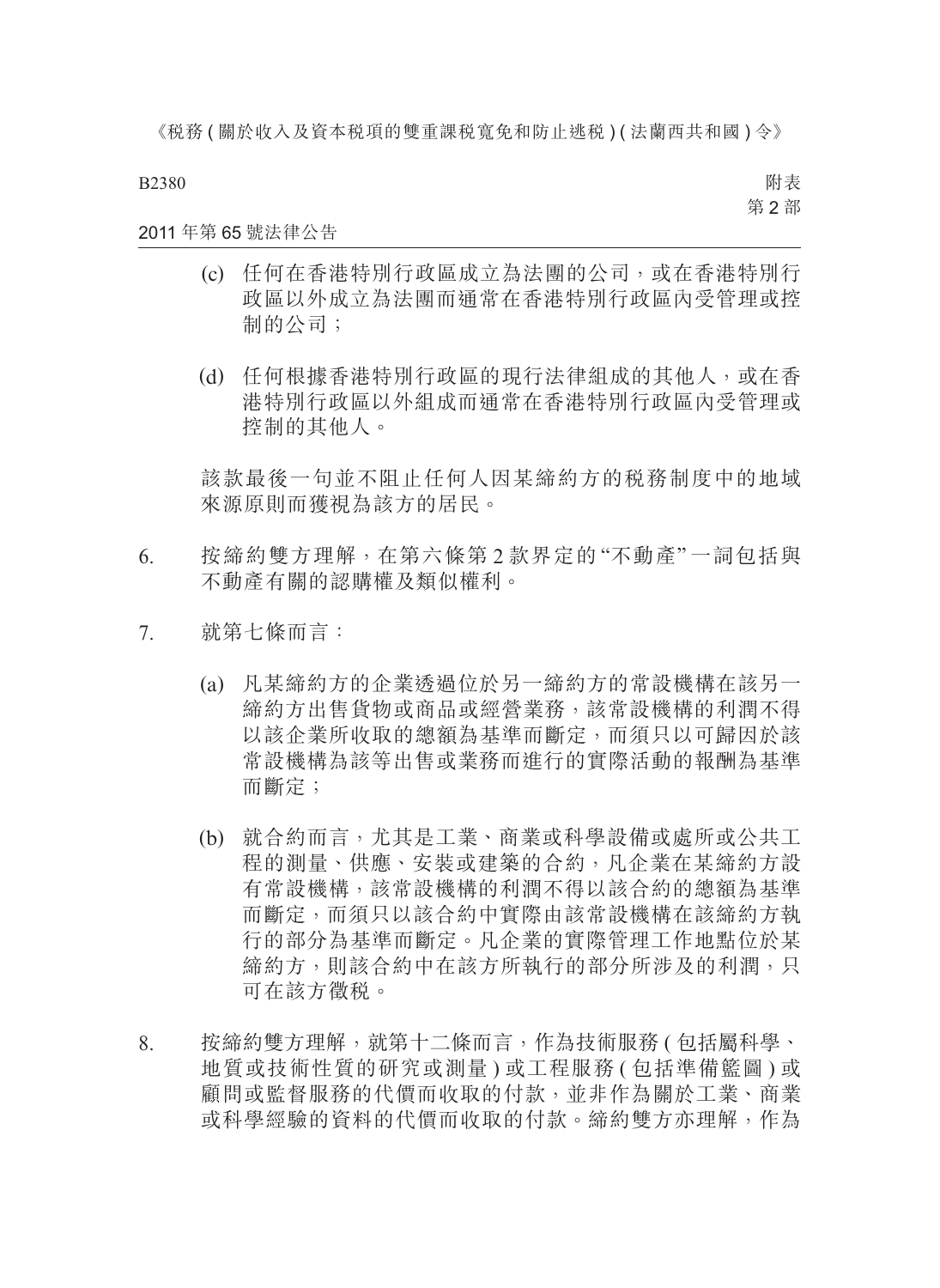B2382

附表 第 2 部

#### 2011 年第 65 號法律公告

分發電腦軟件的權利的代價而收取的付款,只要不包括複製該軟 件的權利,則不屬特許權使用費。該等付款會按照第七條作為商 業收入處理。

- 9. 就第十三條第 1 款而言:
	- (a) 締約雙方就 (b)(i) 段而議定的證券交易所如下︰
		- 受歐洲聯盟成員規管的證券交易所
		- 香港聯合交易所有限公司
	- (b) 就法國而言,(b)(ii) 段所提述的行動,局限於性質與在歐洲 聯盟部長理事會於 1990 年 7 月 23 日採納的 90/434/CEE 指 令中所界定行動類似的行動。
- 10. 按締約雙方理解,第二十五條並不訂立締約雙方之間自動或自發 交換資料的責任。就同一條而言,締約雙方亦理解,被要求提供 的資料不得向第三司法管轄區披露。就香港特別行政區而言,可 在當中披露資料的司法裁定包括稅務上訴委員會的決定。
- 11. 凡根據本協定的任何規定,某收入在締約一方獲寬免繳稅,而根 據另一締約方當地的現行法律,某人須就該收入中滙寄至該另一 方或在該另一方收到的款額 ( 而非該收入的全數 ) 課税, 則根據 本協定容許在首述一方享有的寬免,僅適用於該筆收入中在該另 一方被徵稅的部分。
- 12. 就締約一方的居民的收入而言,若根據本協定對該收入的專有徵 稅權利被分配予另一締約方,但該收入並沒有被納入該另一方的 稅基之內,因而出現因對有關收入的不同分類而導致雙重豁免的 情況,則在此情況下,每一締約方均保留按照其當地法律對其居 民的收入徵稅的權利。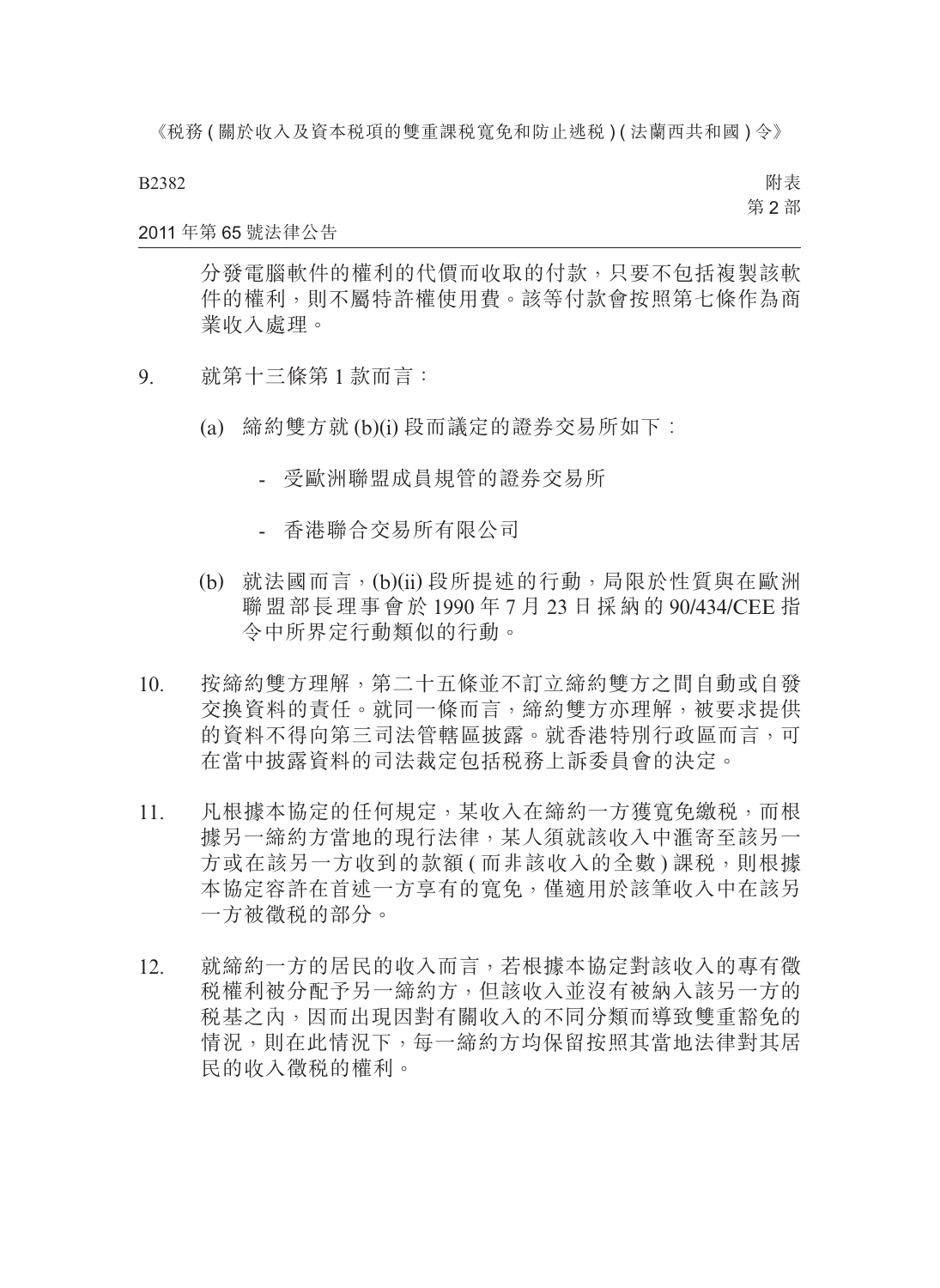B2384

附表 第 2 部

## 2011 年第 65 號法律公告

13. 締約雙方的主管當局可共同或各自決定,執行本協定的規定所須 的行政措施。

> 行政會議秘書 陳詠雯

行政會議廳

2011 年 5 月 3 日